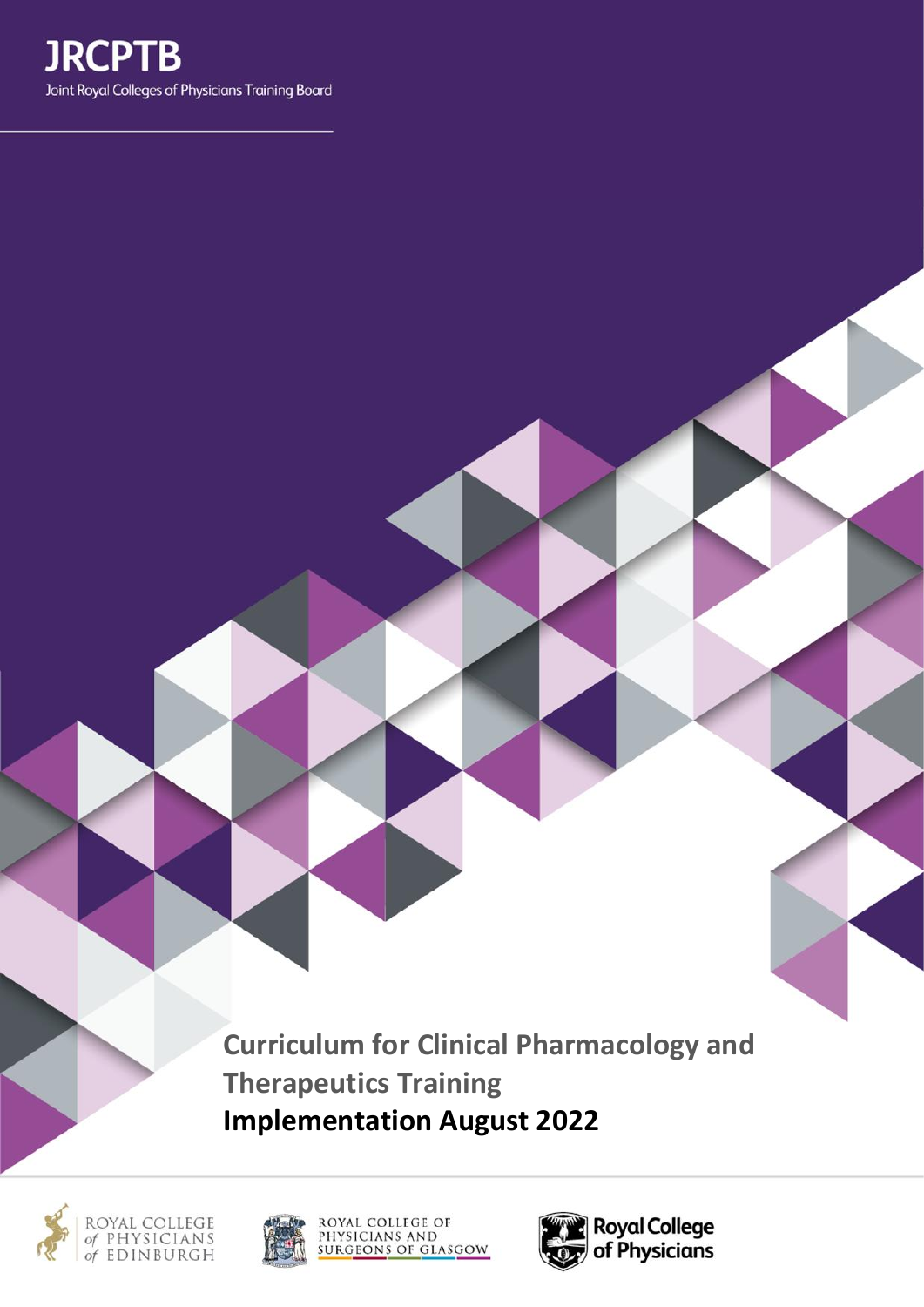# **Contents**

| 1.            |                                                               |  |
|---------------|---------------------------------------------------------------|--|
| $\mathcal{P}$ |                                                               |  |
| 2.1           |                                                               |  |
| 2.2           |                                                               |  |
| 2.3           |                                                               |  |
| 2.4           |                                                               |  |
| 2.5           |                                                               |  |
| 2.6           |                                                               |  |
| 2.7           | Generic Professional Capabilities and Good Medical Practice12 |  |
| 3             |                                                               |  |
| 3.1           |                                                               |  |
| 3.2           |                                                               |  |
| 3.3           |                                                               |  |
| 3.4           |                                                               |  |
| 3.5           |                                                               |  |
| 4             |                                                               |  |
| 4.1           |                                                               |  |
| 4.2           |                                                               |  |
| 4.3           |                                                               |  |
| 4.4           |                                                               |  |
| 4.5           |                                                               |  |
| 5             |                                                               |  |
| 5.1           |                                                               |  |
| 5.2           |                                                               |  |
| 5.3           |                                                               |  |
| 5.4           |                                                               |  |
| 5.5           |                                                               |  |
| 5.6           |                                                               |  |
| 5.7           |                                                               |  |
| 6             |                                                               |  |
| 6.1           |                                                               |  |
| 6.2           |                                                               |  |
| 7             |                                                               |  |
| 8             |                                                               |  |
| 9             |                                                               |  |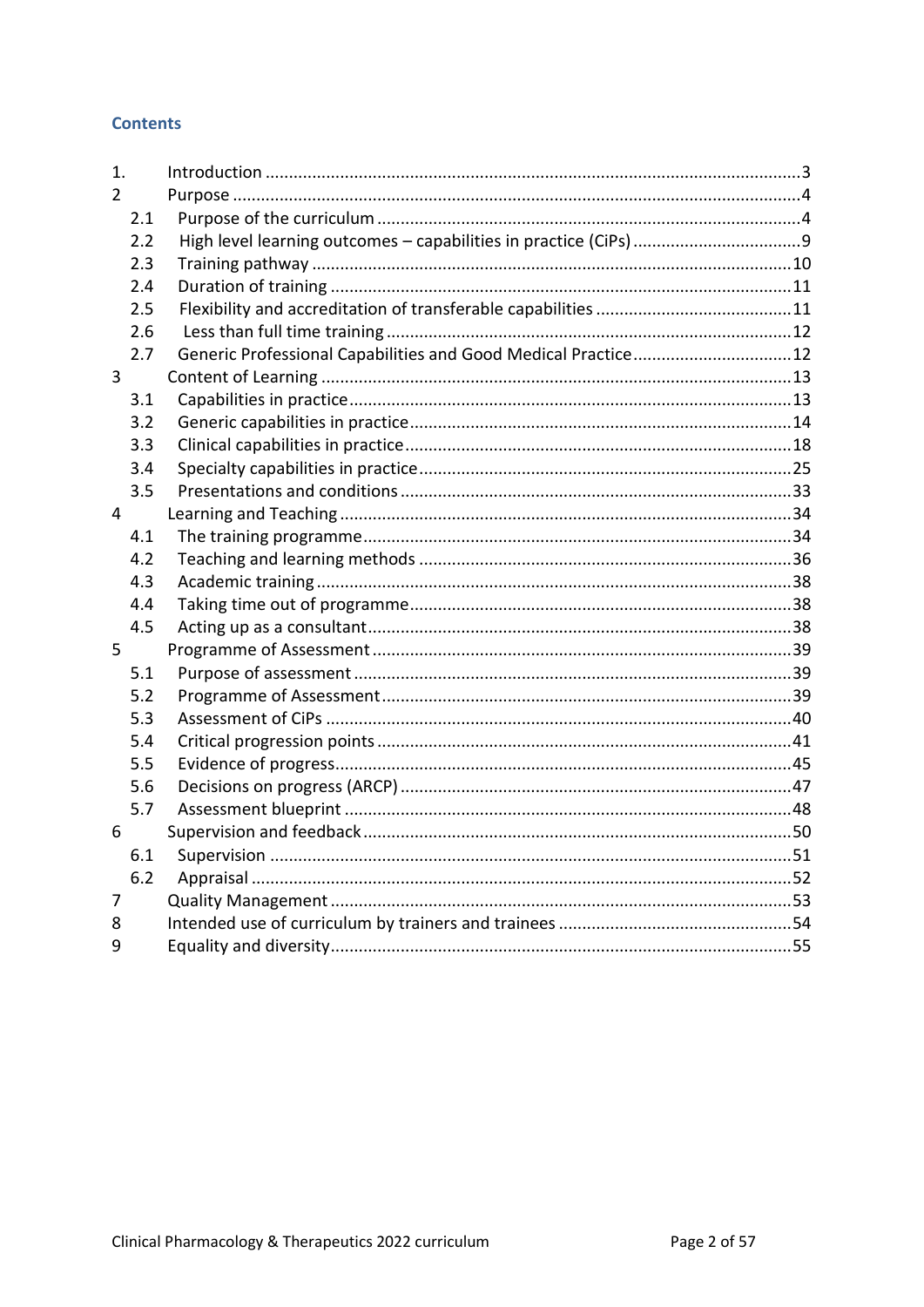# <span id="page-2-0"></span>**1. Introduction**

The medical speciality of Clinical Pharmacology and Therapeutics (CPT) makes a major contribution to the health and wealth of the nation. It improves patients' lives by developing new medicines, by ensuring they are used safely and effectively, and by providing general and specialist medical services, often as part of a multidisciplinary team of healthcare professionals, both in hospitals and the community.

The purpose of the CPT specialty training curriculum is to produce doctors, qualified to practice as specialist consultant Clinical Pharmacologists, focussed on the safe, effective, and economic use of medicines.

Despite many examples of excellence in the use of medicines within specialist NHS therapeutic areas, it is critical to ensure there is an overarching, cross-specialty stewardship of all aspects of medicines use in the NHS. Clinical Pharmacologists are uniquely able to perform essential roles in 4 key domains to meet this need:

- 1. Specialist and generalist patient care including managing patients with complex prescribing needs including; polypharmacy, adherence and intolerance; preventing and managing adverse drug reactions; identifying and reducing medication errors; managing patients with poisoning, hypertension or other conditions requiring specialist therapeutics knowledge and skills; facilitating the transition to precision medicine, including individualised pharmacogenomic-based prescribing; and providing acute and general medical care.
- 2. Medicines policy and management including; providing leadership in ensuring the safe and optimal use of medicines within the health service at local, regional and national levels including the promotion of collaboration with other specialties and pharmacy; leading for medicines regulation and health economic assessments; producing prescribing guidance and medicines optimisation policy.
- 3. Education and training across the whole workforce in relation to all aspects of the safe, effective and economic use of medicines including design, delivery and assessment.
- 4. Development of medicines and other therapeutics, including; designing and leading safe and effective clinical trials, including first-in-human studies; working with the life sciences industry to discover new medicines, explore their efficacy, repurposing potential and adverse effects; bridging the translational gap between basic science and clinical practice; lead for pharmacovigilance of licensed medications; and leading NHS research facilities.

The CPT curriculum has been developed with input from trainees, consultants actively involved in delivering teaching and training across the UK, representatives from the pharmaceutical industry, the Pharmaceutical Medicine Specialty Advisory Committee (SAC) and lay persons. This has been achieved through the work of the JRCPTB, the British Pharmacological Society (clinical committee and trainees committee), the Clinical Pharmacology Skill Alliance (CPSA) and the CPT Specialty Advisory Committee (SAC).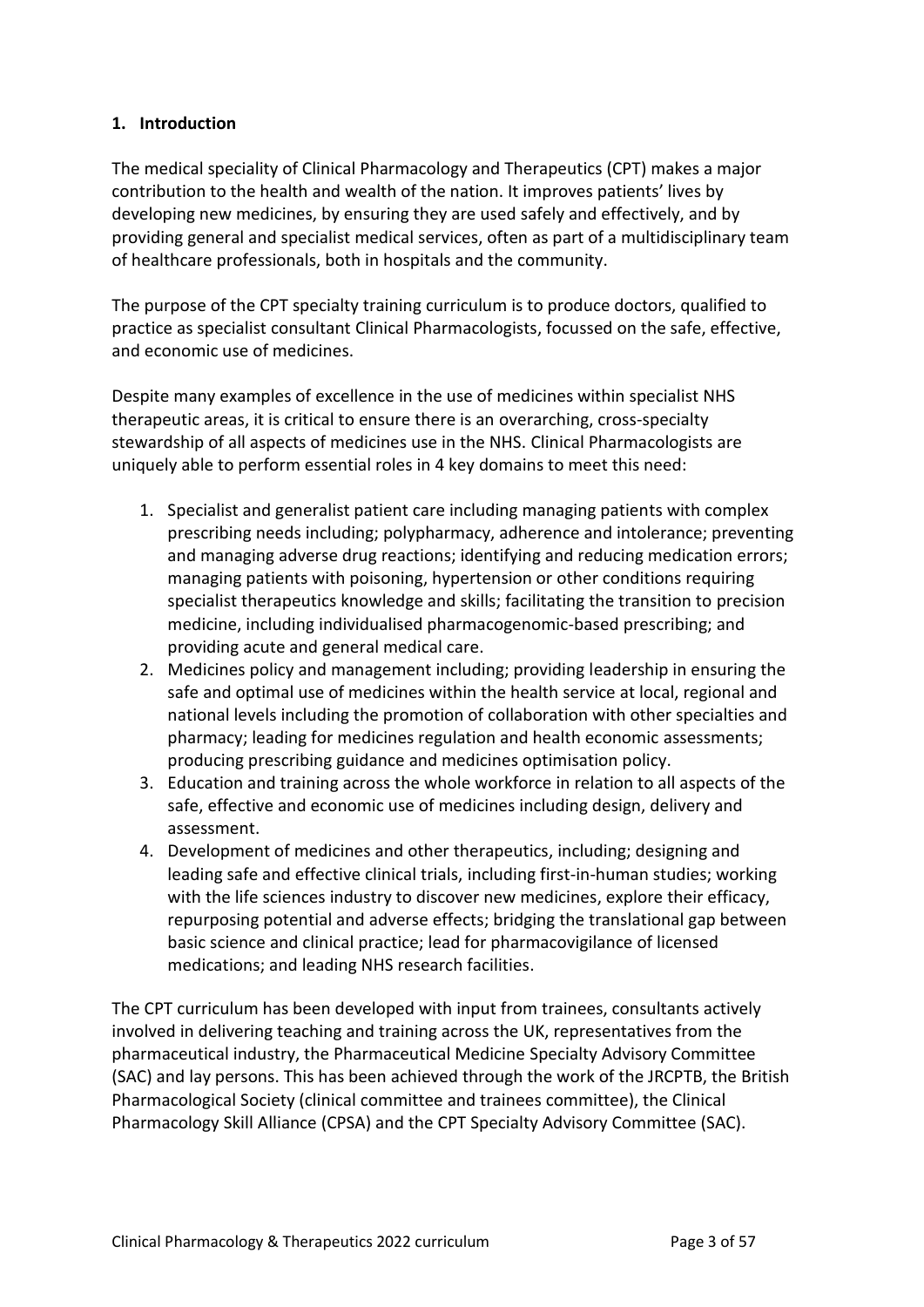The Shape of Training (SoT) review was a catalyst for reform of postgraduate training of all doctors to ensure it is more patient focused, more general (especially in the early years) and with more flexibility of career structure. For physician training, the views and recommendations of SoT were like those of the Future Hospital Commission and the Francis report. With an ageing population, elderly patients exhibit co-morbidities and increasing complexity so acute medical and palliative medicine services need a revised approach to train the physician of the future to meet these needs.

A further driver for change was the GMC review of the curricula and assessment standards and introduction of the GPC framework. From May 2017, all postgraduate curricula should be based on higher level learning outcomes and must incorporate the generic professional capabilities. A fundamental component of the GPCs is ensuring that the patient is at the centre of any consultation and decision making.

JRCPTB, on behalf of the Federation of Royal Colleges of Physicians, developed a model that consists of a period of dual training leading to CCTs in a specialty plus Internal Medicine (IM). There will be competitive entry following completion of stage 1 Internal Medicine Training (IMT) or Acute Care Common Stem - Internal Medicine (ACCS-IM), during which there will be increasing responsibility for the acute medical take and the MRCP(UK) Diploma will be achieved.

# <span id="page-3-0"></span>**2 Purpose**

# <span id="page-3-1"></span>**2.1 Purpose of the curriculum**

This curriculum will ensure that the trainee develops the full range of generic professional capabilities and underlying knowledge and skills, specifically focusing on their application in the practice of general internal medicine and across the full scope of practice of clinical pharmacology and therapeutics. This curriculum aims to produce trainees who in general will practice in adult medicine however the CPT scope of practice does not preclude indirect and usually non-clinic practice in children.

The objectives of the curriculum are:

- To set out a range of specific professional capabilities that encompass all knowledge, skills and activities needed to practice Clinical Pharmacology and Therapeutics at consultant level.
- To set expected standards of knowledge and performance of various professional skills and activities at each stage.
- To suggest indicative training times and experiences needed to achieve the required standards.
- To set out a programme of assessment procedures to be used, such as mini-CEX, the project-based assessment tool, teaching assessments and multi-source feedback.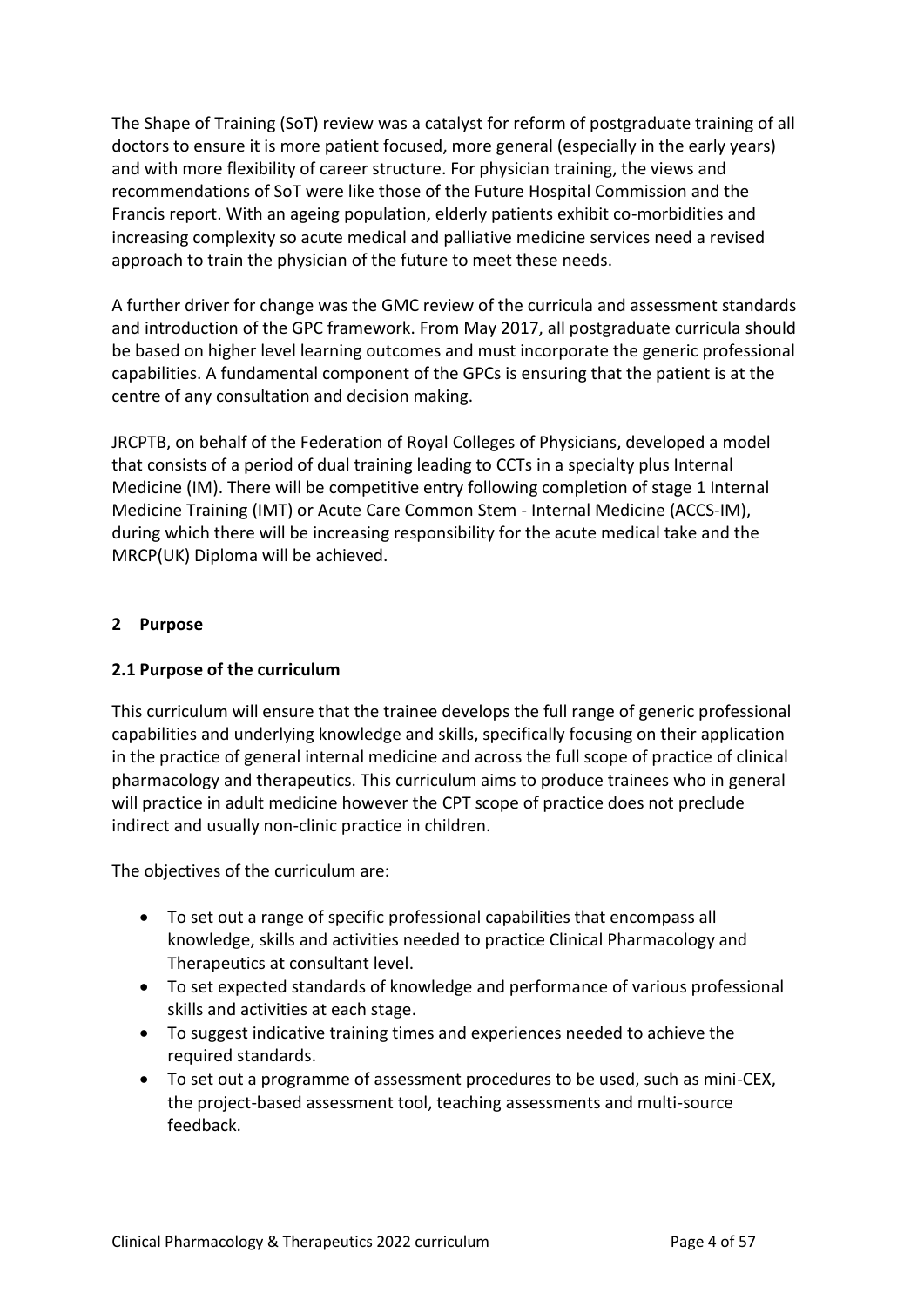CPT higher specialty training will be an indicative four year programme that will begin following completion of the Internal Medicine stage 1 curriculum. Trainees may apply to enter CPT specialty training from other group 1 physician specialty training, promoting flexibility and transferability of outcomes. Training will be undertaken alongside Internal Medicine (IM stage 2) such that trainees will receive a certificate of completion of training (CCT) in internal medicine and in CPT. Trainees will be expected to provide unselected acute and general medical care during their training (arranged flexibly either in specific blocks or longitudinally throughout specialty training).

There will be a single critical progression point at completion of CPT speciality training and trainees will be required to meet all curriculum requirements by time of completion in order to achieve a CCT in Clinical Pharmacology and Therapeutics.

Satisfactory completion of training will produce doctors eligible for a CCT (or CESR CP) and who can be recommended to the GMC for inclusion on the specialist register. At this stage they will be regarded as capable of independent unsupervised practice and will be eligible for appointment as an NHS consultant.

# **Scope of Practice:**

Clinical Pharmacology and Therapeutics is a diverse and wide-ranging discipline that plays a key role across multiple aspects of the NHS, contributing to its organisational objectives and, most importantly, improving patient outcomes and experiences.

Clinical Pharmacologists increasingly contribute to the specialist management of individual patients with complex prescribing needs, including multimorbidity, polypharmacy, adherence issues, and medication intolerance. They are working with NHS England to develop services with senior pharmacists to provide 'onward referral' for patients with complex prescribing needs. The scope of practice may include delivery of a complex prescribing service, through virtual review, multidisciplinary meetings and direct patient care that will support prescribers and patients.

# *Therapeutic expertise*

Clinical Pharmacologists usually develop a particular therapeutic area of expertise (for example, hypertension, cardiometabolic disease, airways disease, toxicology or oncology) during their training and through subsequent professional development. The focus on therapeutics differentiates the Clinical Pharmacologist from other specialty CCT holders in that clinical area (if they exist). The benefit to the NHS and Industry is that across the UK, for each therapeutic area, a small number of specialist Clinical Pharmacologists are able to use their knowledge and skills to inform medicines regulation, Health Technology Assessments, clinical guideline development, new therapeutic development and pharmacovigilance. In addition they usually continue to provide specialist care in this therapeutic area at consultant level. This area of interest usually begins in training often during clinical placements in Clinical Pharmacology teams that have a focus on such interests. Therefore Training Programme Directors and SACs have a degree of oversight of the regional opportunities and can monitor equality of access and workforce planning.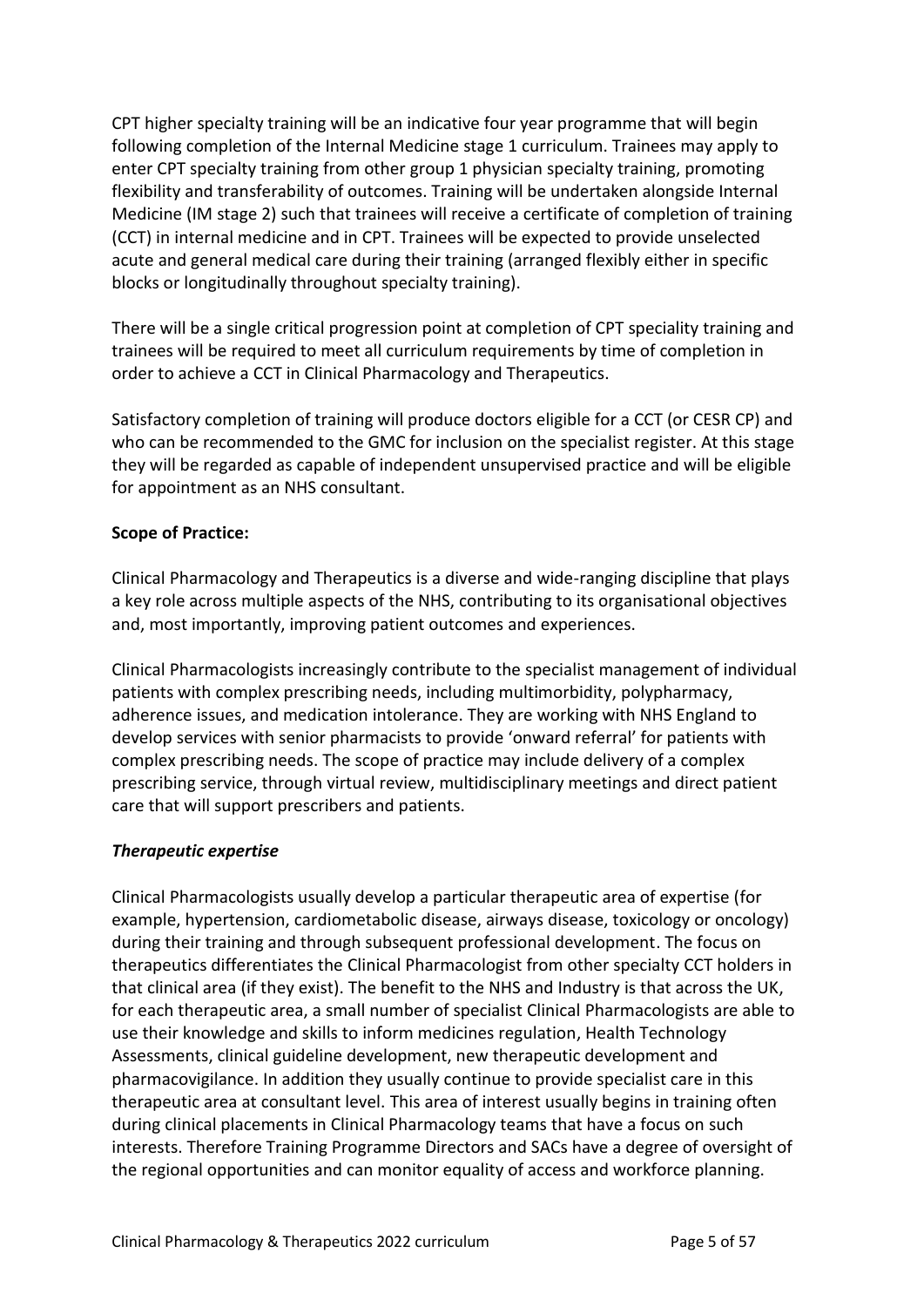## *Adverse drug reactions and pharmacovigilance*

Clinical Pharmacologists are specialists in the clinical identification, assessment, investigation and management of adverse drug reactions (ADRs) and drug-drug interactions. Their scope of practice includes direct patient care, as well as prevention of adverse drug reactions through educational and strategic work, including pharmacovigilance activities, e.g. through regional yellow card centres.

## *Medication errors*

Clinical Pharmacologists are trained to identify, investigate, manage and prevent medication errors, a role directly addressing patient safety and typically in collaborative and multidisciplinary teams. In England, reducing the incidence of medication errors has been incorporated as a key improvement area within Domain 5 of the NHS Outcomes Framework.

## *Clinical Toxicology*

Clinical Pharmacologists with expertise in toxicology are uniquely qualified to lead specialist poison centres, which provide advice to clinicians from a range of disciplines including adult and paediatric emergency medicine and intensive care. CPT consultants lead the National Poisons Information Service, which provides advice and on-call support to all healthcare professionals from its units in Birmingham, Cardiff, Edinburgh and Newcastle using its TOXBASE database and 24-hour telephone service.

## *Personalised medicine*

In an era of rapidly advancing genomic insight, the Chief Medical Officer of the NHS has pledged to increase the use of emergent genomic technologies to deliver 'precision medicine'. This requires detailed knowledge of gene-environment and gene-drug interactions, and clinical pharmacologists are therefore important contributors to new teams being set up across the NHS to implement the safe and effective use of personalised medicine and specifically pharmacogenetics.

## *Bridging the gap between primary and secondary care*

Clinical Pharmacologists play a key role in bridging the gap between primary and secondary care, being well positioned to oversee care transitions and ensure that drug therapy, adverse reactions, drug interactions, and evidence of efficacy are monitored effectively. In primary care, Clinical Pharmacologists may also be involved in communitybased medicines use reviews and the provision of specialist clinics such as in hypertension or cardiovascular risk. This role will become increasingly important as the proportion of care provided in the community increases.

## *Generalist care*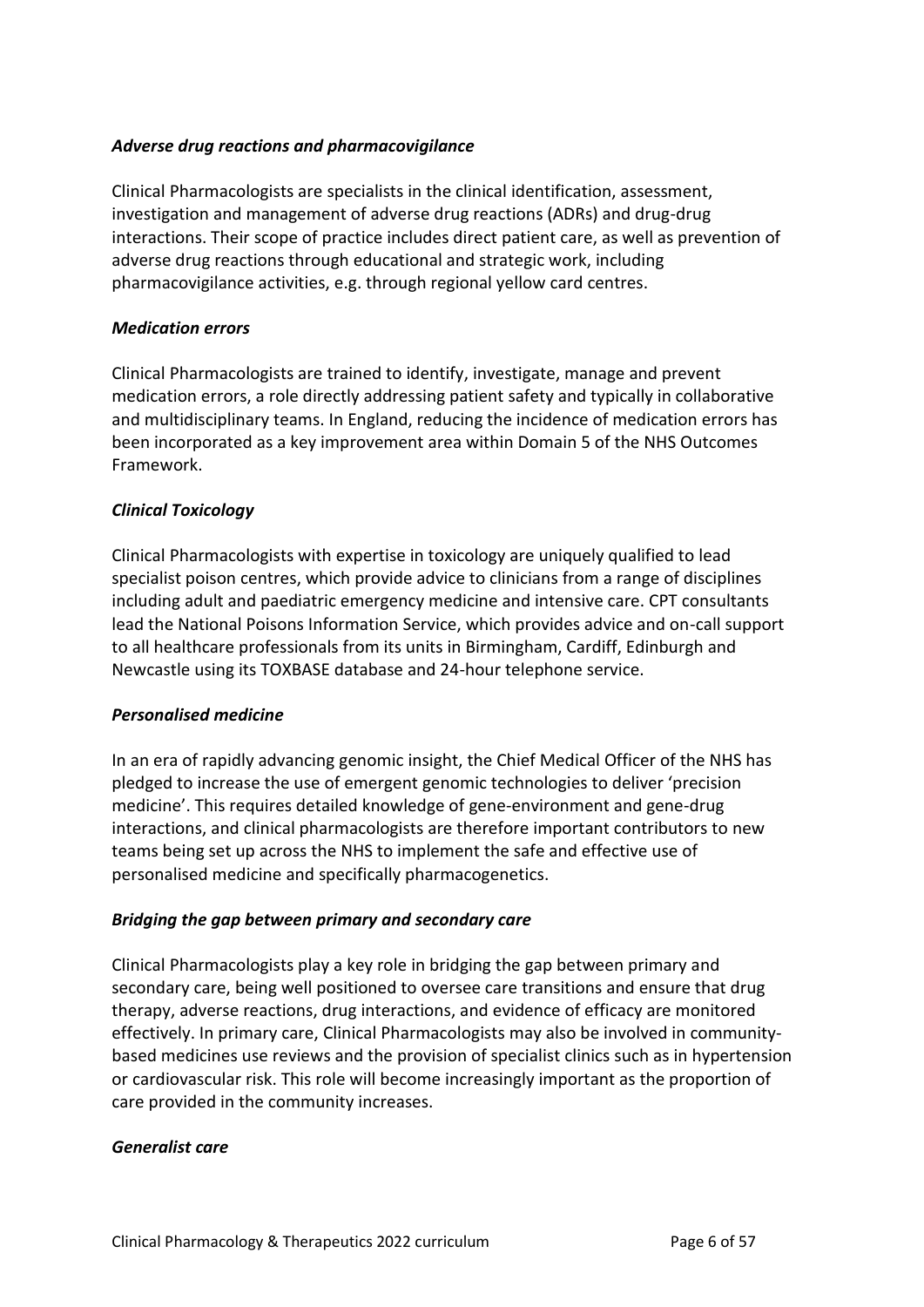Clinical Pharmacologists, who are dual-accredited in clinical pharmacology and therapeutics (CPT) and general internal medicine (GIM) and whose clinical focus is not restricted to specific patient groups provide broad-based acute and general clinical care to unselected patients with an additional focus on the challenges of multi-morbidity and polypharmacy.

## *Medicines policy and management*

Consultant Clinical Pharmacologists provide leadership in ensuring the safe and optimal use of medicines within the health service at local, regional and national levels. They work in an integrated manner with other professions (particularly pharmacy) and support patients with their medications. Clinical Pharmacologists make an essential contribution to medicines policy and management, and are heavily involved in developing regulation, conducting health economic assessments, producing prescribing guidance and ensuring the best use of medicines.

## *Regulation*

Clinical Pharmacologists hold a number of senior posts within the Medicines and Healthcare products Regulatory Agency (MHRA), including on the British Pharmacopeia Commission, the Commission of Human Medicines, the Pharmacovigilance Expert Advisory Group and the Herbal Medicines Advisory Committee.

The MHRA's Yellow Card scheme, which collects information on side-effects and ADRs, has centres in Birmingham, Cardiff, Edinburgh, Liverpool and Newcastle that are led by Clinical Pharmacologists and are responsible for education and research into Yellow Card reporting. CPT training will equip new consultants to continue this work.

# *Health economic assessments*

The UK's health technology appraisal organisations, the National Institute for Health and Care Excellence (NICE), the Scottish Medicines Consortium (SMC) and the All-Wales Medicines Strategy Group (AWMSG), were established to ensure the best use of NHS resources by establishing the cost-effectiveness of new treatments and making recommendations on their use. These three organisations were established and led by Clinical Pharmacologists (Professor Sir Michael Rawlins, Professor David Lawson and Professor Philip Routledge respectively), who have expertise in assessing the safety, efficacy and cost-effectiveness of new medicines, as well as an overarching knowledge of general medicine within clinical practice and an ability to make complex clinical judgements. The specialty has been working with NICE on building this relationship to ensure an ongoing, current contribution to their work and new consultants are equipped to provide this.

## *Producing prescribing guidance*

In addition to contributing to health economic assessments, Clinical Pharmacologists provide expertise to support the efficacious and cost-effective use of medicines by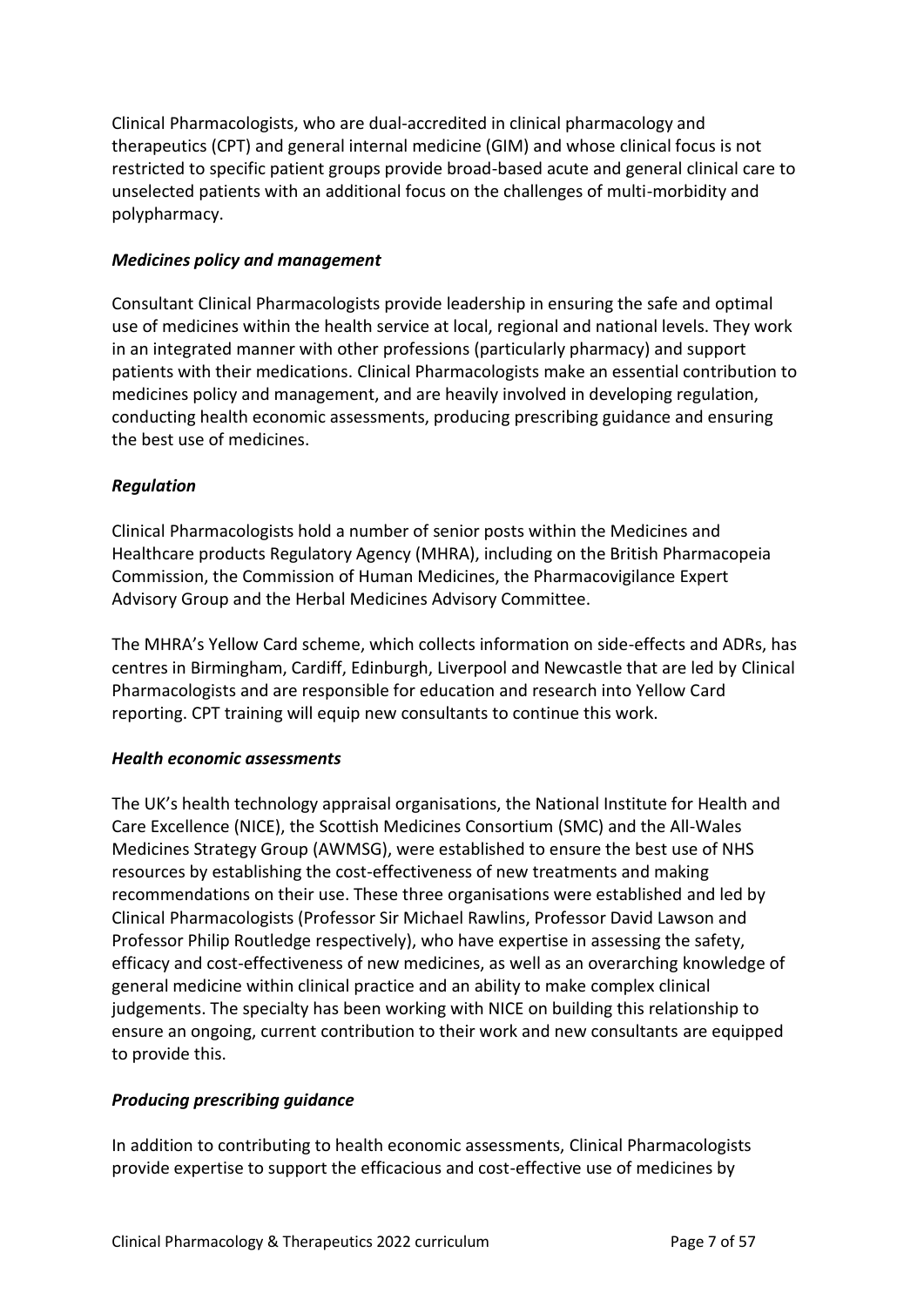developing national and local prescribing guidance. At a national level, Clinical Pharmacologists support the work of the British National Formulary, the most influential and authoritative collection of prescribing advice in the UK, and clinical guidelines on the management of a range of diseases and therapeutic areas for NICE and the Scottish Intercollegiate Guidelines Network (SIGN). At a local level Clinical Pharmacologists are involved in the development of drug formularies and providing a local medicines information service, as well as working with purchasers of NHS services to ensure national guidance is implemented appropriately in response to local conditions. The specialty has been working with organisations including the BNF to ensure that it makes an ongoing, current contribution in this area and new consultants are trained to do this work.

# *Medicines optimisation*

Clinical Pharmacologists contribute to medicines optimisation in their local organisation, through work on formulary and medicines management committees, regionally through area prescribing committees and medicines optimisation groups and nationally, through membership of the NHS England Regional Medicines Optimisation Committees (RMOCs). In these roles they contribute to the review of new medicines, implementation of national guidance, medicines risk management, DATIX (error) review and many other areas relating to medicines optimisation. This work is central to CPT training and consultants are well equipped to carry out these roles.

# *Other key roles*

Clinical Pharmacologists are also trained to play key roles in ensuring that medicines use is in line with broader government priorities, such as combating antimicrobial resistance. The Chief Medical Officer has called for an organisational or healthcare system-wide approach to best practice in the use of antimicrobials, with the goal of optimising therapy for individual patients, preventing overuse, misuse, and abuse, and minimising the development of resistance at patient and community levels. As specialists in the best use of medicines, Clinical Pharmacologists - working with infection specialists - are well placed to drive this agenda forward. CPT training will equip new consultants to continue this work.

# *Education and training*

The safe and effective use of medicines requires the whole workforce to be skilled in this area. Clinical Pharmacologists are trained to deliver education and training in clinical pharmacology, therapeutics and prescribing across the workforce. For the medical profession, Clinical Pharmacologists report spending around 10% of their time (about five hours a week) teaching undergraduates both the basic principles of clinical pharmacology and practical therapeutics. Clinical Pharmacologists contribute to the delivery of and provide leadership for the National Prescribing Safety Assessment and deliver postgraduate training to junior hospital doctors, pharmaceutical physicians and GPs. For the wider workforce, Clinical Pharmacologists support pharmacists, nurses and others in obtaining the postgraduate training required to become independent prescribers and provide post-qualification support. Clinical Pharmacologists also serve as directors of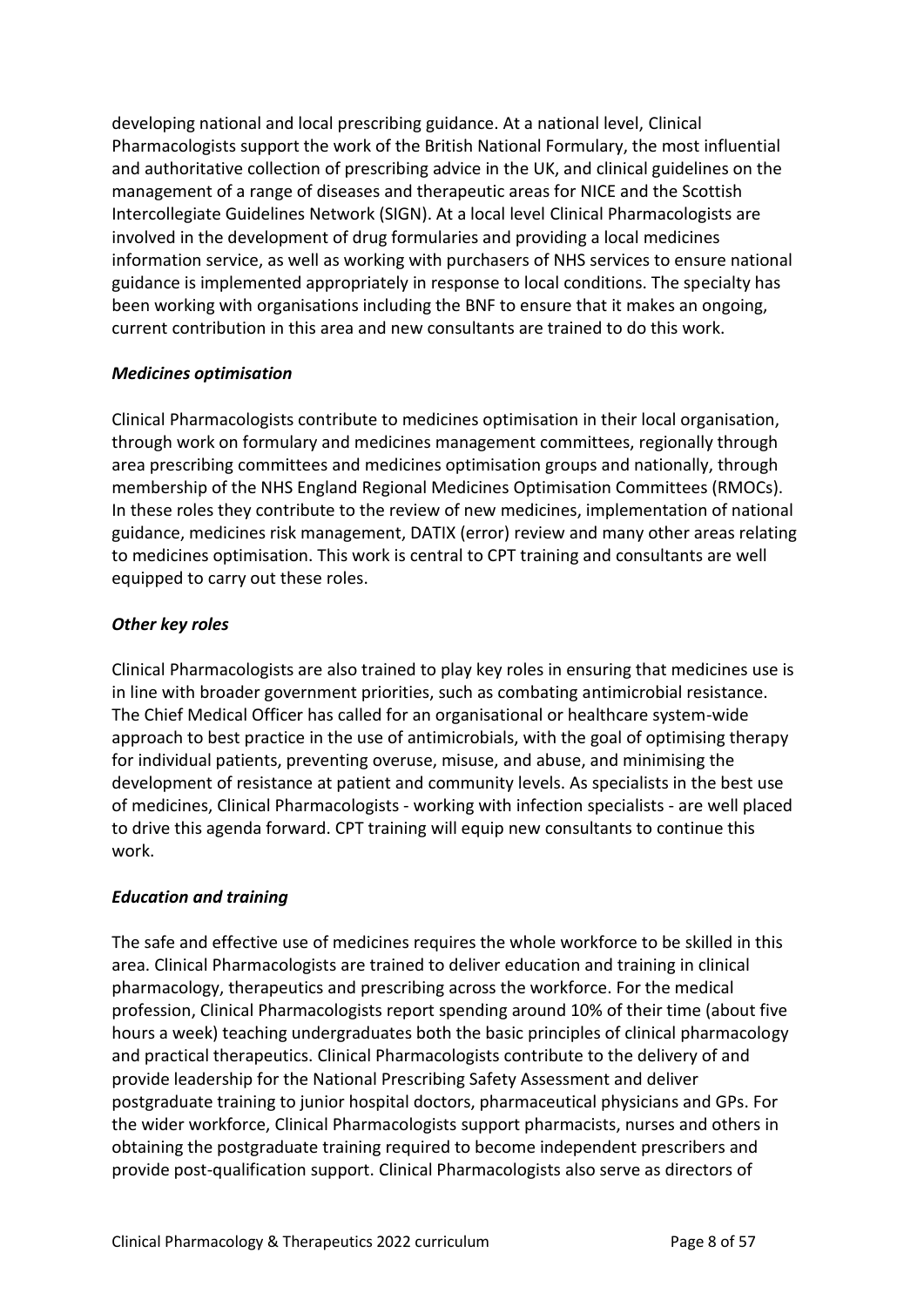postgraduate training programmes and supervise MD and PhD students, and through all these activities are training future prescribers and creating a better skilled workforce.

# *Development of medicines and other therapeutics*

Clinical Pharmacologists have research expertise to support the NHS, working in partnership with the life sciences industry to develop new medicines. As specialists in pharmacokinetics and pharmacodynamics, Clinical Pharmacologists are well placed to design, and lead safe and effective clinical trials, ensuring participant safety and to provide ongoing pharmacovigilance once medications are approved. Their expertise also allows them to lead NHS clinical research facilities, develop their standard operating procedures, respond appropriately to regulation, engage with colleagues in the life sciences industry, and provide overarching clinical support.

Clinical Pharmacologists are required to train in 'first in human' research and can provide a key service in the development of new treatments at this stage.

There are no exclusions in the scope of practice for clinical pharmacology.

This purpose statement has been endorsed by the GMC's Curriculum Oversight Group and confirmed as meeting the needs of the health services of the countries of the UK.

## <span id="page-8-0"></span>**2.2 High level learning outcomes – capabilities in practice (CiPs)**

The CPT capabilities in practice (CiPs) describe the professional tasks or work within the scope of the specialty. Each CiP has a set of descriptors associated with that activity or task. Descriptors are intended to help trainees and trainers recognise the minimum level of knowledge, skills and behaviours which should be demonstrated for an entrustment decision to be made. By the completion of training and award of a CCT, the doctors must demonstrate that they are capable of unsupervised practice in all CiPs.

The CiPs have been mapped to the GPC domains and subsections to reflect the professional generic capabilities required to undertake the clinical tasks. Satisfactory sign off requires demonstration that, for each of the CiPs, the performance of the doctor in training meets or exceeds the minimum expected level for completion of training, as defined in the curriculum.

The CPT CiPs comprise seven specialty CiPs, six generic CiPs shared across all physician specialties and eight internal medicine clinical CiPs shared across all group 1 specialties.

# **Learning outcomes – capabilities in practice (CiPs) Generic CiPs**

1. Able to successfully function within NHS organisational and management systems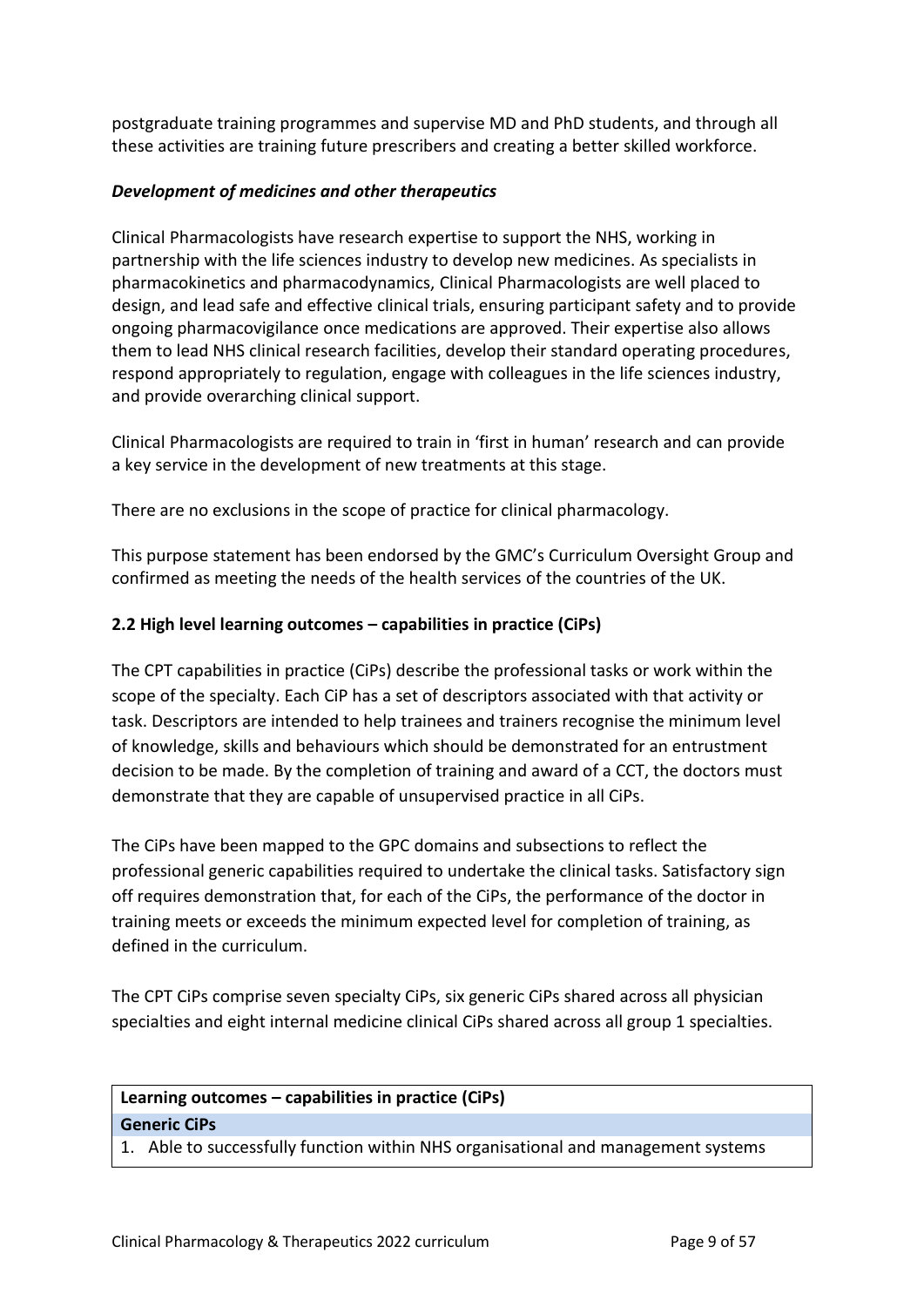- 2. Able to deal with ethical and legal issues related to clinical practice
- 3. Communicates effectively and is able to share decision making, while maintaining appropriate situational awareness, professional behaviour and professional judgement
- 4. Is focused on patient safety and delivers effective quality improvement in patient care
- 5. Carrying out research and managing data appropriately
- 6. Acting as a clinical teacher and clinical supervisor

## **Clinical CiPs (Internal Medicine)**

- 1. Managing an acute unselected take
- 2. Managing the acute care of patients within a medical specialty service
- 3. Providing continuity of care to medical inpatients, including management of comorbidities and cognitive impairment
- 4. Managing patients in an outpatient clinic, ambulatory or community setting, including management of long term conditions
- 5. Managing medical problems in patients in other specialties and special cases
- 6. Managing a multidisciplinary team including effective discharge planning
- 7. Delivering effective resuscitation and managing the acutely deteriorating patient
- 8. Managing end of life and applying palliative care skills

#### **Specialty CiPs**

- 1. Performing the clinical assessment, investigation and management of adverse drug reactions, medication errors and overdose at an individual and (where relevant) population level
- 2. Providing specialist management of patients with complex prescribing needs, including multimorbidity, polypharmacy, adherence issues, and medication intolerance
- 3. Providing analysis and expert opinion on pharmacokinetic, pharmacodynamic and pharmacogenomic factors to guide therapeutic decisions
- 4. Providing evidence-based practice and contributing to the evidence base in a therapeutic area of interest
- 5. Advising on the cost effective, safe and rational use of medicines on a population level
- 6. Delivering effective education in clinical pharmacology, therapeutics and prescribing to promote safe and effective use of medicines across the whole workforce
- 7. Providing expertise in the design and delivery of experimental medicine, and other types of clinical pharmacology & therapeutic research, including preclinical and clinical studies

## <span id="page-9-0"></span>**2.3 Training pathway**

CPT is a group 1 specialty and is entered at ST4 on completion of three years of Internal Medicine (IM) stage 1 or four years of Acute Care Common Stem – Internal Medicine (ACCS-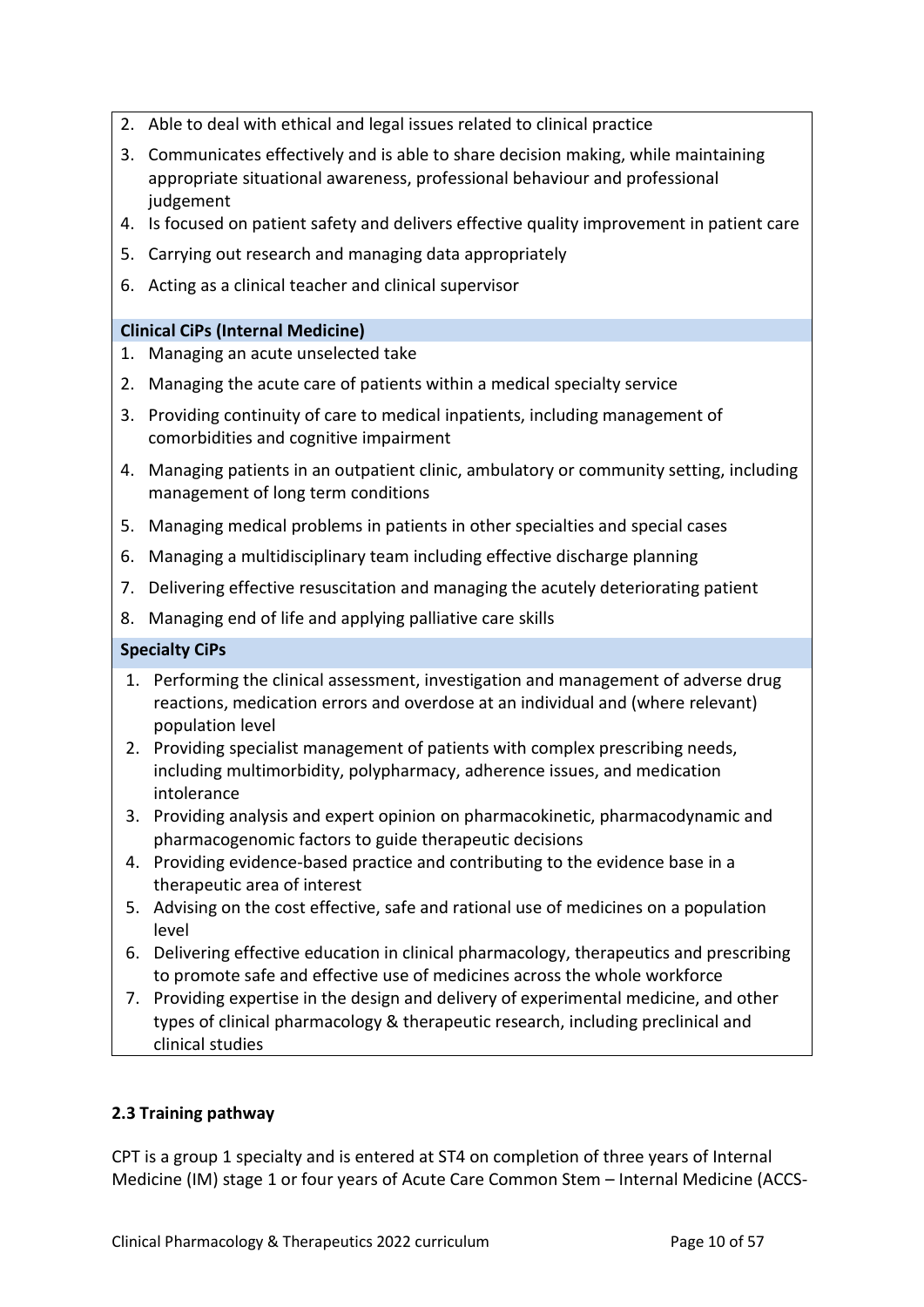IM) with full MRCP(UK) diploma. Training in Clinical Pharmacology and Therapeutics will comprise an indicative three years of Internal Medicine Stage 1 training followed by four years of specialty training incorporating Internal Medicine Stage 2 training.



# <span id="page-10-0"></span>**2.4 Duration of training**

Training in CPT will usually be completed in an indicative four years of full-time training. There will be options for those trainees who demonstrate exceptionally rapid development and acquisition of capabilities to complete training more rapidly than the current indicative time although it is recognised that clinical experience is a fundamental aspect of development as a good physician (guidance on completing training early will be available on the [JRCPTB website\)](http://www.jrcptb.org.uk/). There may also be a small number of trainees who develop more slowly and will require an extension of training in line the Reference Guide for Postgraduate Specialty Training in the UK (The Gold Guide) $^1$ .

# <span id="page-10-1"></span>**2.5 Flexibility and accreditation of transferable capabilities**

The curriculum incorporates and emphasises the importance of the generic professional capabilities (GPCs). GPCs will promote flexibility in postgraduate training as these common capabilities can be transferred from specialty to specialty. In addition, the generic CiPs will be shared across all physicianly curricula and the IM clinical CiPs will be shared across all group 1 specialities, supporting flexibility for trainees to move between these specialties without needing to repeat aspects of training. The curriculum supports the accreditation of transferable competencies (using the Academy framework).

<sup>&</sup>lt;sup>1</sup> [A Reference Guide for Postgraduate Specialty Training in the UK](https://www.copmed.org.uk/publications/the-gold-guide)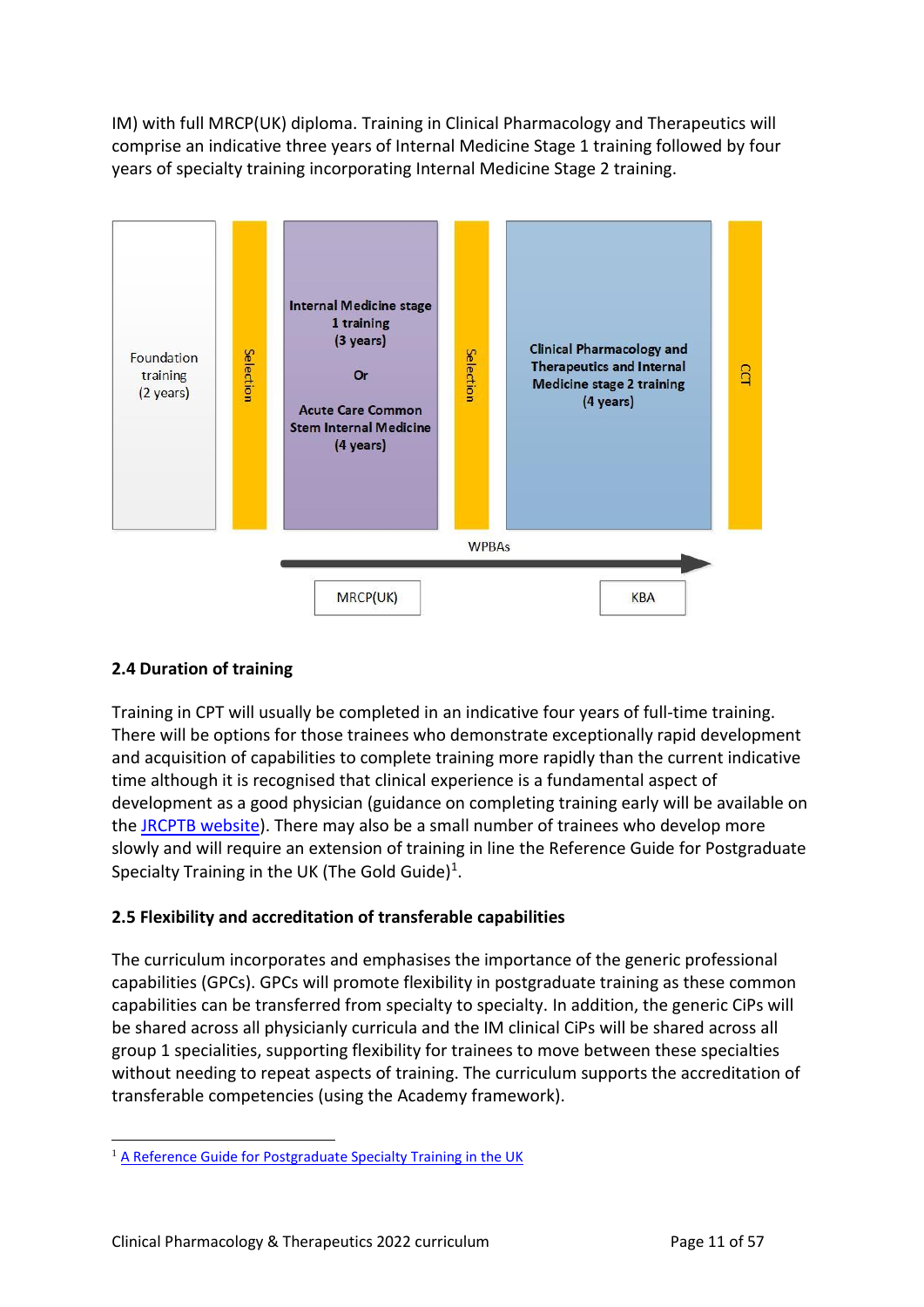## <span id="page-11-0"></span>**2.6 Less than full time training**

Trainees are entitled to opt for less than full time training programmes. Less than full time trainees should undertake a pro rata share of the out-of-hours duties (including on-call and other out-of-hours commitments) required of their full-time colleagues in the same programme and at the equivalent stage.

Less than full time trainees should assume that their clinical training will be of a duration pro-rata with the time indicated/recommended, but this should be reviewed in accordance with the Gold Guide.

# <span id="page-11-1"></span>**2.7 Generic Professional Capabilities and Good Medical Practice**

The GMC has developed the Generic professional capabilities (GPC) framework<sup>2</sup> with the Academy of Medical Royal Colleges (AoMRC) to describe the fundamental, career-long, generic capabilities required of every doctor. The framework describes the requirement to develop and maintain key professional values and behaviours, knowledge, and skills, using a common language. GPCs also represent a system-wide, regulatory response to the most common contemporary concerns about patient safety and fitness to practise within the medical profession. The framework will be relevant at all stages of medical education, training and practice.





Good medical practice (GMP)<sup>3</sup> is embedded at the heart of the GPC framework. In describing the principles, duties and responsibilities of doctors the GPC framework articulates GMP as a series of achievable educational outcomes to enable curriculum design and assessment.

<sup>2</sup> [Generic professional capabilities framework](http://www.gmc-uk.org/education/postgraduate/GPC.asp)

<sup>3</sup> [Good Medical Practice](http://www.gmc-uk.org/guidance/good_medical_practice.asp)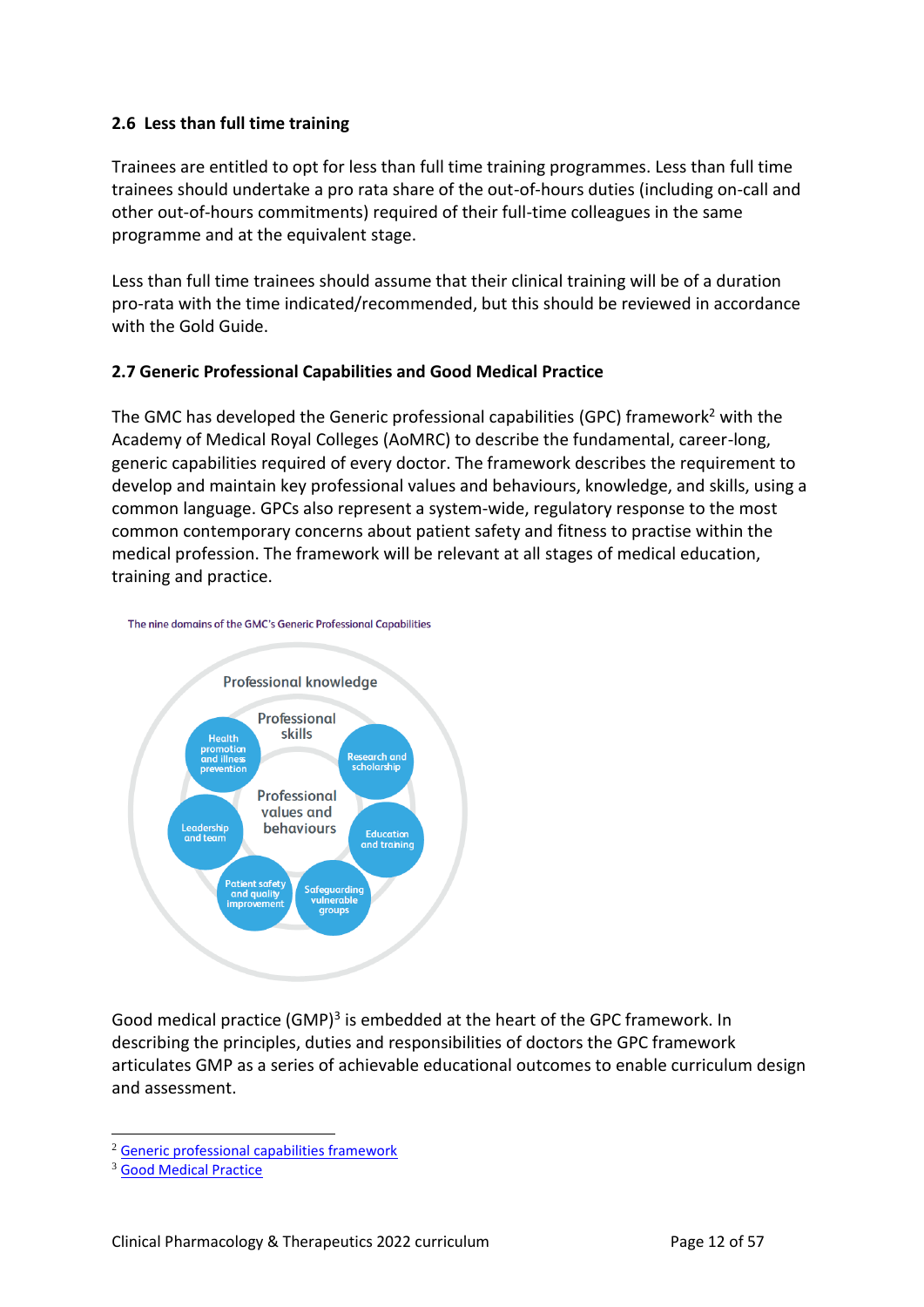The GPC framework describes nine domains with associated descriptor outlining the 'minimum common regulatory requirement' of performance and professional behaviour for those completing a CCT or its equivalent. These attributes are common, minimum and generic standards expected of all medical practitioners achieving a CCT or its equivalent.

The nine domains and subsections of the GPC framework are directly identifiable in the IM curriculum. They are mapped to each of the generic and clinical CiPs, which are in turn mapped to the assessment blueprints. This is to emphasise those core professional capabilities that are essential to safe clinical practice and that they must be demonstrated at every stage of training as part of the holistic development of responsible professionals.

This approach will allow early detection of issues most likely to be associated with fitness to practise and to minimise the possibility that any deficit is identified during the final phases of training.

# <span id="page-12-0"></span>**3 Content of Learning**

The curriculum is spiral and topics and themes will be revisited to expand understanding and expertise. The level of entrustment for capabilities in practice (CiPs) will increase as an individual progresses from needing direct supervision to be entrusted to act unsupervised.

# <span id="page-12-1"></span>**3.1 Capabilities in practice**

CiPs describe the professional tasks or work within the scope of the specialty and internal medicine. CiPs are based on the concept of entrustable professional activities<sup>4</sup> which use the professional judgement of appropriately trained, expert assessors as a defensible way of forming global judgements of professional performance.

Each CiP has a set of descriptors associated with that activity or task. Descriptors are intended to help trainees and trainers recognise the knowledge, skills and attitudes which should be demonstrated. Doctors in training may use these capabilities to provide evidence of how their performance meets or exceeds the minimum expected level of performance for their year of training. The descriptors are not a comprehensive list and there are many more examples that would provide equally valid evidence of performance.

Many of the CiP descriptors refer to patient centred care and shared decision making. This is to emphasise the importance of patients being at the centre of decisions about their own treatment and care, by exploring care or treatment options and their risks and benefits and discussing choices available.

Additionally, the clinical CiPs repeatedly refer to the need to demonstrate professional behaviour with regard to patients, carers, colleagues and others. Good doctors work in partnership with patients and respect their rights to privacy and dignity. They treat each patient as an individual. They do their best to make sure all patients receive good care and treatment that will support them to live as well as possible, whatever their illness or

<sup>4</sup> [Nuts and bolts of entrustable professional activities](https://www.ncbi.nlm.nih.gov/pmc/articles/PMC3613304/)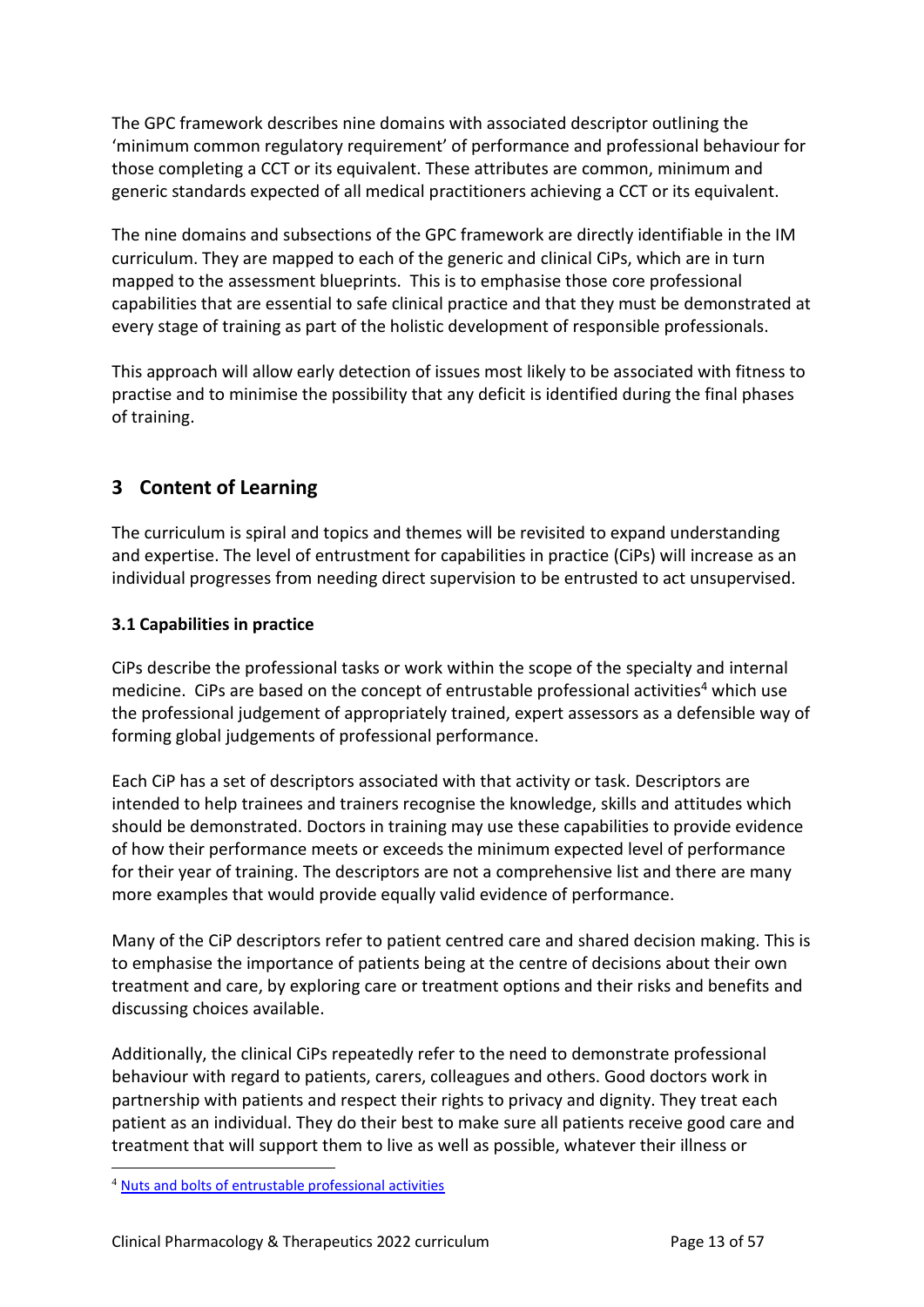disability. Appropriate professional behaviour should reflect the principles of GMP and the GPC framework.

In order to complete training and be recommended to the GMC for the award of CCT and entry to the specialist register, the doctor must demonstrate that they are capable of unsupervised practice in all generic and clinical CiPs. Once a trainee has achieved level 4 sign off for a CiP it will not be necessary to repeat assessment of that CiP if capability is maintained (in line with standard professional conduct).

This section of the curriculum details the six generic CiPs, eight clinical CiPs for internal medicine (stage 2) and seven specialty CiPs for Clinical Pharmacology and Therapeutics. The expected levels of performance, mapping to relevant GPCs and the evidence that may be used to make an entrustment decision are given for each CiP. The list of evidence for each CiP is not prescriptive and other types of evidence may be equally valid for that CiP.

# <span id="page-13-0"></span>**3.2 Generic capabilities in practice**

The six generic CiPs cover the universal requirements of all specialties as described in GMP and the GPC framework. Assessment of the generic CiPs will be underpinned by the descriptors for the nine GPC domains and evidenced against the performance and behaviour expected at that stage of training. Satisfactory sign off will indicate that there are no concerns. It will not be necessary to assign a level of supervision for these non-clinical CiPs.

In order to ensure consistency and transferability, the generic CiPs have been grouped under the GMP-aligned categories used in the Foundation Programme curriculum plus an additional category for wider professional practice:

- Professional behaviour and trust
- Communication, team-working and leadership
- Safety and quality
- Wider professional practice

For each generic CiP there is a set of descriptors of the observable skills and behaviours which would demonstrate that a trainee has met the minimum level expected. The descriptors are not a comprehensive list and there may be more examples that would provide equally valid evidence of performance.

| <b>ACAT</b>  | Acute care assessment tool    | <b>ALS</b>     | <b>Advanced Life Support</b>            |
|--------------|-------------------------------|----------------|-----------------------------------------|
| <b>CbD</b>   | Case-based discussion         | <b>DOPS</b>    | Direct observation of procedural skills |
| <b>GCP</b>   | <b>Good Clinical Practice</b> | <b>KBA</b>     | Knowledge based assessment              |
| Mini-CEX     | Mini-clinical evaluation      | <b>MCR</b>     | Multiple consultant report              |
|              | exercise                      |                |                                         |
| <b>MSF</b>   | Multi source feedback         | <b>PS</b>      | Patient survey                          |
| <b>QIPAT</b> | <b>Quality improvement</b>    | T <sub>O</sub> | Teaching observation                    |
|              | project assessment tool       |                |                                         |

**KEY**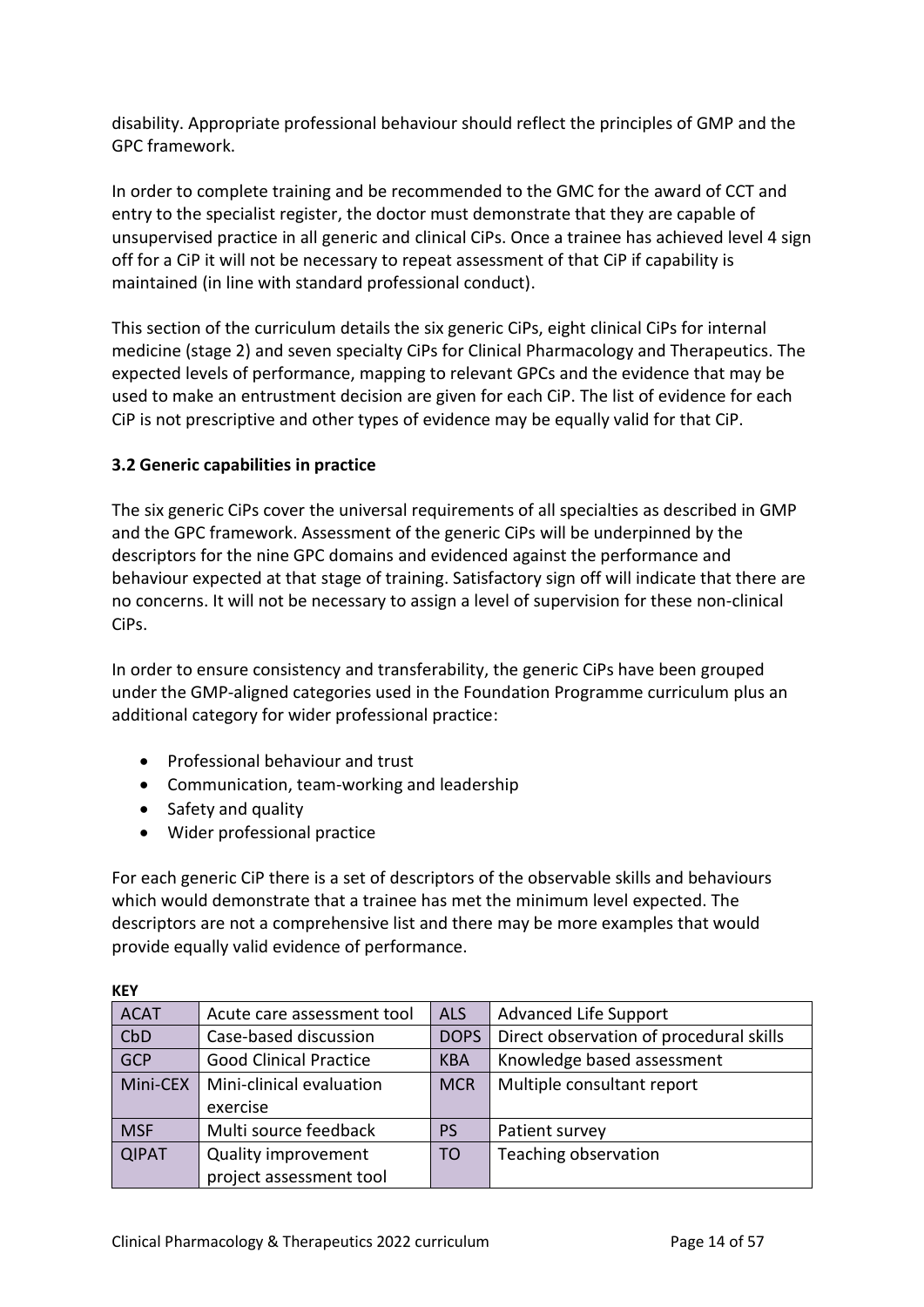|                    | <b>Generic capabilities in practice (CiPs)</b>                                                                                                                                                                                                                                                                                                                                                                                                                                                                                                                                                                                      |
|--------------------|-------------------------------------------------------------------------------------------------------------------------------------------------------------------------------------------------------------------------------------------------------------------------------------------------------------------------------------------------------------------------------------------------------------------------------------------------------------------------------------------------------------------------------------------------------------------------------------------------------------------------------------|
|                    | <b>Category 1: Professional behaviour and trust</b>                                                                                                                                                                                                                                                                                                                                                                                                                                                                                                                                                                                 |
|                    | 1. Able to function successfully within NHS organisational and management systems                                                                                                                                                                                                                                                                                                                                                                                                                                                                                                                                                   |
| <b>Descriptors</b> | • Aware of and adheres to the GMC professional requirements<br>• Aware of public health issues including population health, social<br>detriments of health and global health perspectives<br>• Demonstrates effective clinical leadership<br>• Demonstrates promotion of an open and transparent culture<br>• Keeps practice up to date through learning and teaching<br>• Demonstrates engagement in career planning<br>• Demonstrates capabilities in dealing with complexity and uncertainty<br>• Aware of the role of and processes for operational structures within<br>the NHS<br>• Aware of the need to use resources wisely |
| <b>GPCs</b>        | Domain 1: Professional values and behaviours<br>Domain 3: Professional knowledge<br>professional requirements<br>national legislative requirements<br>$\bullet$<br>the health service and healthcare systems in the four countries<br>Domain 9: Capabilities in research and scholarship                                                                                                                                                                                                                                                                                                                                            |
| <b>Evidence to</b> | <b>MCR</b>                                                                                                                                                                                                                                                                                                                                                                                                                                                                                                                                                                                                                          |
| inform             | <b>MSF</b>                                                                                                                                                                                                                                                                                                                                                                                                                                                                                                                                                                                                                          |
| decision           | Active role in governance structures                                                                                                                                                                                                                                                                                                                                                                                                                                                                                                                                                                                                |
|                    | Management course                                                                                                                                                                                                                                                                                                                                                                                                                                                                                                                                                                                                                   |
|                    | End of placement reports                                                                                                                                                                                                                                                                                                                                                                                                                                                                                                                                                                                                            |
|                    | 2. Able to deal with ethical and legal issues related to clinical practice                                                                                                                                                                                                                                                                                                                                                                                                                                                                                                                                                          |
| <b>Descriptors</b> | Aware of national legislation and legal responsibilities, including<br>safeguarding vulnerable groups<br>• Behaves in accordance with ethical and legal requirements<br>• Demonstrates ability to offer apology or explanation when<br>appropriate<br>• Demonstrates ability to lead the clinical team in ensuring that<br>medical legal factors are considered openly and consistently                                                                                                                                                                                                                                             |
| <b>GPCs</b>        | Domain 3: Professional knowledge                                                                                                                                                                                                                                                                                                                                                                                                                                                                                                                                                                                                    |
|                    | professional requirements<br>$\bullet$<br>national legislative requirements<br>the health service and healthcare systems in the four countries<br>Domain 4: Capabilities in health promotion and illness prevention<br>Domain 7: Capabilities in safeguarding vulnerable groups<br>Domain 8: Capabilities in education and training<br>Domain 9: Capabilities in research and scholarship                                                                                                                                                                                                                                           |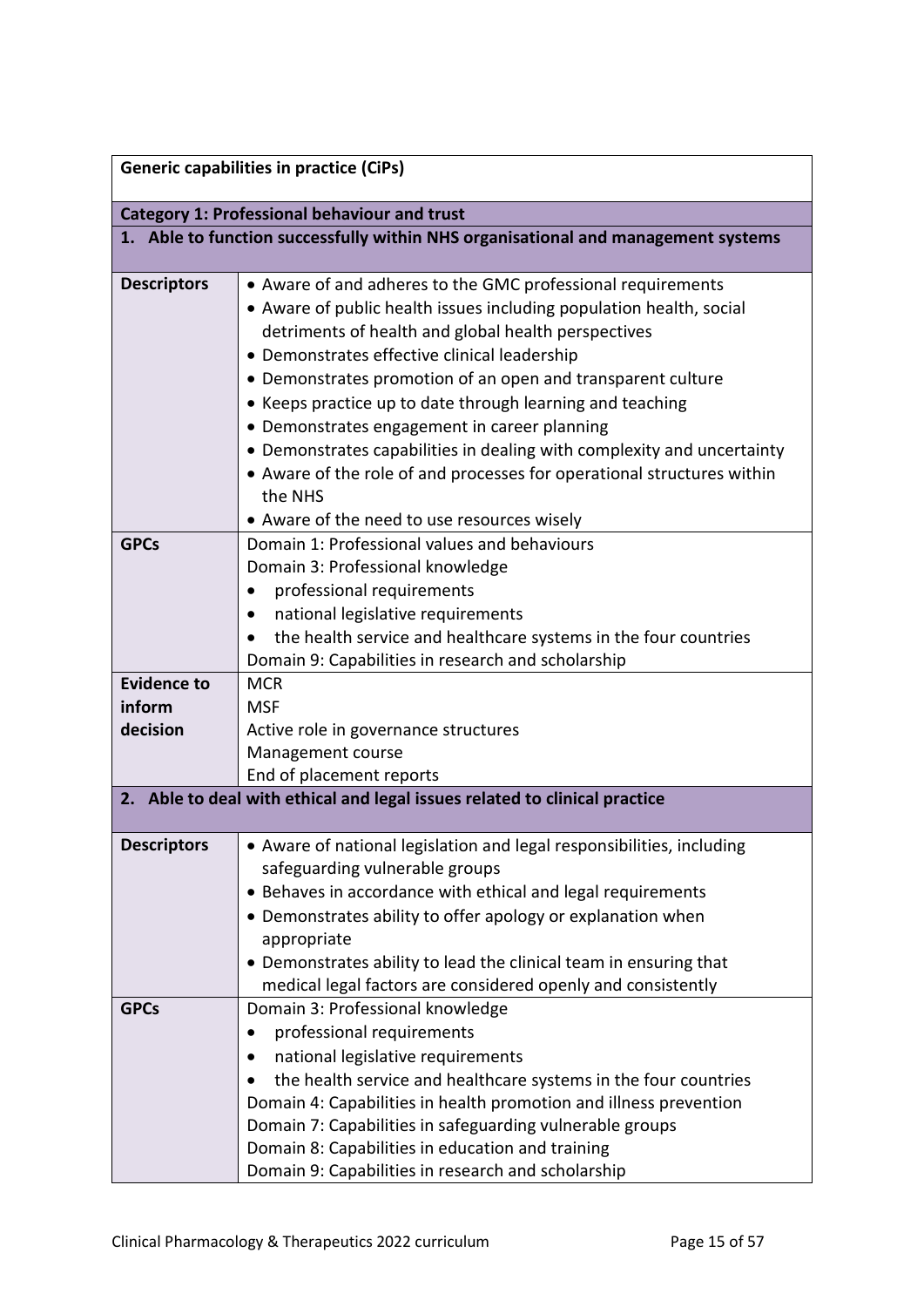| <b>Evidence to</b>                    | <b>MCR</b>                                                                            |
|---------------------------------------|---------------------------------------------------------------------------------------|
| inform                                | <b>MSF</b>                                                                            |
| decision                              | CbD                                                                                   |
|                                       | <b>DOPS</b>                                                                           |
|                                       | Mini-CEX                                                                              |
|                                       | ALS certificate                                                                       |
|                                       | End of life care and capacity assessment                                              |
|                                       | End of placement reports                                                              |
|                                       | <b>Category 2: Communication, teamworking and leadership</b>                          |
|                                       | 3. Communicates effectively and is able to share decision making, while maintaining   |
|                                       | appropriate situational awareness, professional behaviour and professional            |
| judgement                             |                                                                                       |
| <b>Descriptors</b>                    | • Communicates clearly with patients and carers in a variety of settings              |
|                                       | • Communicates effectively with clinical and other professional                       |
|                                       | colleagues                                                                            |
|                                       |                                                                                       |
|                                       | • Identifies and manages barriers to communication (eg cognitive                      |
|                                       | impairment, speech and hearing problems, capacity issues)                             |
|                                       | • Demonstrates effective consultation skills including effective verbal               |
|                                       | and nonverbal interpersonal skills                                                    |
|                                       | • Shares decision making by informing the patient, prioritising the                   |
|                                       | patient's wishes, and respecting the patient's beliefs, concerns and                  |
|                                       | expectations                                                                          |
|                                       | • Shares decision making with children and young people                               |
|                                       | • Applies management and team working skills appropriately, including                 |
|                                       | influencing, negotiating, re-assessing priorities and effectively                     |
|                                       | managing complex, dynamic situations                                                  |
| <b>GPCs</b>                           | Domain 2: Professional skills                                                         |
|                                       | practical skills<br>$\bullet$                                                         |
|                                       | communication and interpersonal skills                                                |
|                                       | dealing with complexity and uncertainty                                               |
|                                       | clinical skills (history taking, diagnosis and medical management;                    |
|                                       | consent; humane interventions; prescribing medicines safely;                          |
|                                       | using medical devices safely; infection control and communicable                      |
|                                       | disease)                                                                              |
|                                       | Domain 5: Capabilities in leadership and teamworking                                  |
| <b>Evidence to</b>                    | <b>MCR</b>                                                                            |
| inform                                | <b>MSF</b>                                                                            |
| decision                              | <b>PS</b>                                                                             |
|                                       | End of placement reports                                                              |
| <b>Category 3: Safety and quality</b> |                                                                                       |
|                                       | 4. Is focused on patient safety and delivers effective quality improvement in patient |
| care                                  |                                                                                       |
| <b>Descriptors</b>                    | • Makes patient safety a priority in clinical practice                                |
|                                       | • Raises and escalates concerns where there is an issue with patient                  |
|                                       | safety or quality of care                                                             |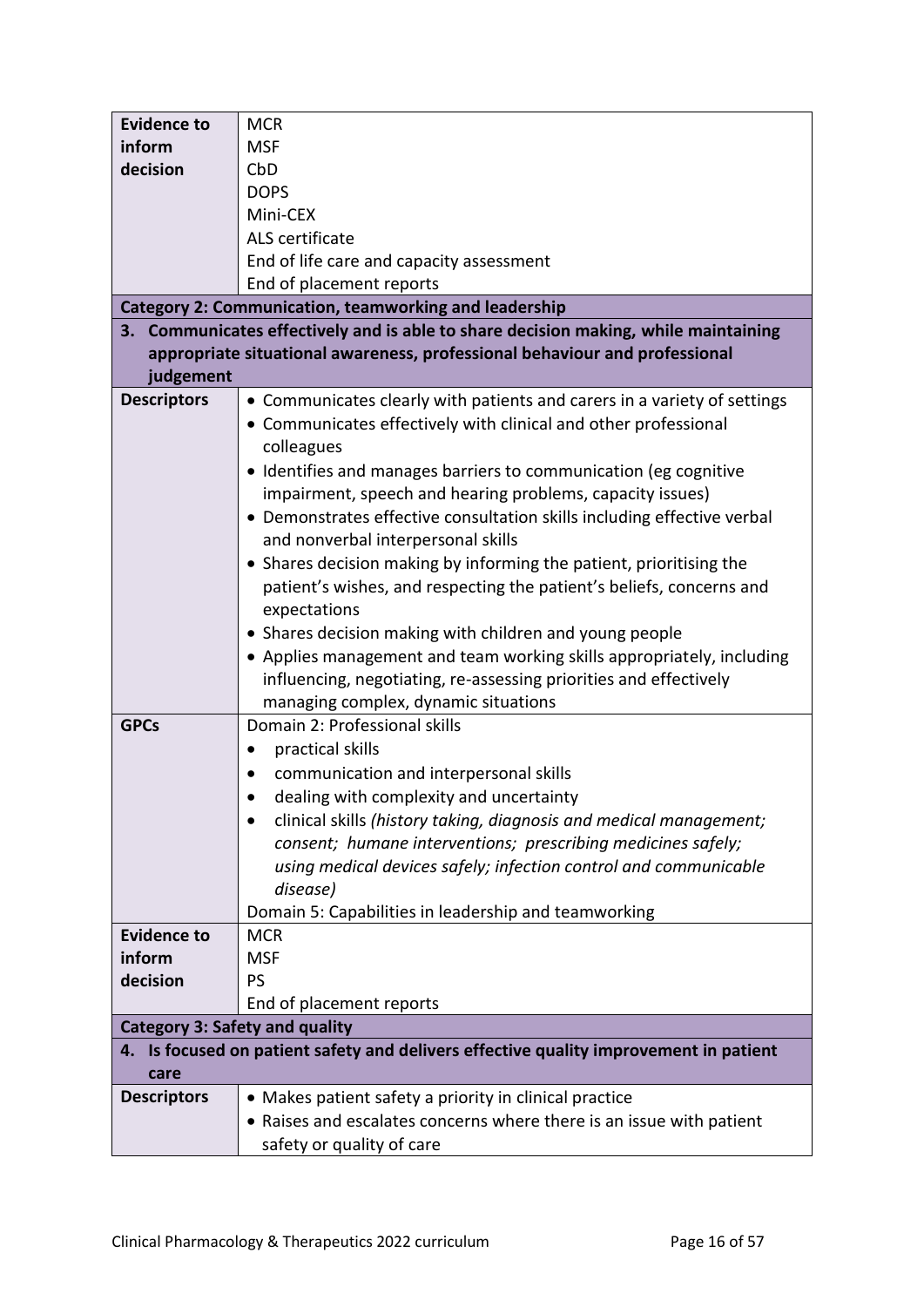|                    | • Demonstrates commitment to learning from patient safety                                                                            |
|--------------------|--------------------------------------------------------------------------------------------------------------------------------------|
|                    | investigations and complaints                                                                                                        |
|                    | • Shares good practice appropriately                                                                                                 |
|                    | • Contributes to and delivers quality improvement                                                                                    |
|                    | • Understands basic Human Factors principles and practice at individual,                                                             |
|                    | team, organisational and system levels                                                                                               |
|                    | • Understands the importance of non-technical skills and crisis resource                                                             |
|                    | management                                                                                                                           |
|                    | • Recognises and works within limit of personal competence                                                                           |
|                    | • Avoids organising unnecessary investigations or prescribing poorly                                                                 |
|                    | evidenced treatments                                                                                                                 |
| <b>GPCs</b>        | Domain 1: Professional values and behaviours                                                                                         |
|                    | Domain 2: Professional skills                                                                                                        |
|                    | practical skills                                                                                                                     |
|                    | communication and interpersonal skills                                                                                               |
|                    | dealing with complexity and uncertainty                                                                                              |
|                    | clinical skills (history taking, diagnosis and medical management;<br>$\bullet$                                                      |
|                    | consent; humane interventions; prescribing medicines safely;                                                                         |
|                    | using medical devices safely; infection control and communicable                                                                     |
|                    | disease)                                                                                                                             |
|                    | Domain 3: Professional knowledge                                                                                                     |
|                    | professional requirements<br>٠                                                                                                       |
|                    | national legislative requirements                                                                                                    |
|                    | the health service and healthcare systems in the four countries<br>Domain 4: Capabilities in health promotion and illness prevention |
|                    | Domain 5: Capabilities in leadership and teamworking                                                                                 |
|                    | Domain 6: Capabilities in patient safety and quality improvement                                                                     |
|                    | patient safety                                                                                                                       |
|                    | quality improvement                                                                                                                  |
| <b>Evidence to</b> | <b>MCR</b>                                                                                                                           |
| inform             | <b>MSF</b>                                                                                                                           |
| decision           | <b>QIPAT</b>                                                                                                                         |
|                    | End of placement reports                                                                                                             |
|                    | <b>Category 4: Wider professional practice</b>                                                                                       |
|                    | 5. Carrying out research and managing data appropriately                                                                             |
|                    |                                                                                                                                      |
| <b>Descriptors</b> | • Manages clinical information/data appropriately                                                                                    |
|                    | • Understands principles of research and academic writing                                                                            |
|                    | • Demonstrates ability to carry out critical appraisal of the literature                                                             |
|                    | • Understands the role of evidence in clinical practice and demonstrates                                                             |
|                    | shared decision making with patients                                                                                                 |
|                    | • Demonstrates appropriate knowledge of research methods, including                                                                  |
|                    | qualitative and quantitative approaches in scientific enquiry                                                                        |
|                    | • Demonstrates appropriate knowledge of research principles and                                                                      |
|                    | concepts and the translation of research into practice                                                                               |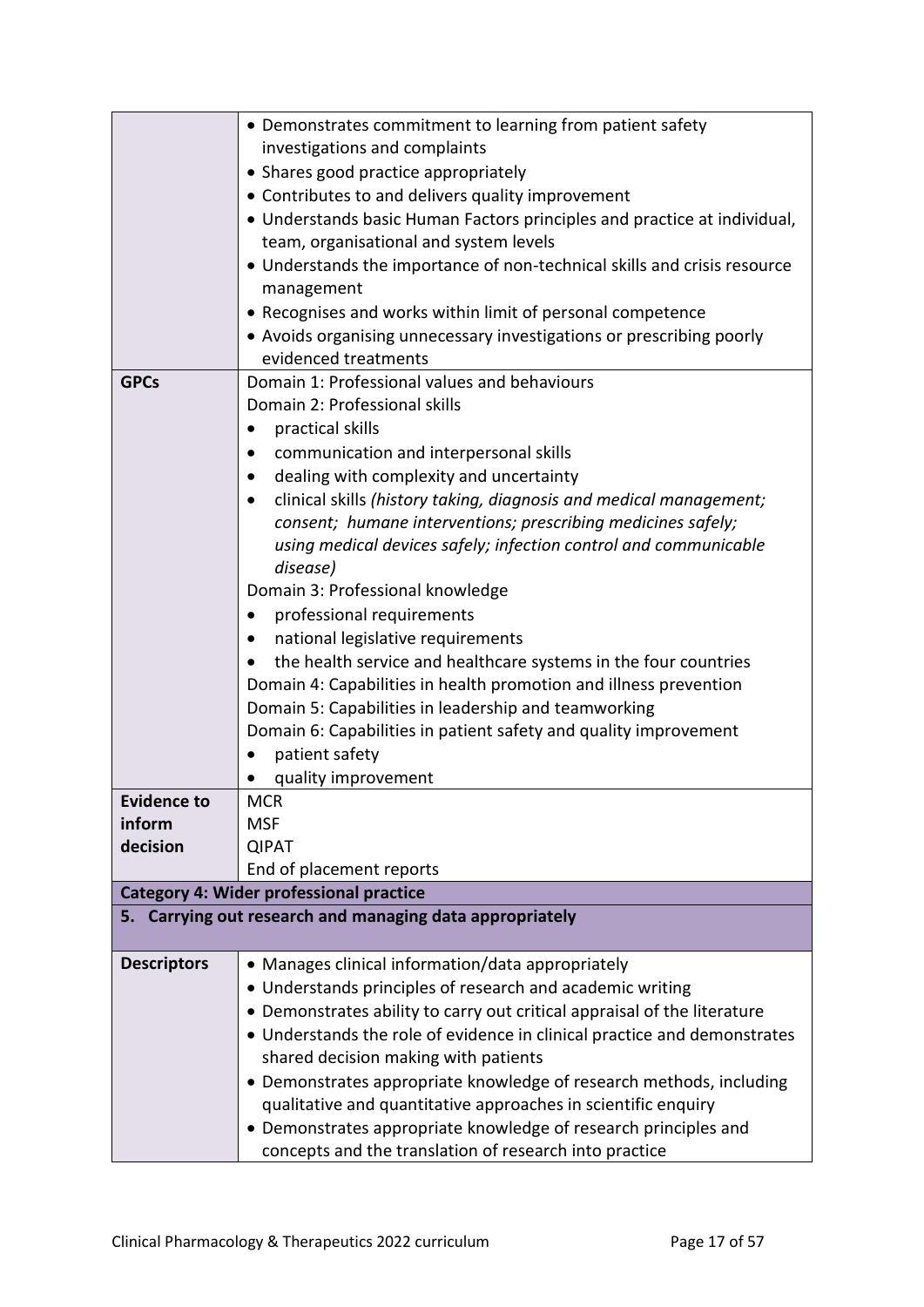|                    | • Follows guidelines on ethical conduct in research and consent for           |
|--------------------|-------------------------------------------------------------------------------|
|                    | research                                                                      |
|                    | • Understands public health epidemiology and global health patterns           |
|                    | • Recognises potential of applied informatics, genomics, stratified risk      |
|                    | and personalised medicine and seeks advice for patient benefit when           |
|                    | appropriate                                                                   |
| <b>GPCs</b>        | Domain 3: Professional knowledge                                              |
|                    | professional requirements                                                     |
|                    | national legislative requirements                                             |
|                    | the health service and healthcare systems in the four countries               |
|                    | Domain 7: Capabilities in safeguarding vulnerable groups                      |
|                    | Domain 9: Capabilities in research and scholarship                            |
| <b>Evidence to</b> | <b>MCR</b>                                                                    |
| inform             | <b>MSF</b>                                                                    |
| decision           | GCP certificate (if involved in clinical research)                            |
|                    | Evidence of literature search and critical appraisal of research              |
|                    | Use of clinical guidelines                                                    |
|                    | Quality improvement and audit                                                 |
|                    | Evidence of research activity                                                 |
|                    | End of placement reports                                                      |
|                    | 6. Acting as a clinical teacher and clinical supervisor                       |
|                    |                                                                               |
| <b>Descriptors</b> | • Delivers effective teaching and training to medical students, junior        |
|                    | doctors and other health care professionals                                   |
|                    | • Delivers effective feedback with action plan                                |
|                    | • Able to supervise less experienced trainees in their clinical assessment    |
|                    | and management of patients                                                    |
|                    | • Able to supervise less experienced trainees in carrying out appropriate     |
|                    | practical procedures                                                          |
|                    | • Able to act as clinical supervisor to doctors in earlier stages of training |
| <b>GPCs</b>        | Domain 1: Professional values and behaviours                                  |
|                    | Domain 8: Capabilities in education and training                              |
| <b>Evidence to</b> | <b>MCR</b>                                                                    |
| inform             | <b>MSF</b>                                                                    |
|                    |                                                                               |
| decision           | T <sub>O</sub>                                                                |
|                    | Relevant training course                                                      |

# <span id="page-17-0"></span>**3.3 Clinical capabilities in practice**

The eight IM clinical CiPs describe the clinical tasks or activities which are essential to the practice of Internal Medicine. The clinical CiPs have been mapped to the nine GPC domains to reflect the professional generic capabilities required to undertake the clinical tasks.

Satisfactory sign off will require educational supervisors to make entrustment decisions on the level of supervision required for each CiP and if this is satisfactory for the stage of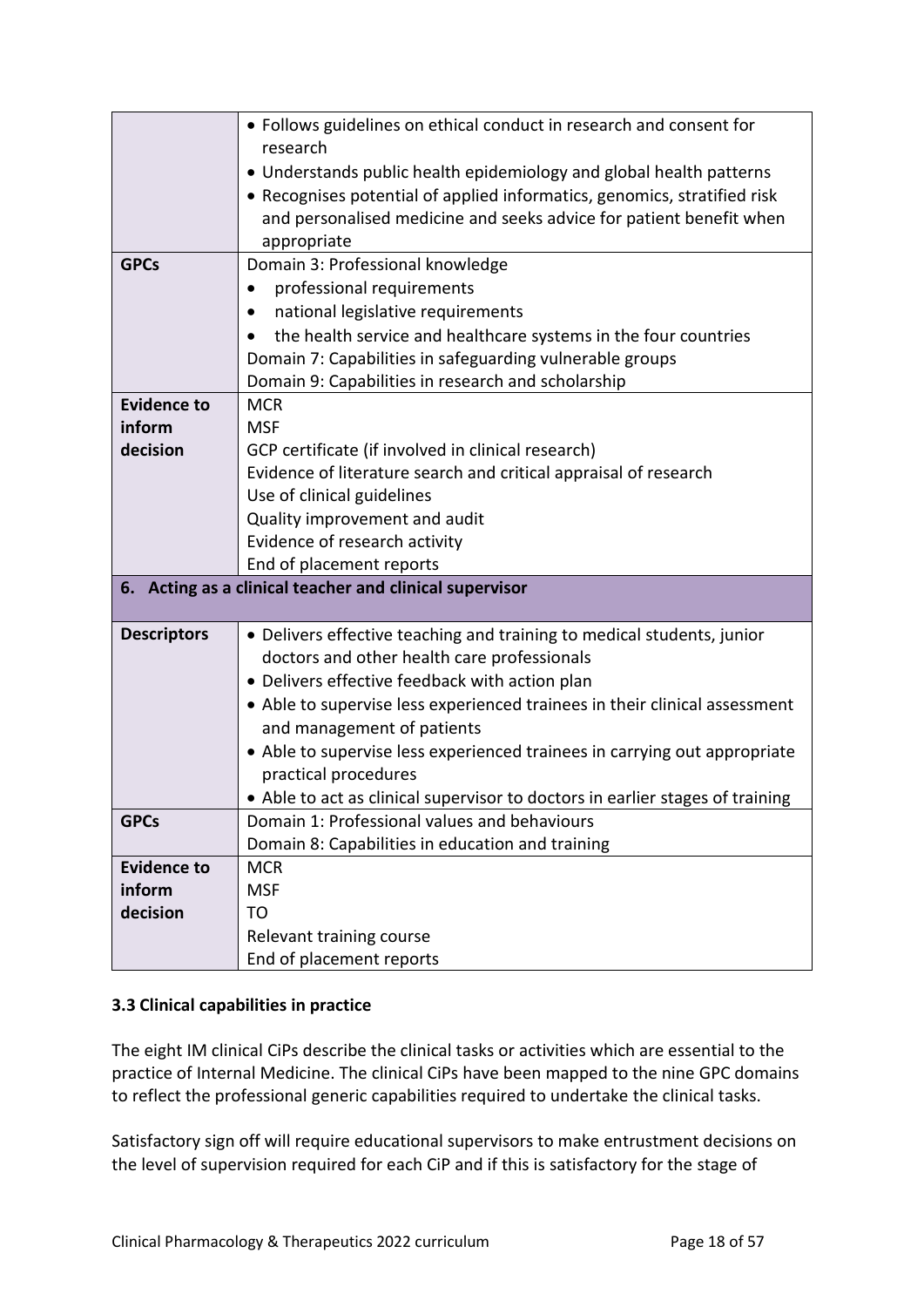training, the trainee can progress. More detail is provided in the programme of assessment section of the curriculum.

|                                          | <b>Clinical CiPs - Internal Medicine</b>                                                                                                                                                                                                                                                                                                                                                                                                                                                                                                                                                                                                                                                                                                                                                                                                                                                                              |
|------------------------------------------|-----------------------------------------------------------------------------------------------------------------------------------------------------------------------------------------------------------------------------------------------------------------------------------------------------------------------------------------------------------------------------------------------------------------------------------------------------------------------------------------------------------------------------------------------------------------------------------------------------------------------------------------------------------------------------------------------------------------------------------------------------------------------------------------------------------------------------------------------------------------------------------------------------------------------|
|                                          | 1. Managing an acute unselected take                                                                                                                                                                                                                                                                                                                                                                                                                                                                                                                                                                                                                                                                                                                                                                                                                                                                                  |
| <b>Descriptors</b>                       | • Demonstrates professional behaviour with regard to patients, carers,<br>colleagues and others<br>• Delivers patient centred care including shared decision making<br>• Takes a relevant patient history including patient symptoms, concerns,<br>priorities and preferences<br>• Performs accurate clinical examinations<br>• Shows appropriate clinical reasoning by analysing physical and<br>psychological findings<br>• Formulates an appropriate differential diagnosis<br>• Formulates an appropriate diagnostic and management plan, taking<br>into account patient preferences, and the urgency required<br>• Explains clinical reasoning behind diagnostic and clinical management<br>decisions to patients/carers/guardians and other colleagues<br>• Appropriately selects, manages and interprets investigations<br>• Recognises need to liaise with specialty services and refers where<br>appropriate |
| <b>GPCs</b>                              | Domain 1: Professional values and behaviours<br>Domain 2: Professional skills<br>practical skills<br>communication and interpersonal skills<br>dealing with complexity and uncertainty<br>$\bullet$<br>clinical skills (history taking, diagnosis and medical<br>management; consent; humane interventions; prescribing<br>medicines safely; using medical devices safely; infection control<br>and communicable disease)<br>Domain 3: Professional knowledge<br>professional requirements<br>national legislation<br>the health service and healthcare systems in the four countries<br>Domain 4: Capabilities in health promotion and illness prevention<br>Domain 5: Capabilities in leadership and teamworking<br>Domain 6: Capabilities in patient safety and quality improvement<br>patient safety<br>quality improvement                                                                                       |
| <b>Evidence to</b><br>inform<br>decision | <b>MCR</b><br><b>MSF</b><br>CbD<br><b>ACAT</b><br>Logbook of cases                                                                                                                                                                                                                                                                                                                                                                                                                                                                                                                                                                                                                                                                                                                                                                                                                                                    |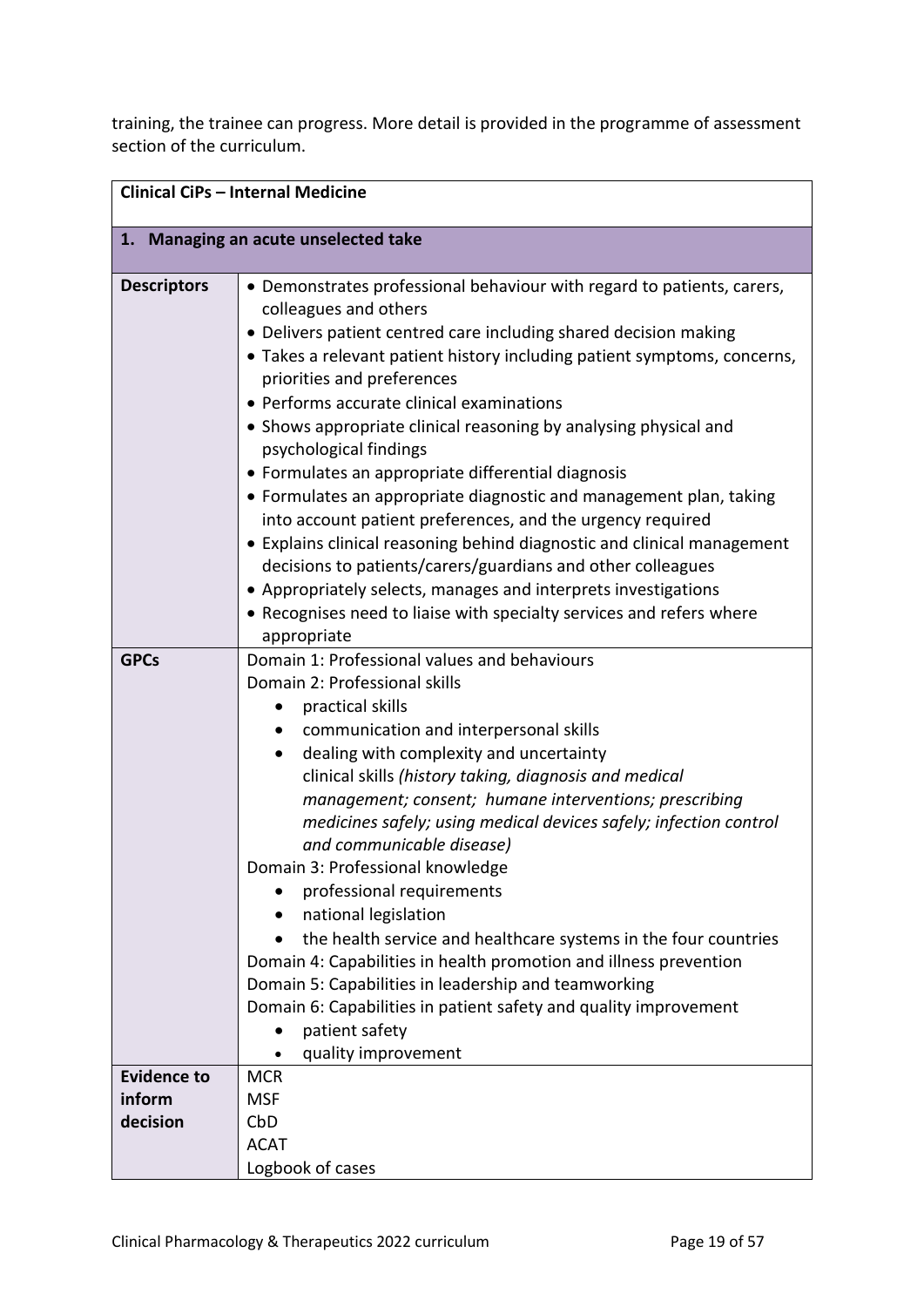|                    | Simulation training with assessment                                       |
|--------------------|---------------------------------------------------------------------------|
|                    | 2. Managing the acute care of patients within a medical specialty service |
|                    |                                                                           |
| <b>Descriptors</b> | • Able to manage patients who have been referred acutely to a             |
|                    | specialised medical service as opposed to the acute unselected take (eg   |
|                    | cardiology and respiratory medicine acute admissions)                     |
|                    | • Demonstrates professional behaviour with regard to patients, carers,    |
|                    | colleagues and others                                                     |
|                    | • Delivers patient centred care including shared decision making          |
|                    | • Takes a relevant patient history including patient symptoms, concerns,  |
|                    | priorities and preferences                                                |
|                    | • Performs accurate clinical examinations                                 |
|                    | • Shows appropriate clinical reasoning by analysing physical and          |
|                    | psychological findings                                                    |
|                    | • Formulates an appropriate differential diagnosis                        |
|                    | • Formulates an appropriate diagnostic and management plan, taking        |
|                    | into account patient preferences, and the urgency required                |
|                    | • Explains clinical reasoning behind diagnostic and clinical management   |
|                    | decisions to patients/carers/guardians and other colleagues               |
|                    | • Appropriately selects, manages and interprets investigations            |
|                    | • Demonstrates appropriate continuing management of acute medical         |
|                    | illness in a medical specialty setting                                    |
|                    | • Refers patients appropriately to other specialties as required          |
| <b>GPCs</b>        | Domain 1: Professional values and behaviours                              |
|                    | Domain 2: Professional skills:                                            |
|                    | practical skills                                                          |
|                    | communication and interpersonal skills                                    |
|                    | dealing with complexity and uncertainty                                   |
|                    | clinical skills (history taking, diagnosis and medical management;        |
|                    | consent; humane interventions; prescribing medicines safely;              |
|                    | using medical devices safely; infection control and communicable          |
|                    | disease)                                                                  |
|                    | Domain 3: Professional knowledge                                          |
|                    | professional requirements                                                 |
|                    | national legislation                                                      |
|                    | the health service and healthcare systems in the four countries           |
|                    | Domain 4: Capabilities in health promotion and illness prevention         |
|                    | Domain 5: Capabilities in leadership and teamworking                      |
|                    | Domain 6: Capabilities in patient safety and quality improvement          |
|                    | patient safety                                                            |
|                    | quality improvement                                                       |
| <b>Evidence to</b> | <b>MCR</b>                                                                |
| inform             | <b>MSF</b>                                                                |
| decision           | CbD                                                                       |
|                    | <b>ACAT</b>                                                               |
|                    | Logbook of cases                                                          |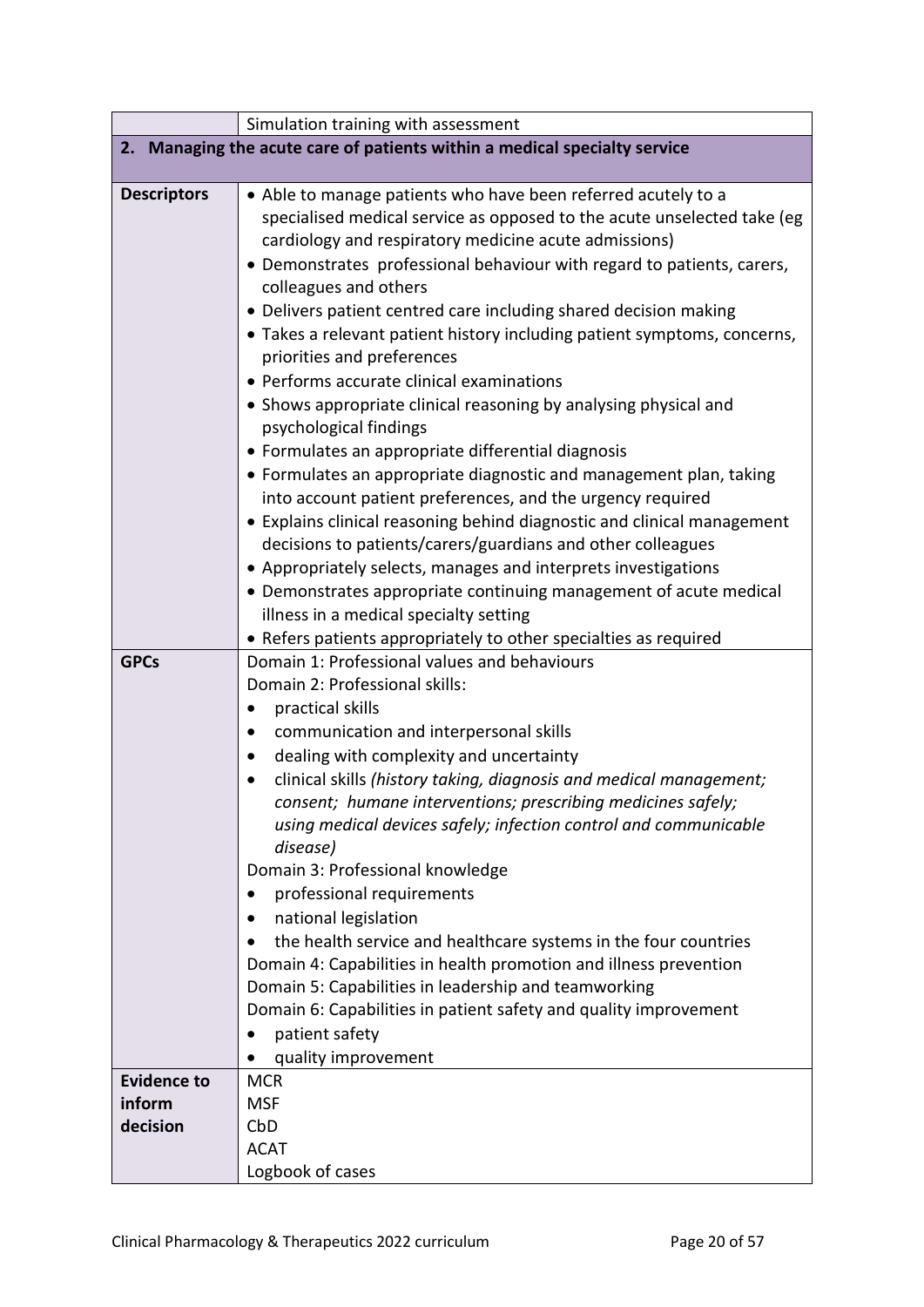|                    | Simulation training with assessment                                            |
|--------------------|--------------------------------------------------------------------------------|
|                    | 3. Providing continuity of care to medical inpatients, including management of |
|                    | comorbidities and cognitive impairment                                         |
| <b>Descriptors</b> | • Demonstrates professional behaviour with regard to patients, carers,         |
|                    | colleagues and others                                                          |
|                    | • Delivers patient centred care including shared decision making               |
|                    | • Demonstrates effective consultation skills                                   |
|                    | • Formulates an appropriate diagnostic and management plan, taking             |
|                    | into account patient preferences, and the urgency required                     |
|                    | • Explains clinical reasoning behind diagnostic and clinical management        |
|                    | decisions to patients/carers/guardians and other colleagues                    |
|                    | • Demonstrates appropriate continuing management of acute medical              |
|                    | illness inpatients admitted to hospital on an acute unselected take or         |
|                    | selected take                                                                  |
|                    | • Recognises need to liaise with specialty services and refers where           |
|                    | appropriate Appropriately manages comorbidities in medial inpatients           |
|                    | (unselected take, selected acute take or specialty admissions)                 |
|                    | • Demonstrates awareness of the quality of patient experience                  |
| <b>GPCs</b>        | Domain 1: Professional values and behaviours                                   |
|                    | Domain 2: Professional skills                                                  |
|                    | practical skills                                                               |
|                    | communication and interpersonal skills                                         |
|                    | dealing with complexity and uncertainty                                        |
|                    | clinical skills (history taking, diagnosis and medical management;             |
|                    | consent; humane interventions; prescribing medicines safely;                   |
|                    | using medical devices safely; infection control and communicable               |
|                    | disease)                                                                       |
|                    | Domain 3: Professional knowledge                                               |
|                    | professional requirements                                                      |
|                    | national legislation                                                           |
|                    | the health service and healthcare systems in the four countries                |
|                    | Domain 4: Capabilities in health promotion and illness prevention              |
|                    | Domain 5: Capabilities in leadership and teamworking                           |
|                    | Domain 6: Capabilities in patient safety and quality improvement               |
|                    | patient safety                                                                 |
|                    | quality improvement                                                            |
| <b>Evidence to</b> | <b>MCR</b>                                                                     |
| inform             | <b>MSF</b>                                                                     |
| decision           | <b>ACAT</b>                                                                    |
|                    | Mini-CEX                                                                       |
|                    | <b>DOPS</b>                                                                    |
| 4.                 | Managing patients in an outpatient clinic, ambulatory or community setting     |
|                    | (including management of long term conditions)                                 |
| <b>Descriptors</b> | • Demonstrates professional behaviour with regard to patients, carers,         |
|                    | colleagues and others                                                          |
|                    | • Delivers patient centred care including shared decision making               |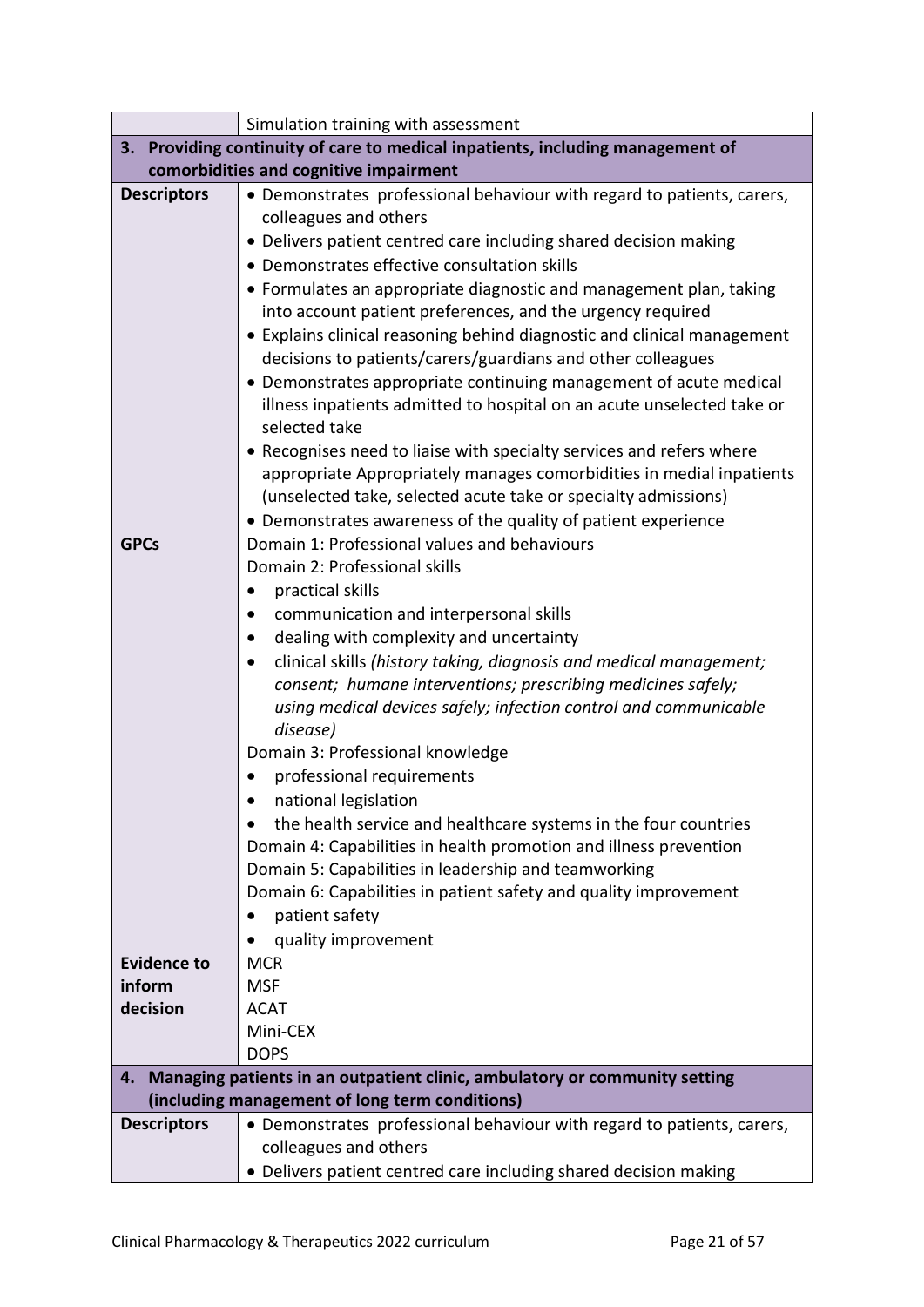|                    | • Demonstrates effective consultation skills                                    |
|--------------------|---------------------------------------------------------------------------------|
|                    | • Formulates an appropriate diagnostic and management plan, taking              |
|                    | into account patient preferences                                                |
|                    | • Explains clinical reasoning behind diagnostic and clinical management         |
|                    | decisions to patients/carers/guardians and other colleagues                     |
|                    | • Appropriately manages comorbidities in outpatient clinic, ambulatory          |
|                    | or community setting                                                            |
|                    | • Demonstrates awareness of the quality of patient experience                   |
| <b>GPCs</b>        | Domain 1: Professional values and behaviours                                    |
|                    | Domain 2: Professional skills                                                   |
|                    | practical skills<br>$\bullet$                                                   |
|                    | communication and interpersonal skills                                          |
|                    | dealing with complexity and uncertainty<br>$\bullet$                            |
|                    | clinical skills (history taking, diagnosis and medical management;              |
|                    | consent; humane interventions; prescribing medicines safely;                    |
|                    | using medical devices safely; infection control and communicable                |
|                    | disease)                                                                        |
|                    | Domain 3: Professional knowledge                                                |
|                    | professional requirements<br>$\bullet$                                          |
|                    | national legislation                                                            |
|                    | the health service and healthcare systems in the four countries                 |
|                    | Domain 5: Capabilities in leadership and teamworking                            |
| <b>Evidence to</b> | <b>MCR</b>                                                                      |
| inform             | <b>ACAT</b>                                                                     |
| decision           | mini-CEX                                                                        |
|                    | PS                                                                              |
|                    | Letters generated at outpatient clinics                                         |
|                    | 5. Managing medical problems in patients in other specialties and special cases |
|                    |                                                                                 |
| <b>Descriptors</b> | • Demonstrates effective consultation skills (including when in                 |
|                    | challenging circumstances)                                                      |
|                    | • Demonstrates management of medical problems in inpatients under               |
|                    | the care of other specialties                                                   |
|                    | • Demonstrates appropriate and timely liaison with other medical                |
|                    | specialty services when required                                                |
| <b>GPCs</b>        | Domain 1: Professional values and behaviours                                    |
|                    | Domain 2: Professional skills                                                   |
|                    | practical skills                                                                |
|                    | communication and interpersonal skills                                          |
|                    | dealing with complexity and uncertainty                                         |
|                    | clinical skills (history taking, diagnosis and medical management;<br>٠         |
|                    | consent; humane interventions; prescribing medicines safely;                    |
|                    | using medical devices safely; infection control and communicable                |
|                    | disease)                                                                        |
|                    | Domain 7: Capabilities in safeguarding vulnerable groups                        |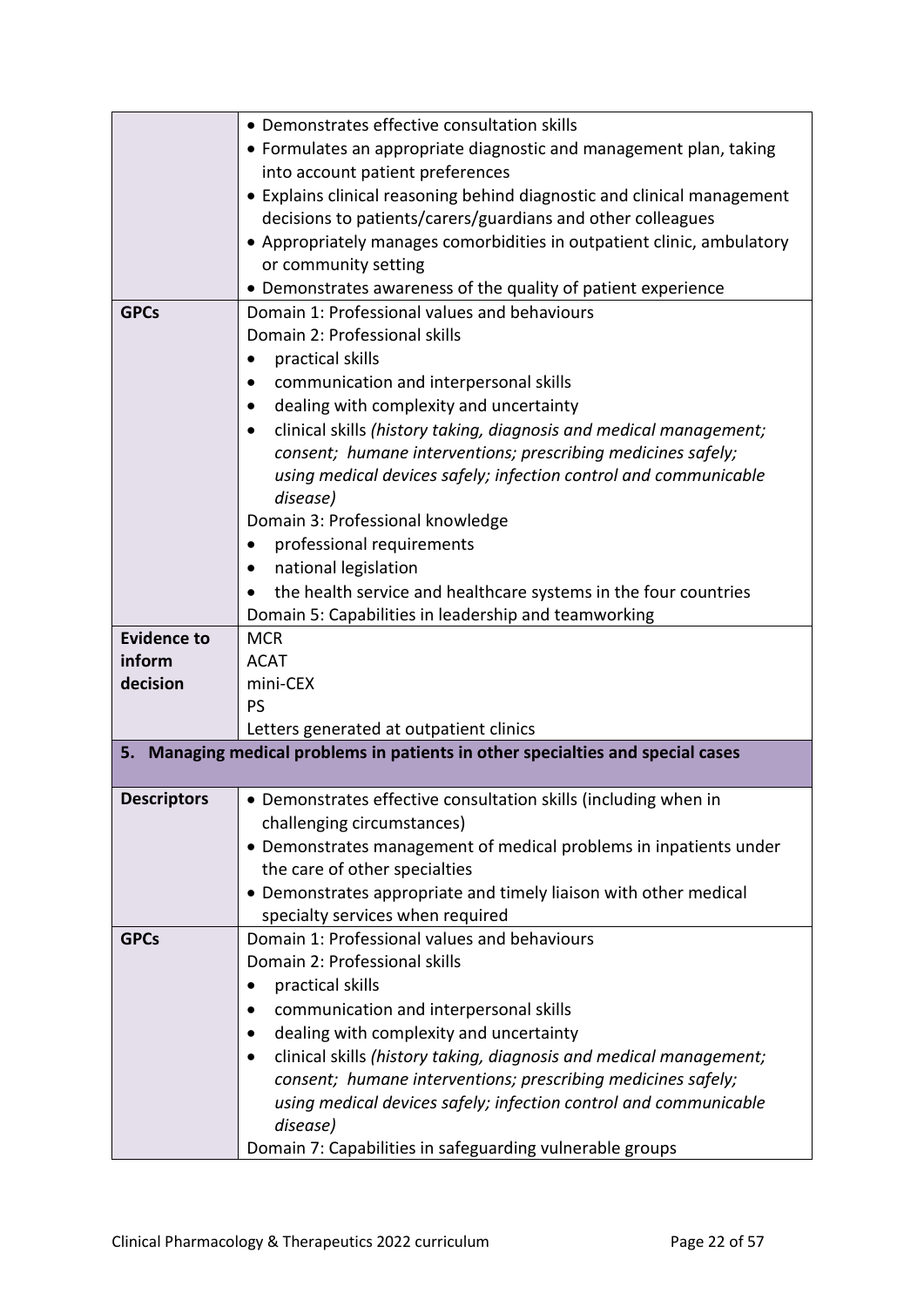| <b>Evidence to</b> | <b>MCR</b>                                                                                                                                                                                                                                                                                                                                                                                                                                                                                                                                                                                                                                         |
|--------------------|----------------------------------------------------------------------------------------------------------------------------------------------------------------------------------------------------------------------------------------------------------------------------------------------------------------------------------------------------------------------------------------------------------------------------------------------------------------------------------------------------------------------------------------------------------------------------------------------------------------------------------------------------|
| inform             | <b>ACAT</b>                                                                                                                                                                                                                                                                                                                                                                                                                                                                                                                                                                                                                                        |
| decision           | CbD                                                                                                                                                                                                                                                                                                                                                                                                                                                                                                                                                                                                                                                |
|                    | 6. Managing a multidisciplinary team including effective discharge planning                                                                                                                                                                                                                                                                                                                                                                                                                                                                                                                                                                        |
| <b>Descriptors</b> | • Applies management and team working skills appropriately, including<br>influencing, negotiating, continuously re-assessing priorities and<br>effectively managing complex, dynamic situations<br>• Ensures continuity and coordination of patient care through the<br>appropriate transfer of information demonstrating safe and effective<br>handover<br>• Effectively estimates length of stay<br>• Delivers patient centred care including shared decision making<br>· Identifies appropriate discharge plan<br>• Recognises the importance of prompt and accurate information<br>sharing with primary care team following hospital discharge |
| <b>GPCs</b>        | Domain 1: Professional values and behaviours<br>Domain 2: Professional skills<br>practical skills<br>٠<br>communication and interpersonal skills<br>dealing with complexity and uncertainty<br>clinical skills (history taking, diagnosis and medical management;<br>consent; humane interventions; prescribing medicines safely;<br>using medical devices safely; infection control and communicable<br>disease)<br>Domain 5: Capabilities in leadership and teamworking                                                                                                                                                                          |
| <b>Evidence to</b> | <b>MCR</b>                                                                                                                                                                                                                                                                                                                                                                                                                                                                                                                                                                                                                                         |
| inform             | <b>MSF</b>                                                                                                                                                                                                                                                                                                                                                                                                                                                                                                                                                                                                                                         |
| decision           | <b>ACAT</b>                                                                                                                                                                                                                                                                                                                                                                                                                                                                                                                                                                                                                                        |
|                    | Discharge summaries                                                                                                                                                                                                                                                                                                                                                                                                                                                                                                                                                                                                                                |
| 7.                 | Delivering effective resuscitation and managing the acutely deteriorating patient                                                                                                                                                                                                                                                                                                                                                                                                                                                                                                                                                                  |
| <b>Descriptors</b> | • Demonstrates prompt assessment of the acutely deteriorating patient,<br>including those who are shocked or unconscious<br>• Demonstrates the professional requirements and legal processes<br>associated with consent for resuscitation<br>• Participates effectively in decision making with regard to resuscitation<br>decisions, including decisions not to attempt CPR, and involves patients<br>and their families<br>• Demonstrates competence in carrying out resuscitation                                                                                                                                                               |
| <b>GPCs</b>        | Domain 1: Professional values and behaviours<br>Domain 2: Professional skills<br>practical skills<br>communication and interpersonal skills<br>dealing with complexity and uncertainty                                                                                                                                                                                                                                                                                                                                                                                                                                                             |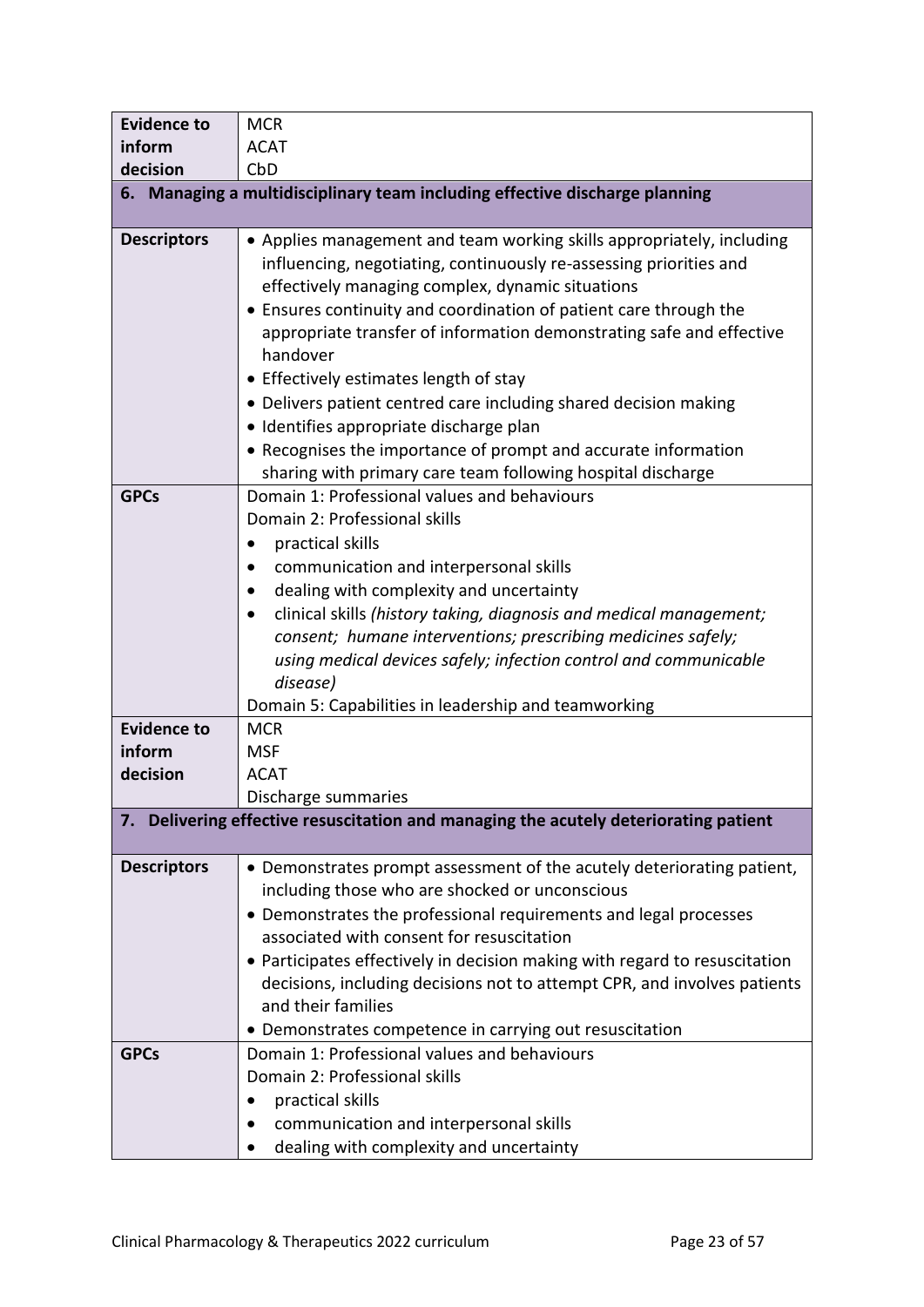|                    | clinical skills (history taking, diagnosis and medical management;<br>$\bullet$        |
|--------------------|----------------------------------------------------------------------------------------|
|                    | consent; humane interventions; prescribing medicines safely;                           |
|                    | using medical devices safely; infection control and communicable                       |
|                    | disease)                                                                               |
|                    | Domain 3: Professional knowledge                                                       |
|                    | professional requirements                                                              |
|                    | national legislation                                                                   |
|                    | the health service and healthcare systems in the four countries                        |
|                    | Domain 5: Capabilities in leadership and teamworking                                   |
|                    | Domain 6: Capabilities in patient safety and quality improvement                       |
|                    | patient safety                                                                         |
|                    | quality improvement                                                                    |
|                    | Domain 7: Capabilities in safeguarding vulnerable groups                               |
| <b>Evidence to</b> | <b>MCR</b>                                                                             |
| inform             | <b>DOPS</b>                                                                            |
| decision           | <b>ACAT</b>                                                                            |
|                    | <b>MSF</b>                                                                             |
|                    | ALS certificate                                                                        |
|                    | Logbook of cases                                                                       |
|                    | Reflection                                                                             |
|                    | Simulation training with assessment                                                    |
| 8.                 | Managing end of life and applying palliative care skills                               |
|                    |                                                                                        |
|                    |                                                                                        |
| <b>Descriptors</b> | Identifies patients with limited reversibility of their medical condition<br>$\bullet$ |
|                    | and determines palliative and end of life care needs                                   |
|                    | Identifies the dying patient and develops an individualised care plan,<br>$\bullet$    |
|                    | including anticipatory prescribing at end of life                                      |
|                    | Demonstrates safe and effective use of syringe pumps in the                            |
|                    | palliative care population                                                             |
|                    | Able to manage non-complex symptom control including pain                              |
|                    | Facilitates referrals to specialist palliative care across all settings                |
|                    | Demonstrates effective consultation skills in challenging                              |
|                    | circumstances                                                                          |
|                    | Demonstrates compassionate professional behaviour and clinical<br>$\bullet$            |
|                    | judgement                                                                              |
| <b>GPCs</b>        | Domain 1: Professional values and behaviours                                           |
|                    | Domain 2: Professional skills:                                                         |
|                    | practical skills                                                                       |
|                    | communication and interpersonal skills                                                 |
|                    | dealing with complexity and uncertainty<br>٠                                           |
|                    | clinical skills (history taking, diagnosis and medical management;                     |
|                    | consent; humane interventions; prescribing medicines safely;                           |
|                    | using medical devices safely; infection control and communicable                       |
|                    | disease)                                                                               |
|                    | Domain 3: Professional knowledge<br>professional requirements                          |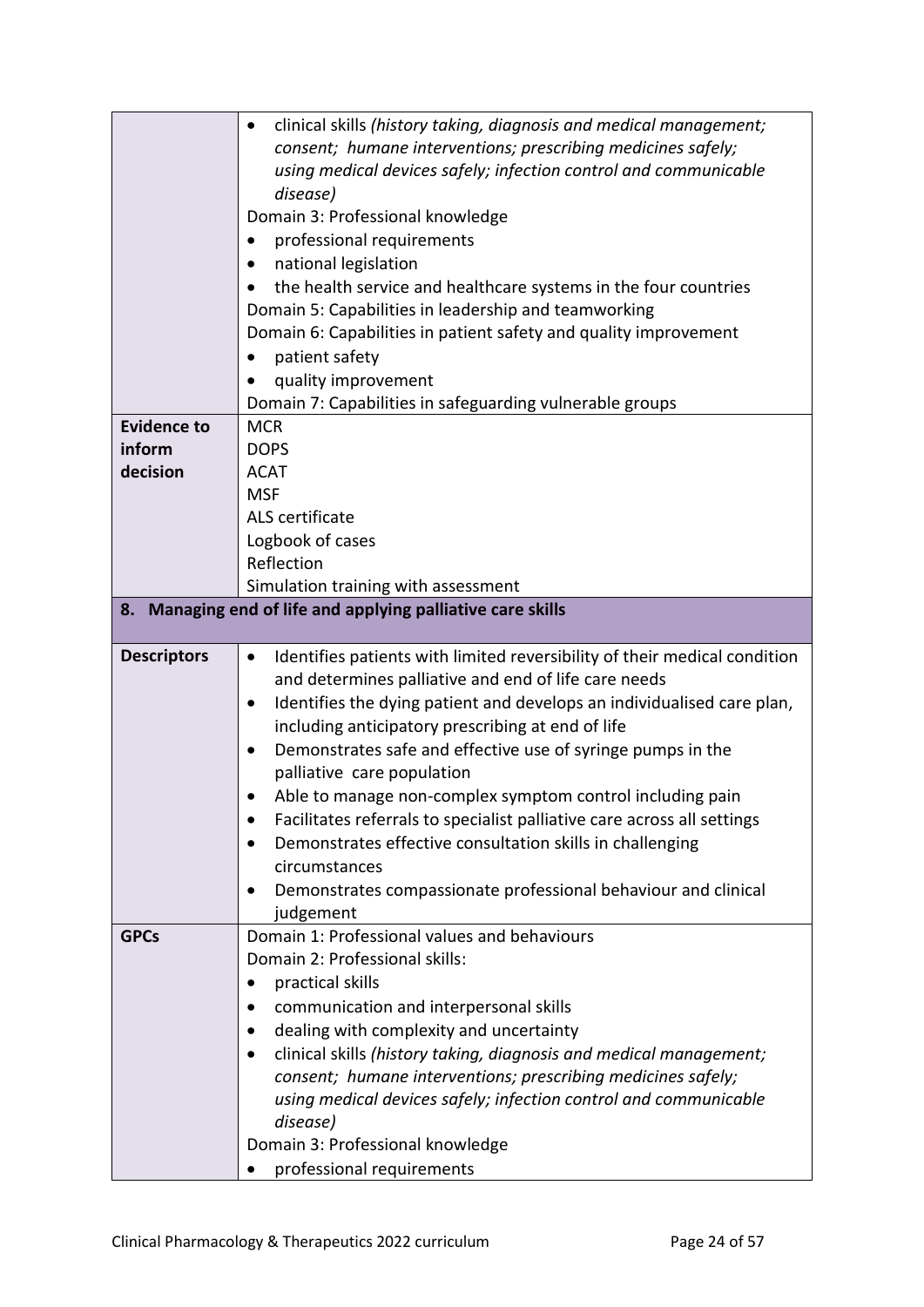|                    | national legislation                                            |
|--------------------|-----------------------------------------------------------------|
|                    | the health service and healthcare systems in the four countries |
| <b>Evidence to</b> | <b>MCR</b>                                                      |
| inform             | CbD                                                             |
| decision           | Mini-CEX                                                        |
|                    | <b>MSF</b>                                                      |
|                    | Regional teaching                                               |
|                    | Reflection                                                      |

## <span id="page-24-0"></span>**3.4 Specialty capabilities in practice**

The specialty CiPs describe the clinical tasks or activities which are essential to the practice of CPT. The CiPs have been mapped to the nine GPC domains to reflect the professional generic capabilities required to undertake the clinical tasks.

Satisfactory sign off will require educational supervisors to make entrustment decisions on the level of supervision required for each CiP and if this is satisfactory for the stage of training, the trainee can progress. More detail is provided in the programme of assessment section of the curriculum.

| <b>KEY</b>  |                               |              |                                         |
|-------------|-------------------------------|--------------|-----------------------------------------|
| <b>ACAT</b> | Acute care assessment tool    | <b>ALS</b>   | <b>Advanced Life Support</b>            |
| CbD         | Case-based discussion         | <b>DOPS</b>  | Direct observation of procedural skills |
| <b>GCP</b>  | <b>Good Clinical Practice</b> | <b>KBA</b>   | Knowledge based assessment              |
| Mini-       | Mini-clinical evaluation      | <b>MCR</b>   | Multiple consultant report              |
| <b>CEX</b>  | exercise                      |              |                                         |
| <b>MSF</b>  | Multi source feedback         | <b>PBD</b>   | Project based discussion                |
| <b>PS</b>   | Patient survey                | <b>QIPAT</b> | Quality improvement project             |
|             |                               |              | assessment tool                         |
| TO          | Teaching observation          |              |                                         |

|                    | Specialty CiPs - Clinical Pharmacology & Therapeutics                            |
|--------------------|----------------------------------------------------------------------------------|
|                    |                                                                                  |
|                    | Performing the clinical assessment, investigation and management of adverse drug |
|                    | reactions, medication errors and overdose at an individual and (where relevant)  |
|                    |                                                                                  |
| population level   |                                                                                  |
| <b>Descriptors</b> | Defines the factors that determine the benefit to harm balance in                |
|                    | therapeutic interventions                                                        |
|                    | Defines, identifies, classifies, investigates and manages adverse drug           |
|                    | reactions appropriately                                                          |
|                    | Explains the role of pharmacovigilance including post Market                     |
|                    | Authorisation surveillance and the reporting systems such as the                 |
|                    | Yellow Card system of the Medicines and Healthcare products                      |
|                    | Regulatory Agency (MHRA). Describes how adverse event signals are                |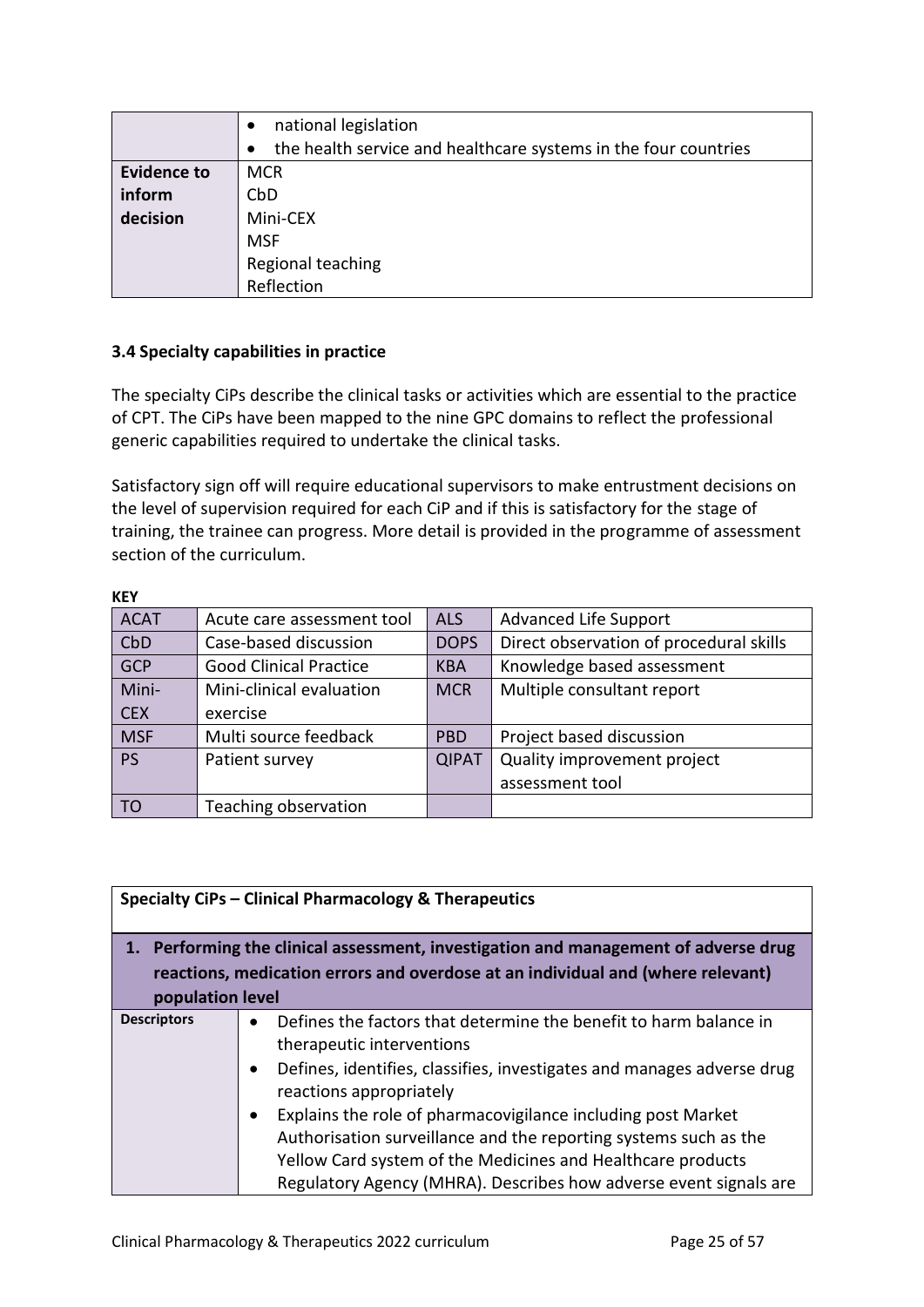|                    | evaluated and the actions that medicines regulators may take.                                                                         |
|--------------------|---------------------------------------------------------------------------------------------------------------------------------------|
|                    | Reports adverse drug reactions appropriately through the yellow                                                                       |
|                    | card system                                                                                                                           |
|                    | Defines, identifies, classifies, investigates, manages and reports drug                                                               |
|                    | errors appropriately                                                                                                                  |
|                    | Works effectively with pharmacy to promote policy and good                                                                            |
|                    | practice to avoid drug errors, including involvement in safety and                                                                    |
|                    | governance processes that reach across primary and secondary care                                                                     |
|                    | e.g. safety incident review panel, medicine optimisation committees                                                                   |
|                    | Defines, identifies, classifies, investigates and manages common drug                                                                 |
|                    | overdoses and poisoning appropriately (including decontamination                                                                      |
|                    | and risk to staff and others and the use of common antidotes.                                                                         |
|                    | Describes the role of the National Poisons Information Service and                                                                    |
|                    | accesses information by telephone or via TOXBASE to support the                                                                       |
|                    | management of drug overdose                                                                                                           |
|                    | Demonstrates initial assessment and management of suicide risk,                                                                       |
|                    | mental capacity and mental health status in poisoned patients                                                                         |
|                    | including effective interaction and multidisciplinary working with                                                                    |
|                    | liaison psychiatry services. Shows practical expertise in the use of the                                                              |
|                    | Mental Capacity Act (MCA), Mental Health Act (MHA) and                                                                                |
|                    | Deprivation of Liberty Safeguards (DOLS).                                                                                             |
|                    | Shows preparedness for chemical incidents including terrorism by                                                                      |
|                    | describing examples of hazardous substances and explaining how                                                                        |
|                    | local Trust major incident plans and Public Health England guidance                                                                   |
|                    | prepare healthcare systems to deal with such incidents                                                                                |
| <b>GPCs</b>        | Domain 1: Professional values and behaviours                                                                                          |
|                    | Domain 2: Professional skills                                                                                                         |
|                    | Communication and interpersonal skills                                                                                                |
|                    | Clinical skills (history taking, diagnosis and medical                                                                                |
|                    | management; consent; humane interventions; prescribing                                                                                |
|                    | medicines safely; using medical devices safely; infection control                                                                     |
|                    | and communicable disease)                                                                                                             |
|                    | Domain 3: Professional knowledge                                                                                                      |
|                    | National legislative requirements                                                                                                     |
|                    | Domain 4: Capabilities in health promotion and illness prevention<br>Domain 6: Capabilities in patient safety and quality improvement |
|                    | Patient safety                                                                                                                        |
|                    | <b>Quality improvement</b>                                                                                                            |
|                    | Domain 7: Capabilities in safeguarding vulnerable groups                                                                              |
| <b>Evidence to</b> | Appropriate selection from:                                                                                                           |
| inform             | <b>ACAT</b>                                                                                                                           |
| decision           | Mini-CEX                                                                                                                              |
|                    | CbD                                                                                                                                   |
|                    | <b>PBD</b>                                                                                                                            |
|                    | Audits, QIPAT if appropriate                                                                                                          |
|                    | Management contribution to medicines governance                                                                                       |
|                    | <b>MCR</b>                                                                                                                            |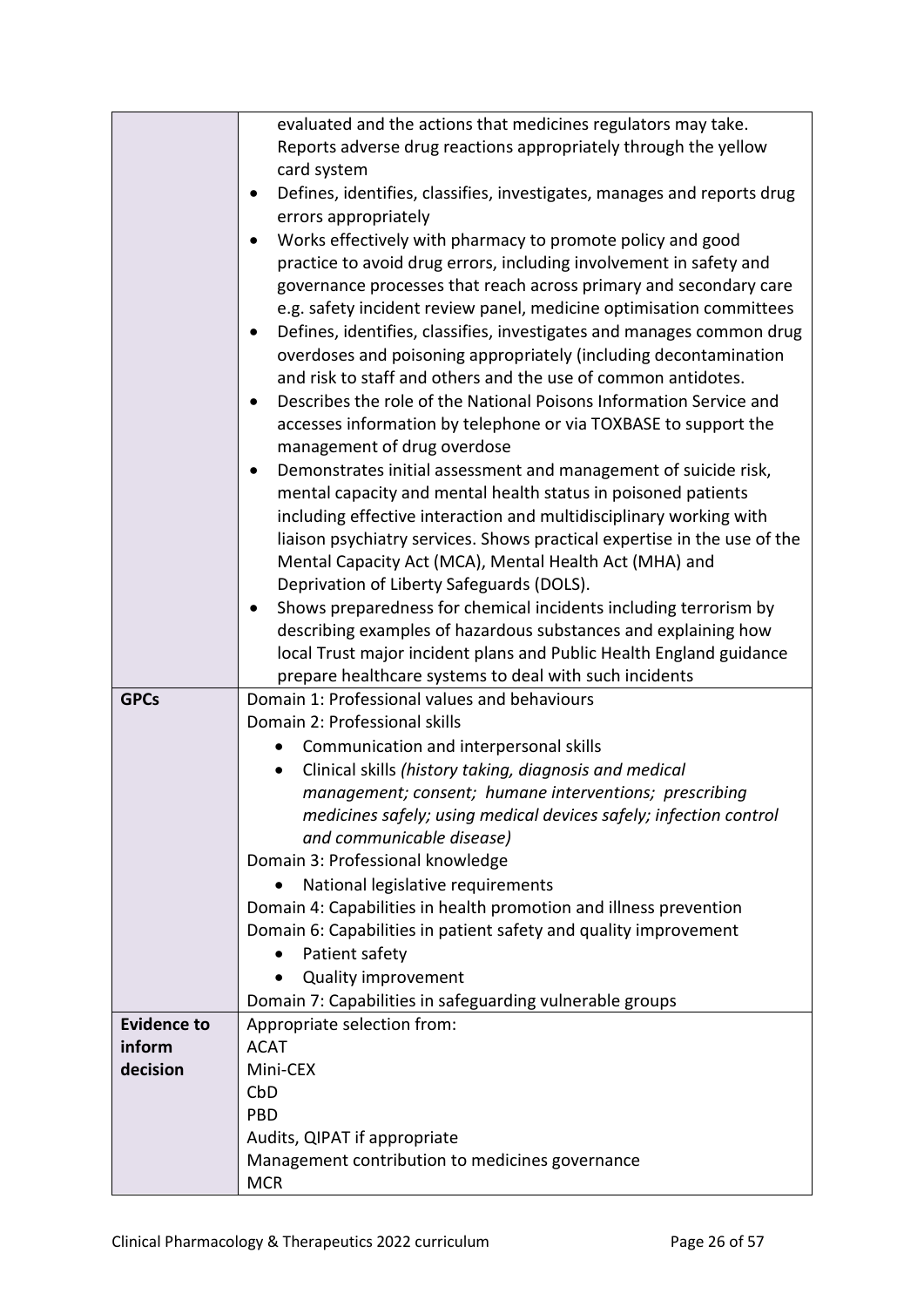|                    | <b>MSF</b>                                                                                                                                                                                                                                                                                                                                                                                                                                                                                                                                                                                                                                                                                                                                                                                                                                                                                                                                                                                                                                                                                                                                                                                                                                     |
|--------------------|------------------------------------------------------------------------------------------------------------------------------------------------------------------------------------------------------------------------------------------------------------------------------------------------------------------------------------------------------------------------------------------------------------------------------------------------------------------------------------------------------------------------------------------------------------------------------------------------------------------------------------------------------------------------------------------------------------------------------------------------------------------------------------------------------------------------------------------------------------------------------------------------------------------------------------------------------------------------------------------------------------------------------------------------------------------------------------------------------------------------------------------------------------------------------------------------------------------------------------------------|
|                    | <b>KBA with reflection</b>                                                                                                                                                                                                                                                                                                                                                                                                                                                                                                                                                                                                                                                                                                                                                                                                                                                                                                                                                                                                                                                                                                                                                                                                                     |
|                    | End of placement reports                                                                                                                                                                                                                                                                                                                                                                                                                                                                                                                                                                                                                                                                                                                                                                                                                                                                                                                                                                                                                                                                                                                                                                                                                       |
|                    | Teaching delivery of relevant topics                                                                                                                                                                                                                                                                                                                                                                                                                                                                                                                                                                                                                                                                                                                                                                                                                                                                                                                                                                                                                                                                                                                                                                                                           |
|                    | Reflective practice                                                                                                                                                                                                                                                                                                                                                                                                                                                                                                                                                                                                                                                                                                                                                                                                                                                                                                                                                                                                                                                                                                                                                                                                                            |
|                    | 2. Providing specialist management of patients with complex prescribing needs,                                                                                                                                                                                                                                                                                                                                                                                                                                                                                                                                                                                                                                                                                                                                                                                                                                                                                                                                                                                                                                                                                                                                                                 |
|                    | including multimorbidity, polypharmacy, adherence issues, and medication                                                                                                                                                                                                                                                                                                                                                                                                                                                                                                                                                                                                                                                                                                                                                                                                                                                                                                                                                                                                                                                                                                                                                                       |
| intolerance        |                                                                                                                                                                                                                                                                                                                                                                                                                                                                                                                                                                                                                                                                                                                                                                                                                                                                                                                                                                                                                                                                                                                                                                                                                                                |
| <b>Descriptors</b> | Formulates a comprehensive assessment of patients with complex<br>$\bullet$                                                                                                                                                                                                                                                                                                                                                                                                                                                                                                                                                                                                                                                                                                                                                                                                                                                                                                                                                                                                                                                                                                                                                                    |
|                    | prescribing needs, including characterisation of patient, carer and<br>clinician priorities, assessment of adherence, medication intolerances<br>and treatment burden (for example using a Clinical Pharmacology<br>Structured review)<br>Works in partnership with patients to construct a medicines<br>optimisation plan to address complex prescribing needs. Uses an<br>evidence-based and guideline informed approach, medicine<br>optimisation tools, and shared decision making to align evidence with<br>patient priorities<br>Effectively communicates complex prescribing issues and proposed<br>management choices to patients, their carers and healthcare<br>providers, including in primary care. Signposts patients to reliable<br>resources to support decision making<br>Summarises options and strategies available to deal with<br>$\bullet$<br>polypharmacy, poor adherence or medication intolerance, using<br>evidence-based approach.<br>Describes General Medical Council and national guidance on<br>$\bullet$<br>prescription of off-label or unlicensed medicines. Provides<br>appropriate additional information to patients when prescribing<br>unlicensed drugs and to healthcare practitioners when advising on |
|                    | this practice                                                                                                                                                                                                                                                                                                                                                                                                                                                                                                                                                                                                                                                                                                                                                                                                                                                                                                                                                                                                                                                                                                                                                                                                                                  |
| <b>GPCs</b>        | Domain 1: Professional values and behaviours                                                                                                                                                                                                                                                                                                                                                                                                                                                                                                                                                                                                                                                                                                                                                                                                                                                                                                                                                                                                                                                                                                                                                                                                   |
|                    | Domain 2: Professional skills                                                                                                                                                                                                                                                                                                                                                                                                                                                                                                                                                                                                                                                                                                                                                                                                                                                                                                                                                                                                                                                                                                                                                                                                                  |
|                    | Communication and interpersonal skills                                                                                                                                                                                                                                                                                                                                                                                                                                                                                                                                                                                                                                                                                                                                                                                                                                                                                                                                                                                                                                                                                                                                                                                                         |
|                    | Dealing with complexity and uncertainty<br>٠                                                                                                                                                                                                                                                                                                                                                                                                                                                                                                                                                                                                                                                                                                                                                                                                                                                                                                                                                                                                                                                                                                                                                                                                   |
|                    | Clinical skills (history taking, diagnosis and medical                                                                                                                                                                                                                                                                                                                                                                                                                                                                                                                                                                                                                                                                                                                                                                                                                                                                                                                                                                                                                                                                                                                                                                                         |
|                    | management; consent; humane interventions; prescribing                                                                                                                                                                                                                                                                                                                                                                                                                                                                                                                                                                                                                                                                                                                                                                                                                                                                                                                                                                                                                                                                                                                                                                                         |
|                    | medicines safely; using medical devices safely; infection control                                                                                                                                                                                                                                                                                                                                                                                                                                                                                                                                                                                                                                                                                                                                                                                                                                                                                                                                                                                                                                                                                                                                                                              |
|                    | and communicable disease)                                                                                                                                                                                                                                                                                                                                                                                                                                                                                                                                                                                                                                                                                                                                                                                                                                                                                                                                                                                                                                                                                                                                                                                                                      |
|                    | Domain 4: Capabilities in health promotion and illness prevention                                                                                                                                                                                                                                                                                                                                                                                                                                                                                                                                                                                                                                                                                                                                                                                                                                                                                                                                                                                                                                                                                                                                                                              |
|                    | Domain 6: Capabilities in patient safety and quality improvement                                                                                                                                                                                                                                                                                                                                                                                                                                                                                                                                                                                                                                                                                                                                                                                                                                                                                                                                                                                                                                                                                                                                                                               |
|                    | Patient safety<br>$\bullet$                                                                                                                                                                                                                                                                                                                                                                                                                                                                                                                                                                                                                                                                                                                                                                                                                                                                                                                                                                                                                                                                                                                                                                                                                    |
|                    | Quality improvement                                                                                                                                                                                                                                                                                                                                                                                                                                                                                                                                                                                                                                                                                                                                                                                                                                                                                                                                                                                                                                                                                                                                                                                                                            |
|                    | Domain 9: Capabilities in research and scholarship                                                                                                                                                                                                                                                                                                                                                                                                                                                                                                                                                                                                                                                                                                                                                                                                                                                                                                                                                                                                                                                                                                                                                                                             |
| <b>Evidence to</b> | Appropriate selection from:                                                                                                                                                                                                                                                                                                                                                                                                                                                                                                                                                                                                                                                                                                                                                                                                                                                                                                                                                                                                                                                                                                                                                                                                                    |
| inform             | <b>ACAT</b>                                                                                                                                                                                                                                                                                                                                                                                                                                                                                                                                                                                                                                                                                                                                                                                                                                                                                                                                                                                                                                                                                                                                                                                                                                    |
| decision           | Mini-CEX                                                                                                                                                                                                                                                                                                                                                                                                                                                                                                                                                                                                                                                                                                                                                                                                                                                                                                                                                                                                                                                                                                                                                                                                                                       |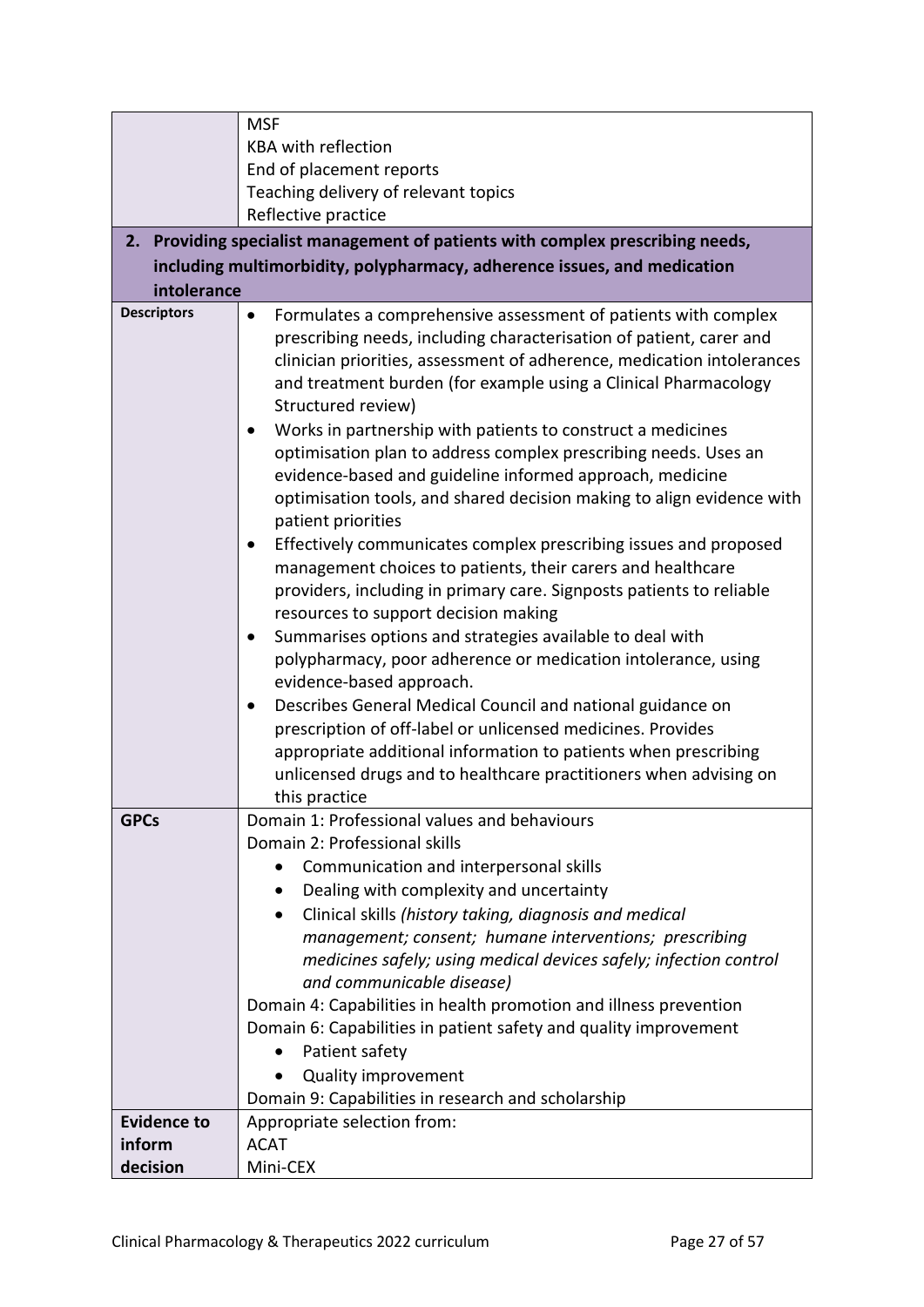|                    | CbD                                                                                                                                                                                                                                                                                                                                                                                                                                                                                                                                                                                                                                                                                                                                                                                                                                                                                                                                                                                                                                                                                                                                                                                                                                                                                                                                                                                                                                                                                                                                                                                                                                                                   |
|--------------------|-----------------------------------------------------------------------------------------------------------------------------------------------------------------------------------------------------------------------------------------------------------------------------------------------------------------------------------------------------------------------------------------------------------------------------------------------------------------------------------------------------------------------------------------------------------------------------------------------------------------------------------------------------------------------------------------------------------------------------------------------------------------------------------------------------------------------------------------------------------------------------------------------------------------------------------------------------------------------------------------------------------------------------------------------------------------------------------------------------------------------------------------------------------------------------------------------------------------------------------------------------------------------------------------------------------------------------------------------------------------------------------------------------------------------------------------------------------------------------------------------------------------------------------------------------------------------------------------------------------------------------------------------------------------------|
|                    | <b>PBD</b>                                                                                                                                                                                                                                                                                                                                                                                                                                                                                                                                                                                                                                                                                                                                                                                                                                                                                                                                                                                                                                                                                                                                                                                                                                                                                                                                                                                                                                                                                                                                                                                                                                                            |
|                    | Audits, QIPAT if appropriate                                                                                                                                                                                                                                                                                                                                                                                                                                                                                                                                                                                                                                                                                                                                                                                                                                                                                                                                                                                                                                                                                                                                                                                                                                                                                                                                                                                                                                                                                                                                                                                                                                          |
|                    | <b>MCR</b>                                                                                                                                                                                                                                                                                                                                                                                                                                                                                                                                                                                                                                                                                                                                                                                                                                                                                                                                                                                                                                                                                                                                                                                                                                                                                                                                                                                                                                                                                                                                                                                                                                                            |
|                    | <b>MSF</b>                                                                                                                                                                                                                                                                                                                                                                                                                                                                                                                                                                                                                                                                                                                                                                                                                                                                                                                                                                                                                                                                                                                                                                                                                                                                                                                                                                                                                                                                                                                                                                                                                                                            |
|                    | <b>KBA with reflection</b>                                                                                                                                                                                                                                                                                                                                                                                                                                                                                                                                                                                                                                                                                                                                                                                                                                                                                                                                                                                                                                                                                                                                                                                                                                                                                                                                                                                                                                                                                                                                                                                                                                            |
|                    | End of placement reports                                                                                                                                                                                                                                                                                                                                                                                                                                                                                                                                                                                                                                                                                                                                                                                                                                                                                                                                                                                                                                                                                                                                                                                                                                                                                                                                                                                                                                                                                                                                                                                                                                              |
|                    | Teaching delivery of relevant topics                                                                                                                                                                                                                                                                                                                                                                                                                                                                                                                                                                                                                                                                                                                                                                                                                                                                                                                                                                                                                                                                                                                                                                                                                                                                                                                                                                                                                                                                                                                                                                                                                                  |
|                    | Reflective practice                                                                                                                                                                                                                                                                                                                                                                                                                                                                                                                                                                                                                                                                                                                                                                                                                                                                                                                                                                                                                                                                                                                                                                                                                                                                                                                                                                                                                                                                                                                                                                                                                                                   |
|                    | 3. Providing analysis and expert opinion on pharmacokinetic, pharmacodynamic and                                                                                                                                                                                                                                                                                                                                                                                                                                                                                                                                                                                                                                                                                                                                                                                                                                                                                                                                                                                                                                                                                                                                                                                                                                                                                                                                                                                                                                                                                                                                                                                      |
|                    | pharmacogenomic factors to guide therapeutic decisions                                                                                                                                                                                                                                                                                                                                                                                                                                                                                                                                                                                                                                                                                                                                                                                                                                                                                                                                                                                                                                                                                                                                                                                                                                                                                                                                                                                                                                                                                                                                                                                                                |
| <b>Descriptors</b> | • States the underlying determinants of drug kinetics (including<br>absorption, distribution, metabolism and elimination) and applies<br>these principles to therapeutic decisions, including choosing and<br>adjusting dose regimens<br>Explains basic pharmacokinetic concepts such as area under a plasma<br>drug concentration-time curve (AUC), clearance, volume of<br>distribution and half-life and applies these principles to therapeutic<br>decisions including choosing and adjusting dose regimens.<br>Advises on indication for, optimum timing of, and type of drug<br>$\bullet$<br>concentration assays and interprets the relationship between blood<br>concentration and drug effect<br>Uses knowledge of mechanisms of action and pharmacokinetics of<br>therapeutic drugs to;<br>select the correct drug, dose, route of administration and<br>$\circ$<br>duration of treatment most appropriate to the individual and<br>to groups of patients.<br>predict likely effects, both beneficial or adverse, of<br>$\circ$<br>introducing novel drugs including the effect of deviation from<br>normal dose or dosing regimens<br>predict the effects of combinations of drugs and uses this to<br>$\circ$<br>guide therapeutic decisions<br>Makes therapeutic decisions that consider individual variation<br>including genetic, age- and gender- related (including pregnancy and<br>lactation), co-existing renal, hepatic and other disease, and drug<br>interaction (both beneficial and adverse)<br>Orders pharmacogenomic tests and interprets the results<br>appropriately.<br>Uses national guidelines to personalise medication regimens for |
|                    | patients                                                                                                                                                                                                                                                                                                                                                                                                                                                                                                                                                                                                                                                                                                                                                                                                                                                                                                                                                                                                                                                                                                                                                                                                                                                                                                                                                                                                                                                                                                                                                                                                                                                              |
| <b>GPCs</b>        | Domain 2: Professional skills                                                                                                                                                                                                                                                                                                                                                                                                                                                                                                                                                                                                                                                                                                                                                                                                                                                                                                                                                                                                                                                                                                                                                                                                                                                                                                                                                                                                                                                                                                                                                                                                                                         |
|                    | <b>Practical skills</b>                                                                                                                                                                                                                                                                                                                                                                                                                                                                                                                                                                                                                                                                                                                                                                                                                                                                                                                                                                                                                                                                                                                                                                                                                                                                                                                                                                                                                                                                                                                                                                                                                                               |
|                    | Dealing with complexity and uncertainty                                                                                                                                                                                                                                                                                                                                                                                                                                                                                                                                                                                                                                                                                                                                                                                                                                                                                                                                                                                                                                                                                                                                                                                                                                                                                                                                                                                                                                                                                                                                                                                                                               |
|                    | Domain 9: Capabilities in research and scholarship                                                                                                                                                                                                                                                                                                                                                                                                                                                                                                                                                                                                                                                                                                                                                                                                                                                                                                                                                                                                                                                                                                                                                                                                                                                                                                                                                                                                                                                                                                                                                                                                                    |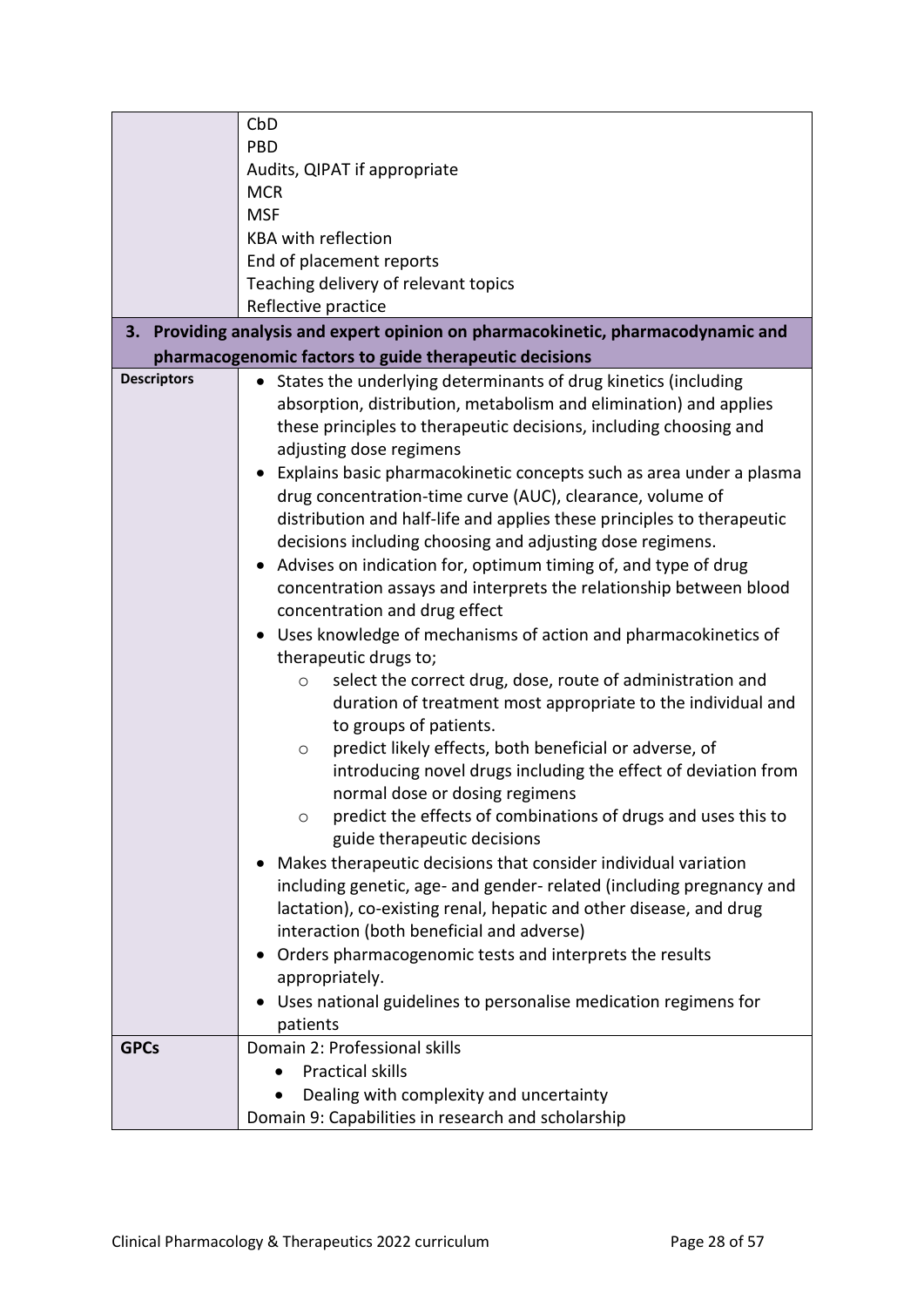| <b>Evidence to</b> | Appropriate selection from:                                                       |
|--------------------|-----------------------------------------------------------------------------------|
| inform             | <b>ACAT</b>                                                                       |
| decision           | Mini-CEX                                                                          |
|                    | CbD                                                                               |
|                    | <b>PBD</b>                                                                        |
|                    | Audits, QIPAT if appropriate                                                      |
|                    | <b>MCR</b>                                                                        |
|                    | <b>MSF</b>                                                                        |
|                    | <b>KBA with reflection</b>                                                        |
|                    | End of placement reports                                                          |
|                    | Teaching delivery of relevant topics                                              |
|                    | Reflective practice                                                               |
| 4.                 | Providing evidence-based practice and contributing to the evidence base in a      |
|                    | therapeutic area of interest                                                      |
| <b>Descriptors</b> | For a chosen area of therapeutics, be able to:                                    |
|                    | Use the best available evidence to clinically assess and manage                   |
|                    | patients with the relevant presentations and conditions                           |
|                    | Systematically collect, synthesise and apply information from the                 |
|                    | scientific literature to develop therapeutic protocols, guidelines and            |
|                    | care pathways in conjunction with clinicians in the specialist area               |
|                    | Deliver audit and quality improvement projects related to the                     |
|                    | therapeutics used or proposed                                                     |
|                    | Contribute to the evidence base for that area through design,                     |
|                    | delivery, analysis and dissemination of clinical research and trials              |
|                    | Share expertise with the multiprofessional team in the relevant<br>$\bullet$      |
|                    | specialist area through contribution to MDT meetings, delivering                  |
|                    | teaching and training sessions                                                    |
|                    | Works with patients in the selected therapeutic area to promote                   |
|                    | shared decision making, the patient voice and inclusivity in relation to          |
|                    | research and quality improvement projects.                                        |
| <b>GPCs</b>        | Domain 2: Professional skills                                                     |
|                    | Dealing with complexity and uncertainty                                           |
|                    | Prescribing medicines safely                                                      |
|                    | Domain 6: Capabilities in patient safety and quality improvement                  |
| <b>Evidence to</b> | Domain 9: Capabilities in research and scholarship<br>Appropriate selection from: |
| inform             | Logbook showing number and type of patients seen                                  |
| decision           | CbD/ mini-CEX for selected disease area                                           |
|                    | MCR from consultants in disease area                                              |
|                    | Patient survey, compliments and complaints                                        |
|                    | Training attended and reflection                                                  |
|                    | Guidelines, protocols, evidence summaries produced                                |
|                    | <b>QIPAT</b>                                                                      |
|                    | Academic output e.g. protocols, trial delivery, papers, conference                |
|                    | presentations                                                                     |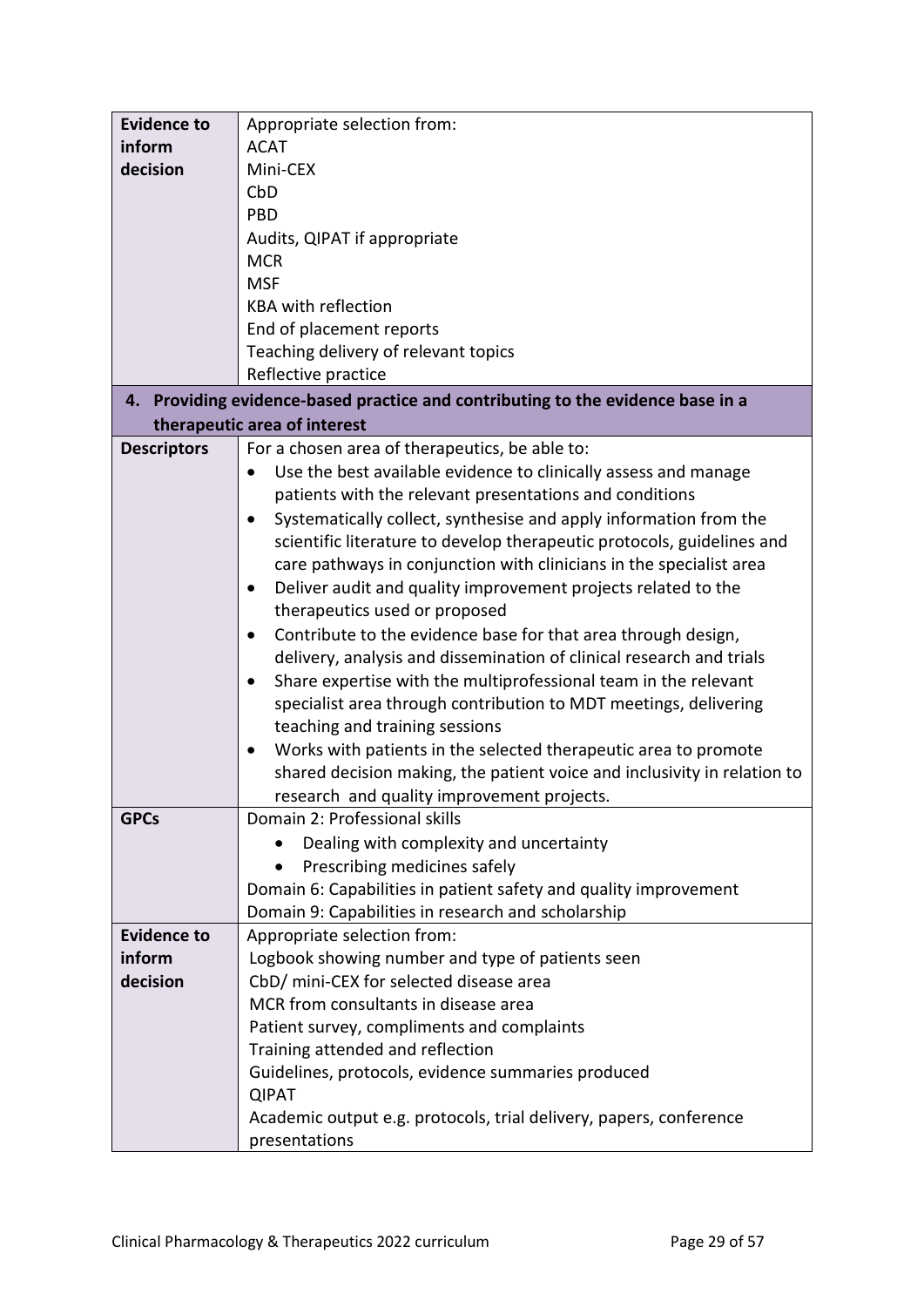| level              | 5. Advising on the cost effective, safe and rational use of medicines on a population                                                               |
|--------------------|-----------------------------------------------------------------------------------------------------------------------------------------------------|
| <b>Descriptors</b> | Defines pharmacoepidemiology and describes the main types of<br>pharmacoepidemiology studies (including case-control and cohort                     |
|                    | studies), data sources and repositories.                                                                                                            |
|                    | Systematically collects, synthesises, appraises and applies                                                                                         |
|                    | information from a wide range of, sometimes conflicting, sources in                                                                                 |
|                    | relation to the efficacy, clinical effectiveness, safety and cost of                                                                                |
|                    | medicines and therapeutics to advise on medicines use at population                                                                                 |
|                    | level (eg local, regional (integrated care system), national).                                                                                      |
|                    | Participates in decision making processes of multiprofessional                                                                                      |
|                    | committees making decisions about medicines (e.g. formulary,<br>optimisation, management), including reviewing and presenting                       |
|                    | submissions. Contributes to discussions, respecting the views of                                                                                    |
|                    | others.                                                                                                                                             |
|                    | Contributes to the development of prescribing policies, formularies                                                                                 |
|                    | and guidelines and clinical decision support systems related to                                                                                     |
|                    | medicines, including recognition of drugs likely to be high risk or high                                                                            |
|                    | cost in routine use and suggests strategies to manage this. Examples                                                                                |
|                    | may include gene therapies, cell therapies and devices.                                                                                             |
|                    | Makes an objective assessment of cost effectiveness, safety and                                                                                     |
|                    | rational use of medicines in clinical use e.g. by audit, systematic                                                                                 |
|                    | review, retrospective research, and quality improvement projects<br>Considers the factors that affect drug utilisation including social class,<br>٠ |
|                    | ethnicity, nationality, economic status, co-morbidity, age and gender                                                                               |
|                    | (including pregnancy and lactation) when advising on medicines use                                                                                  |
|                    | at population level.                                                                                                                                |
|                    | Considers the factors that affect professional and public perception                                                                                |
|                    | of drugs and their use in treating and preventing disease, including                                                                                |
|                    | effects of advertising, marketing and media on medicines utilisation                                                                                |
|                    | when advising on medicines use at population level.                                                                                                 |
|                    | Applies understanding of the structure and function of medicines                                                                                    |
|                    | regulation in the UK and internationally, including the requirements                                                                                |
|                    | for Marketing Authorisation of a new medicine, to inform advice on<br>optimal medicines use at the population and individual level                  |
|                    | Describes how NICE and SIGN select and make evidence based                                                                                          |
|                    | clinical guidance and technology appraisals about new medicines.                                                                                    |
|                    | Analyses the cost effectiveness of medicines using and interpreting                                                                                 |
|                    | standard health economic models and discussing their strengths and                                                                                  |
|                    | limitations                                                                                                                                         |
| <b>GPCs</b>        | Domain 2: Professional skills                                                                                                                       |
|                    | Clinical skills (history taking, diagnosis and medical                                                                                              |
|                    | management; consent; humane interventions; prescribing                                                                                              |
|                    | medicines safely; using medical devices safely; infection control                                                                                   |
|                    | and communicable disease)<br>Domain 3: Professional knowledge                                                                                       |
|                    |                                                                                                                                                     |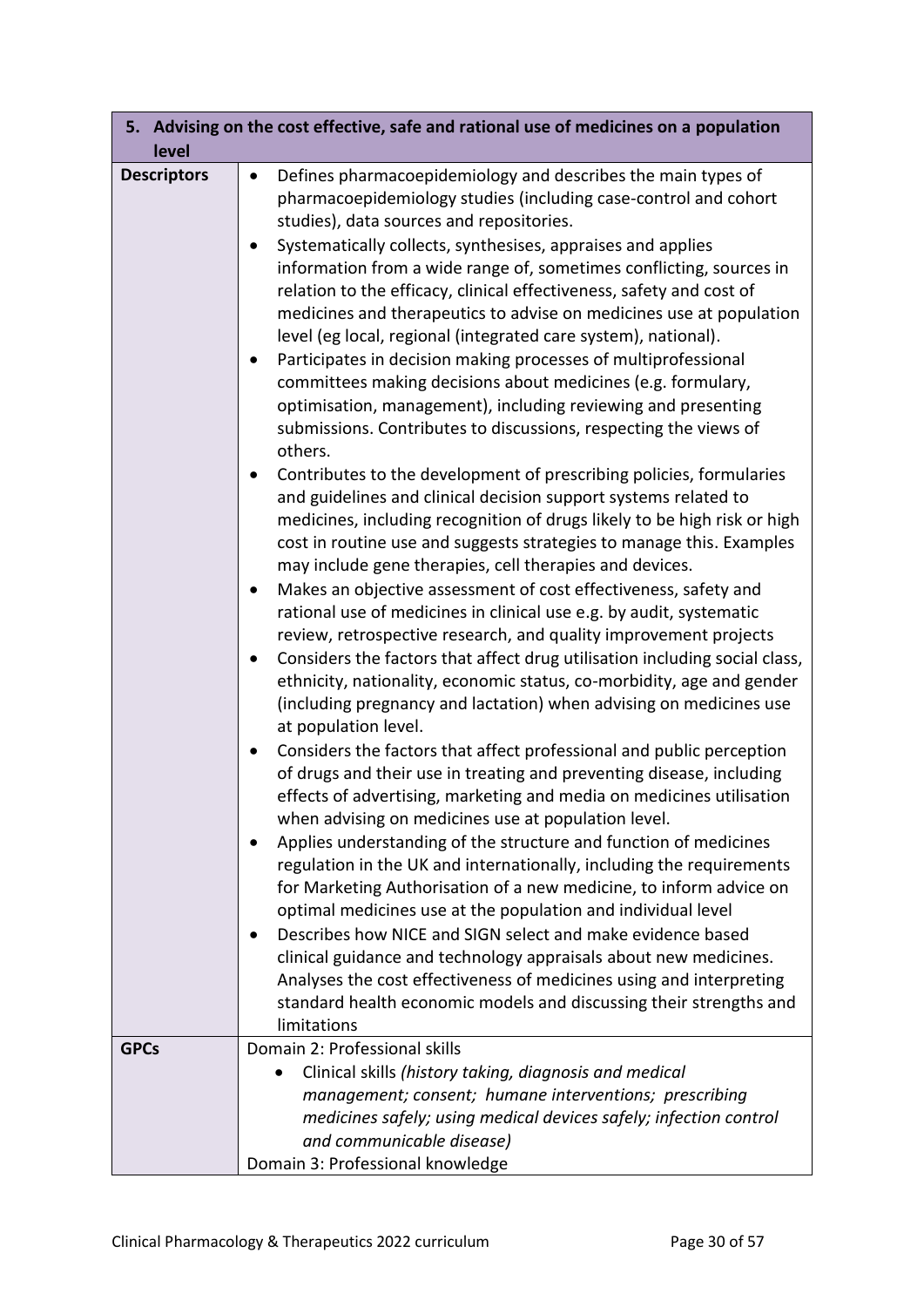|                    | The health service and healthcare systems in the four<br>$\bullet$                                                              |
|--------------------|---------------------------------------------------------------------------------------------------------------------------------|
|                    | countries                                                                                                                       |
|                    | Domain 4: Capabilities in health promotion and illness prevention                                                               |
|                    | Domain 6: Capabilities in patient safety and quality improvement                                                                |
|                    | Patient safety<br>٠                                                                                                             |
|                    | <b>Quality improvement</b>                                                                                                      |
|                    | Domain 9: Capabilities in research and scholarship                                                                              |
| <b>Evidence to</b> | Appropriate selection from:                                                                                                     |
| inform             | Participation in committees making decisions about medicines                                                                    |
| decision           | PBDs about committee work, guidelines etc                                                                                       |
|                    | Evidence of attendance at training days                                                                                         |
|                    | <b>KBA with reflection</b>                                                                                                      |
|                    | CbD                                                                                                                             |
|                    | <b>QIPAT</b>                                                                                                                    |
|                    | <b>MCR</b>                                                                                                                      |
|                    | <b>MSF</b>                                                                                                                      |
|                    | End of placement reports                                                                                                        |
|                    | Teaching delivery of relevant topics                                                                                            |
|                    | Reflective practice                                                                                                             |
|                    | Research output e.g. protocols, trial delivery, papers, conference                                                              |
|                    | presentations                                                                                                                   |
| 6.                 | Delivering effective education in clinical pharmacology, therapeutics and                                                       |
|                    | prescribing to promote safe and effective use of medicines across the whole                                                     |
|                    |                                                                                                                                 |
| workforce          |                                                                                                                                 |
|                    | $\bullet$                                                                                                                       |
| <b>Descriptors</b> | Develops and delivers effective education and training in clinical                                                              |
|                    | pharmacology, therapeutics and prescribing for undergraduate                                                                    |
|                    | students and postgraduate practitioners to promote safe and<br>effective use of medicines across the whole healthcare workforce |
|                    | $\circ$                                                                                                                         |
|                    | Develops and delivers training and competency assessment in<br>prescribing for medical and non-medical prescribers              |
|                    | Develops and delivers effective training to multiple staff groups<br>O                                                          |
|                    | who are not prescribers focusing on the safe and effective use of                                                               |
|                    | medicines                                                                                                                       |
|                    | Supports national initiatives around safe and effective use of                                                                  |
|                    | medicines                                                                                                                       |
|                    | Contributes to public education about drugs and their utilisation.                                                              |
|                    | Develops assessment materials relevant to clinical pharmacology,                                                                |
|                    | therapeutics and prescribing education in undergraduate or                                                                      |
|                    | postgraduate arenas (e.g. question writing for the prescribing safety                                                           |
|                    | assessment (PSA), medical schools or membership of the Royal                                                                    |
|                    | College of Physicians MRCP(UK))                                                                                                 |
| <b>GPCs</b>        | Domain 1: Professional values and behaviours                                                                                    |
|                    | Domain 2: Professional skills                                                                                                   |
|                    | Clinical skills (history taking, diagnosis and medical                                                                          |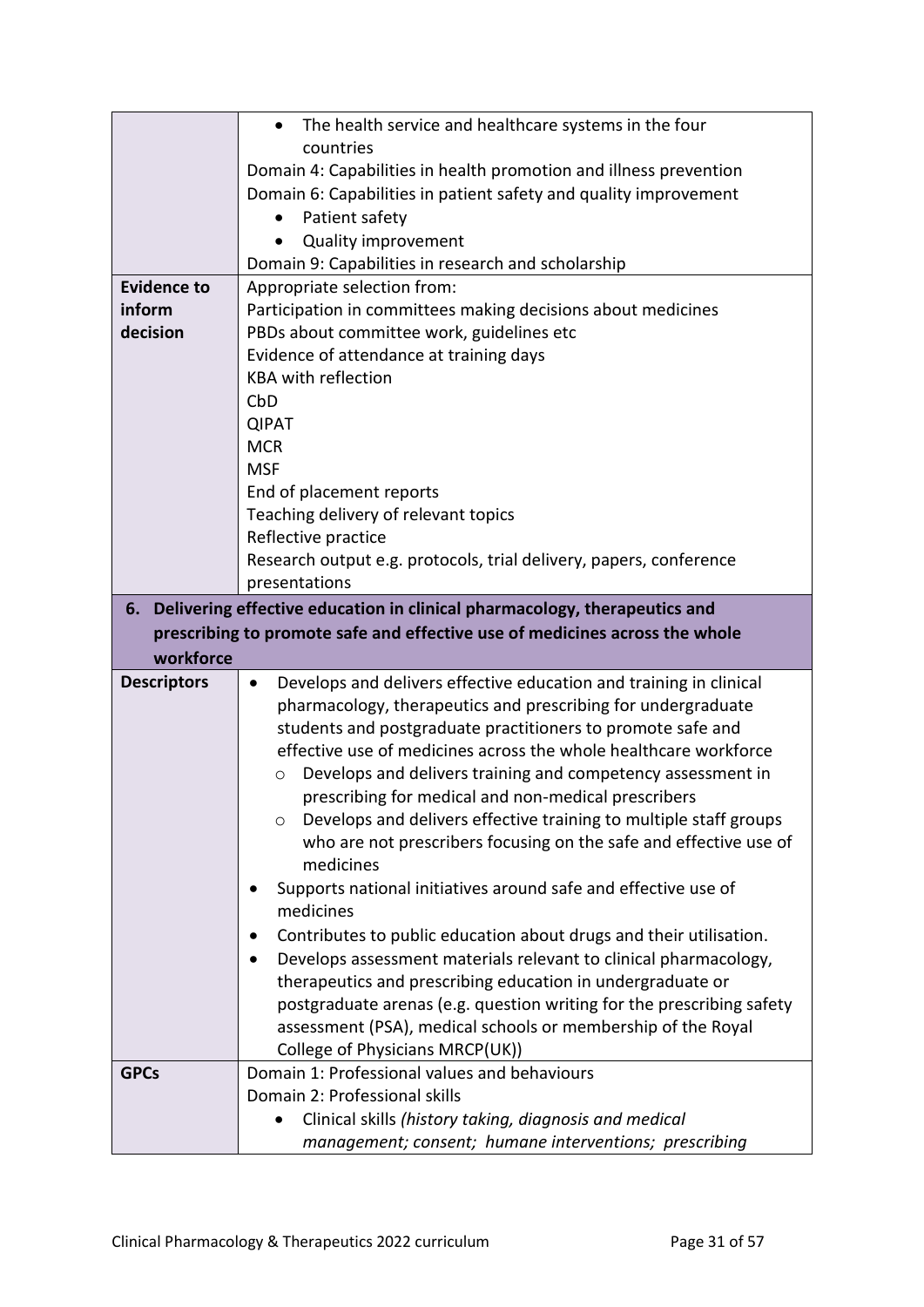|                    | medicines safely; using medical devices safely; infection control                     |
|--------------------|---------------------------------------------------------------------------------------|
|                    | and communicable disease)                                                             |
|                    | Domain 4: Capabilities in health promotion and illness prevention                     |
|                    | Domain 8: Capabilities in education and training                                      |
| <b>Evidence to</b> | Appropriate selection from:                                                           |
| inform             | PBD e.g. around teaching delivered or materials developed                             |
| decision           | TO                                                                                    |
|                    | Teaching evaluation data                                                              |
|                    | <b>Teaching diary</b>                                                                 |
|                    | PSA/MRCP assessment material submissions and peer review                              |
|                    | Reflective practice                                                                   |
|                    | <b>MSF</b>                                                                            |
|                    | <b>MCR</b>                                                                            |
|                    | 7. Providing expertise in the design and delivery of experimental medicine, and other |
|                    | types of clinical pharmacology & therapeutic research, including preclinical and      |
| clinical studies   |                                                                                       |
| <b>Descriptors</b> | Describes the phase of clinical trials, including for each phase<br>$\bullet$         |
|                    | appropriate clinical trial design, selection of participants, dosing                  |
|                    | strategy and outcome measures                                                         |
|                    | Describes the design and interprets the results of early phase<br>$\circ$             |
|                    | studies to determine the pharmacokinetic and pharmacogenetic                          |
|                    | parameters that inform the design and conduct of later phase                          |
|                    | studies                                                                               |
|                    | Explains what is meant by parallel, crossover, platform, basket,<br>O                 |
|                    | umbrella, adaptive trial designs, when they are used, their                           |
|                    | advantages and limitations.                                                           |
|                    | Describes the national structure for clinical trial delivery in the NHS               |
|                    | including the roles of the National Institute for Health Research                     |
|                    | (NIHR), Medicines and Healthcare products Regulatory Authority                        |
|                    | (MHRA), Health Research Authority (HRA), National Research Ethics                     |
|                    | Committee, Comprehensive Research Network and Clinical Research                       |
|                    | <b>Facilities</b>                                                                     |
|                    | Explains the purpose of guidelines produced by the International                      |
|                    | Council for Harmonisation of Technical Requirements for                               |
|                    | Pharmaceuticals for Human Use (ICH) and acquires and maintains                        |
|                    | certification in Good Clinical Practice (GCP)                                         |
|                    | States the regulatory, legal and ethics requirements for clinical trial               |
|                    | approval, trial registration and reporting in the UK                                  |
|                    | Describes the process by which pre-clinical drug discovery and                        |
|                    |                                                                                       |
|                    | development data are generated and is able to synthesise and                          |
|                    | analyse pre-clinical data to describe, in summary, a safe first-trial-in-             |
|                    | human study including starting dose and dose escalation, biomarker                    |
|                    | selection and monitoring schedule                                                     |
|                    | Contributes to clinical study design and delivery including critical                  |
|                    | review of protocols, study set up, meeting regulatory requirements                    |
|                    | and maintaining documentation, participant recruitment and                            |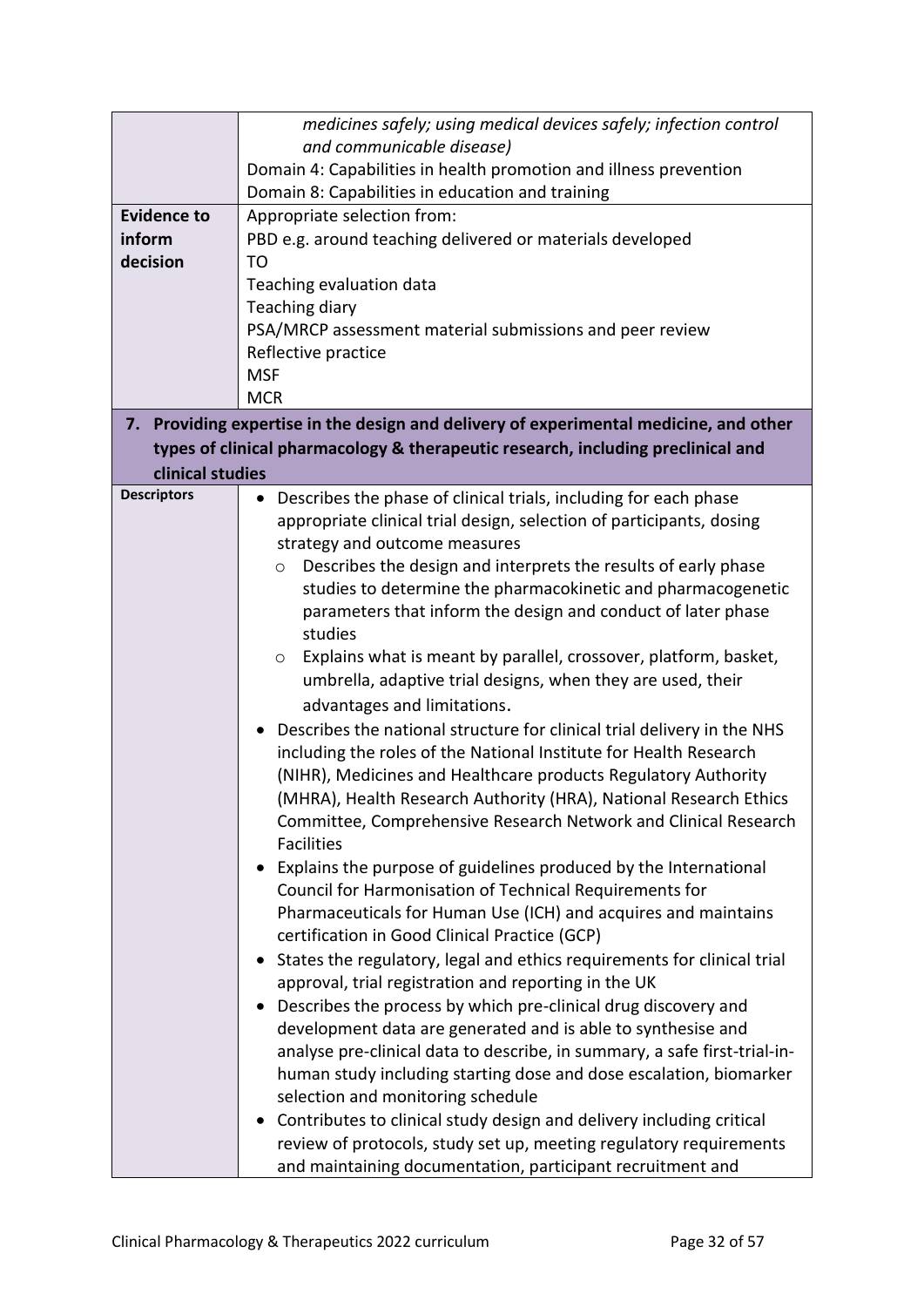|                    | consent, monitoring, safety reporting, biomarker and patient-centric    |
|--------------------|-------------------------------------------------------------------------|
|                    | outcomes strategy and trial close out.                                  |
|                    | Demonstrates research leadership e.g. by one or more of; acting as a    |
|                    | trial co-principal investigator or sub-investigator, medical monitor or |
|                    | study sponsor physician, membership of research management or           |
|                    | governance committees, membership of research ethics committee.         |
| <b>GPCs</b>        | Domain 9: Capabilities in research and scholarship                      |
| <b>Evidence to</b> | Appropriate selection from:                                             |
| inform             | Mini-CEX                                                                |
| decision           | CbD                                                                     |
|                    | <b>PBD</b>                                                              |
|                    | Audits, QIPAT if appropriate                                            |
|                    | Management contribution to research delivery                            |
|                    | <b>MCR</b>                                                              |
|                    | <b>MSF</b>                                                              |
|                    | <b>KBA with reflection</b>                                              |
|                    | End of placement reports                                                |
|                    | Teaching delivery of relevant topics                                    |
|                    | Reflective practice                                                     |
|                    | Safety monitoring                                                       |
|                    | <b>GCP</b> certificate                                                  |
|                    | Peer reviewed papers, conference presentations, other output e.g.       |
|                    | protocols, study brochure, patient information sheets with reflection   |
|                    | on personal contribution and/or project based discussion                |

# <span id="page-32-0"></span>**3.5 Presentations and conditions**

The table below details the key presentations and conditions of Clinical Pharmacology and Therapeutics. Each of these should be regarded as a clinical context in which trainees should be able to demonstrate CiPs and GPCs. In this spiral curriculum, trainees will expand and develop the knowledge, skills and attitudes around managing patients with these conditions and presentations. The patient should always be at the centre of knowledge, learning and care.

Trainees must demonstrate core bedside skills, including information gathering through history and physical examination and information sharing with patients, families and colleagues.

Treatment care and strategy covers how a doctor selects drug treatments or interventions for a patient. It includes discussions and decisions as to whether care is focused mainly on curative intent or whether the main focus is on symptomatic relief. It also covers broader aspects of care, including involvement of other professionals or services.

Particular presentations, conditions and issues are listed either because they are common or serious (having high morbidity, mortality and/or serious implications for treatment or public health).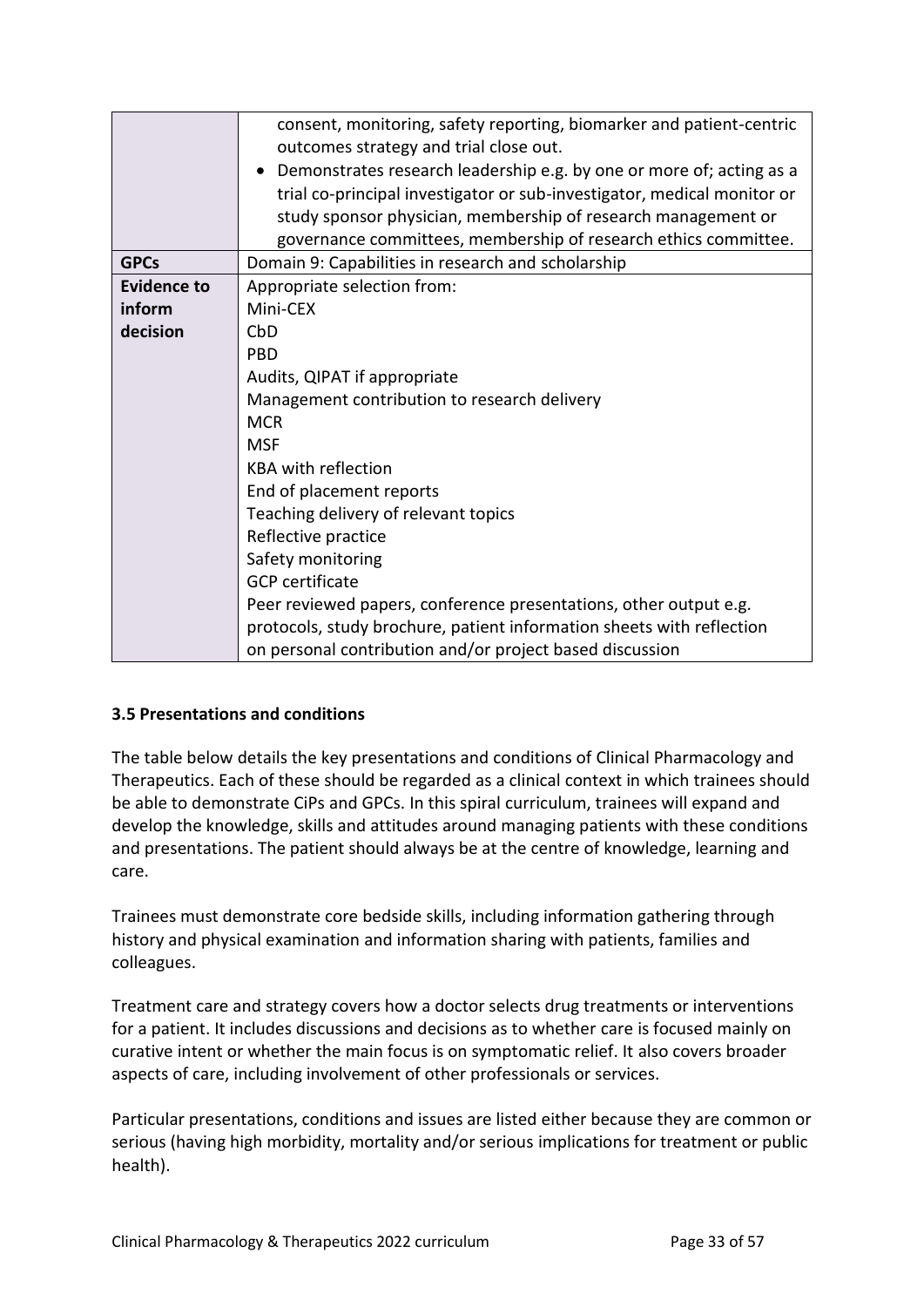For each condition/presentation, trainees will need to be familiar with such aspects as aetiology, epidemiology, clinical features, investigation, management and prognosis. Our approach is to provide general guidance and not exhaustive detail, which would inevitably become out of date.

| <b>Presentations</b>                                                                            |  |  |
|-------------------------------------------------------------------------------------------------|--|--|
| Hypertension                                                                                    |  |  |
| Overdose or poisoning: (the following are examples of common or important                       |  |  |
| presentations and the list is not meant to be exhaustive)                                       |  |  |
| Paracetamol<br>$\bullet$                                                                        |  |  |
| Salicylate<br>$\bullet$                                                                         |  |  |
| Tricyclic antidepressants (TCA)                                                                 |  |  |
| Lithium                                                                                         |  |  |
| Digoxin<br>$\bullet$                                                                            |  |  |
| <b>Toxic alcohols</b>                                                                           |  |  |
| Iron                                                                                            |  |  |
| Methaemoglobinaemia                                                                             |  |  |
| Adder bite                                                                                      |  |  |
| Mushroom/plant toxicity                                                                         |  |  |
| Opioid                                                                                          |  |  |
| Recreational drug toxicity                                                                      |  |  |
| Adverse drug reaction, including Neuroleptic Malignant Syndrome and Serotonin toxicity          |  |  |
| Drug-drug interaction                                                                           |  |  |
| Polypharmacy                                                                                    |  |  |
| Personalised medicine or Pharmacogenetic testing                                                |  |  |
| <b>Medication error</b>                                                                         |  |  |
| Drug allergy                                                                                    |  |  |
| Prescribed drug dependence                                                                      |  |  |
| <b>Conditions &amp; Issues</b>                                                                  |  |  |
| Drug selection in liver impairment                                                              |  |  |
| Drug selection in pregnancy and breast feeding                                                  |  |  |
| Drug selection in the elderly                                                                   |  |  |
| Clinical trial design, delivery, analysis                                                       |  |  |
| Pharmacovigilance and Yellow Card reporting<br>Use of off license medication                    |  |  |
|                                                                                                 |  |  |
| New drug review / Medicines Management and Governance work<br>Drug concentration interpretation |  |  |
| Clinical Pharmacology Structured Review                                                         |  |  |
|                                                                                                 |  |  |

# <span id="page-33-0"></span>**4 Learning and Teaching**

# <span id="page-33-1"></span>**4.1 The training programme**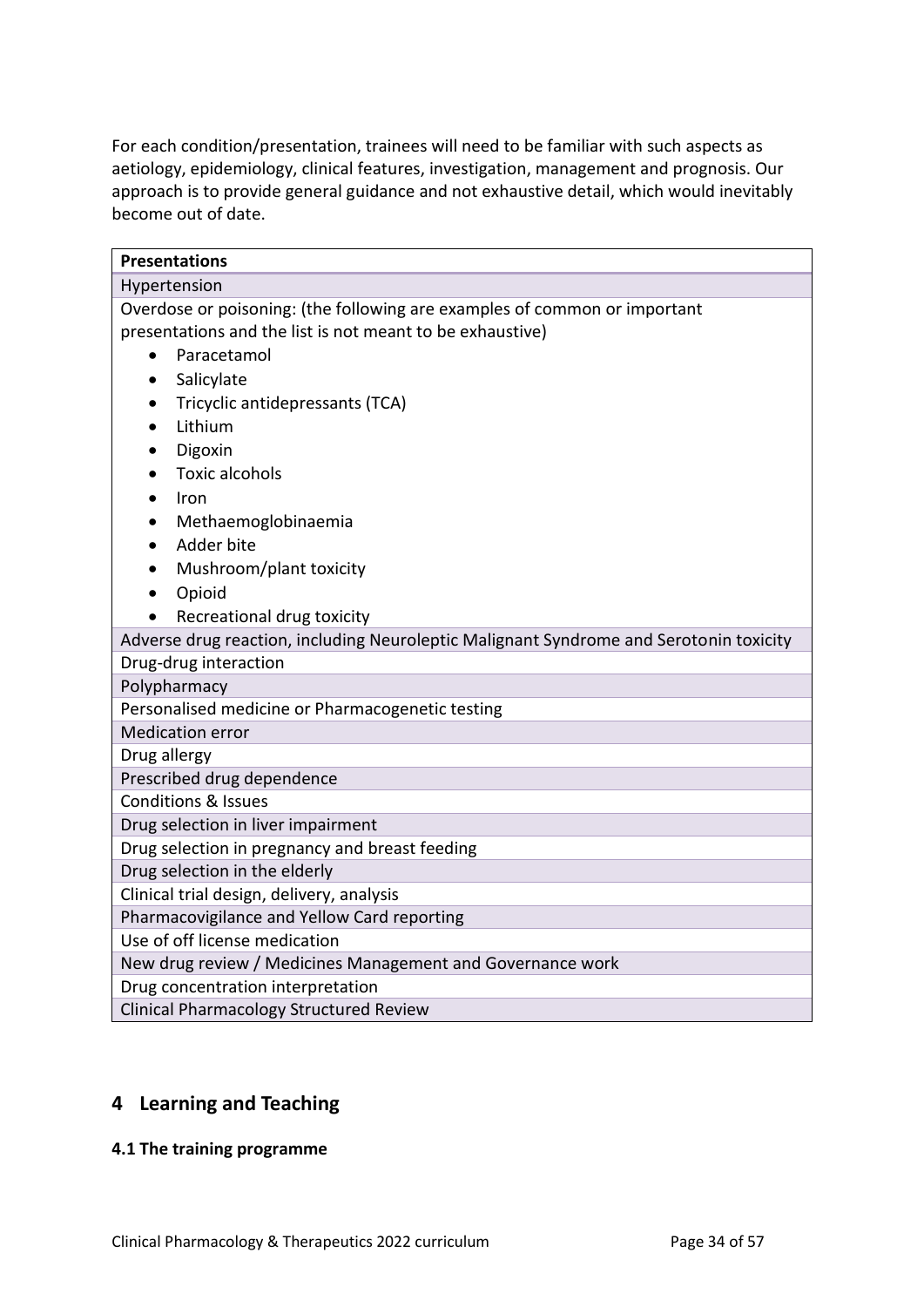The organisation and delivery of postgraduate training is the responsibility of the Health Education England (HEE), NHS Education for Scotland (NES), Health Education and Improvement Wales (HEIW) and the Northern Ireland Medical and Dental Training Agency (NIMDTA) – referred to from this point as 'deaneries'. A training programme director (TPD) will be responsible for coordinating the specialty training programme. In England, the local organisation and delivery of training is overseen by a school of medicine.

Progression through the programme will be determined by the Annual Review of Competency Progression (ARCP) process and the training requirements for each indicative year of training are summarised in the ARCP decision aid (available on the **JRCPTB website**).

The sequence of training should ensure appropriate progression in experience and responsibility. The training to be provided at each training site is defined to ensure that, during the programme, the curriculum requirements are met and also that unnecessary duplication and educationally unrewarding experiences are avoided.

The following provides a guide on how training programmes should be focused in each training year in order for trainees to gain the experience and develop the capabilities to the level required.

Trainees will have an appropriate clinical supervisor and a named educational supervisor. The clinical supervisor and educational supervisor may be the same person. It will be best practice for trainees to have an educational supervisor who practises internal medicine for periods of IM stage 2 training. Educational supervisors of IM trainees who do not themselves practise IM must take particular care to ensure that they obtain and consider detailed feedback from clinical supervisors who are knowledgeable about the trainees' IM performance and include this in their educational reports.

# *Palliative and end of life care*

Palliative and end of life care is a core component of the Internal Medicine (IM) curriculum and trainees will continue to develop their knowledge and skills throughout specialty training. Palliative and end of life care is one of the eight clinical Capabilities in Practice (CiPs, clinical CiP8), with specialist palliative care experience recommended. Experience of end of life care can be achieved during attachments to routine medical teams (eg geriatric medicine, oncology, respiratory medicine) and ICU but trainees may have the opportunity to undertake a palliative medicine attachment to a specialist palliative care setting (or range of settings), which would enhance a trainee's ability to gain knowledge and skills in managing palliative and end of life patients beyond experience in an IM or other speciality environment.

During a palliative medicine placement, trainees will have a clinical supervisor and will be encouraged to undertake relevant work place based assessments to evidence entrustment decisions for CiP8. Depending on the setting in which they are based, trainees will have the opportunity to provide direct care to hospice/specialist palliative care unit inpatients, work in day hospice and outpatient settings, undertake domiciliary visits and work with hospital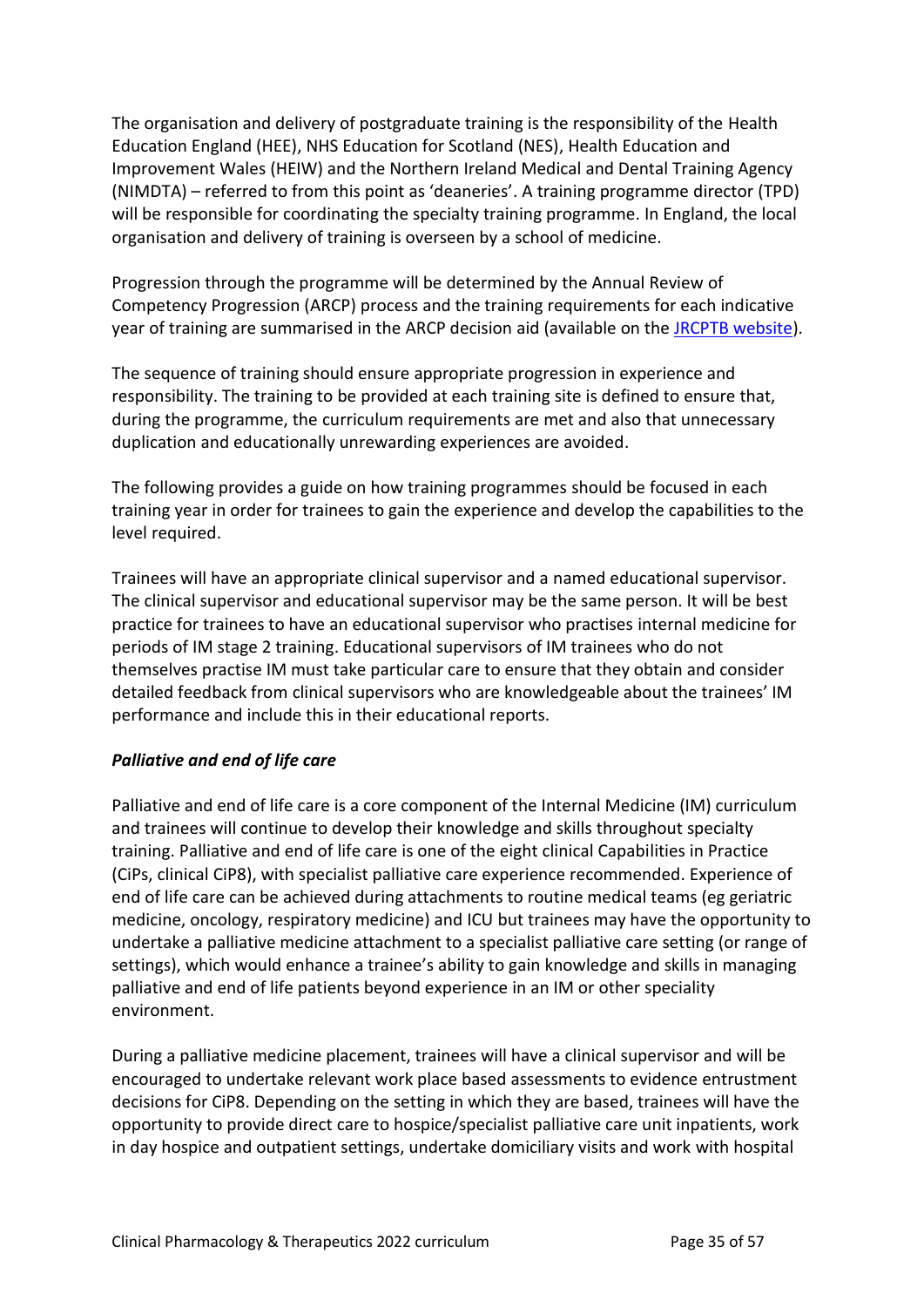and community palliative care teams. During an attachment, trainees are likely to participate in the specialty palliative care on call.

# <span id="page-35-0"></span>**4.2 Teaching and learning methods**

The curriculum will be delivered through a variety of learning experiences and will achieve the capabilities described in the syllabus through a variety of learning methods. There will be a balance of different modes of learning from formal teaching programmes to experiential learning 'on the job'. The proportion of time allocated to different learning methods may vary depending on the nature of the attachment within a rotation.

This section identifies the types of situations in which a trainee will learn.

**Work-based experiential learning** - The content of work-based experiential learning is decided by the local faculty for education but includes active participation in:

# **Medical clinics including specialty clinics**

The educational objectives of attending clinics are:

- To understand the management of chronic diseases
- Be able to assess a patient in a defined time-frame
- To interpret and act on the referral letter to clinic
- To propose an investigation and management plan in a setting different from the acute medical situation
- To review and amend existing investigation plans
- To write an acceptable letter back to the referrer
- To communicate with the patient and where necessary relatives and other health care professionals.

These objectives can be achieved in a variety of settings including hospitals, day care facilities and the community. The clinic might be primarily run by a specialist nurse (or other qualified health care professionals) rather than a consultant physician. After initial induction, trainees will review patients in clinic settings, under direct supervision. The degree of responsibility taken by the trainee will increase as competency increases. Trainees should see a range of new and follow-up patients and present their findings to their clinical supervisor. Clinic letters written by the trainee should also be reviewed and feedback given.

The number of patients that a trainee should see in each clinic is not defined, neither is the time that should be spent in clinic, but as a guide this should be a minimum of two hours.

Clinic experience should be used as an opportunity to undertake supervised learning events and reflection.

## **Reviewing patients with consultants**

It is important that trainees have an opportunity to present at least a proportion of the patients whom they have admitted to their consultant for senior review in order to obtain immediate feedback into their performance (that may be supplemented by an appropriate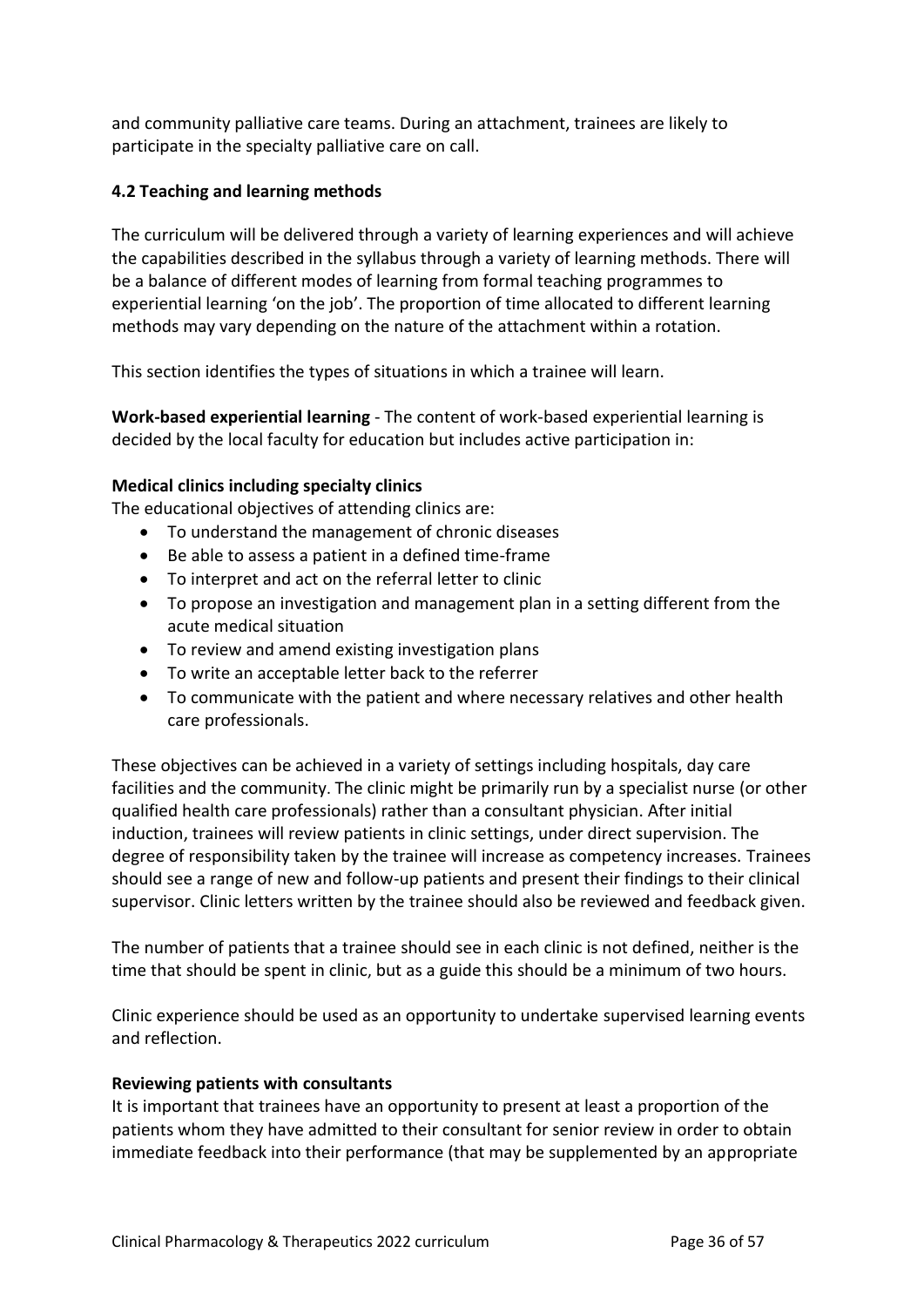WBA such as an ACAT, mini-CEX or CBD). This may be accomplished when working on a take shift along with a consultant, or on a post-take ward round with a consultant.

# **Personal ward rounds and provision of ongoing clinical care on specialist medical ward attachments**

Every patient seen, on the ward or in outpatients, provides a learning opportunity, which will be enhanced by following the patient through the course of their illness. The experience of the evolution of patients' problems over time is a critical part both of the diagnostic process as well as management. Patients seen should provide the basis for critical reading and reflection on clinical problems.

## **Ward rounds by more senior doctors**

Every time a trainee observes another doctor seeing a patient or their relatives there is an opportunity for learning. Ward rounds (including post-take) should be led by a more senior doctor and include feedback on clinical and decision-making skills.

## **Multidisciplinary team meetings**

There are many situations where clinical problems are discussed with clinicians in other disciplines. These provide excellent opportunities for observation of clinical reasoning.

Trainees have supervised responsibility for the care of inpatients. This includes day-to-day review of clinical conditions, note keeping, and the initial management of the acutely ill patient with referral to and liaison with clinical colleagues as necessary. The degree of responsibility taken by the trainee will increase as competency increases. There should be appropriate levels of clinical supervision throughout training, with increasing clinical independence and responsibility.

# **Formal postgraduate teaching**

The content of these sessions are determined by the local faculty of medical education and will be based on the curriculum. There are many opportunities throughout the year for formal teaching in the local postgraduate teaching sessions and at regional, national and international meetings. Many of these are organised by the Royal Colleges of Physicians.

Suggested activities include:

- a programme of formal bleep-free regular teaching sessions to cohorts of trainees (eg a weekly training hour for IM teaching within a training site)
- case presentations
- research, audit and quality improvement projects
- lectures and small group teaching
- Grand Rounds
- clinical skills demonstrations and teaching
- critical appraisal and evidence based medicine and journal clubs
- joint specialty meetings
- attendance at training programmes organised on a deanery or regional basis, which are designed to cover aspects of the training programme outlined in this curriculum.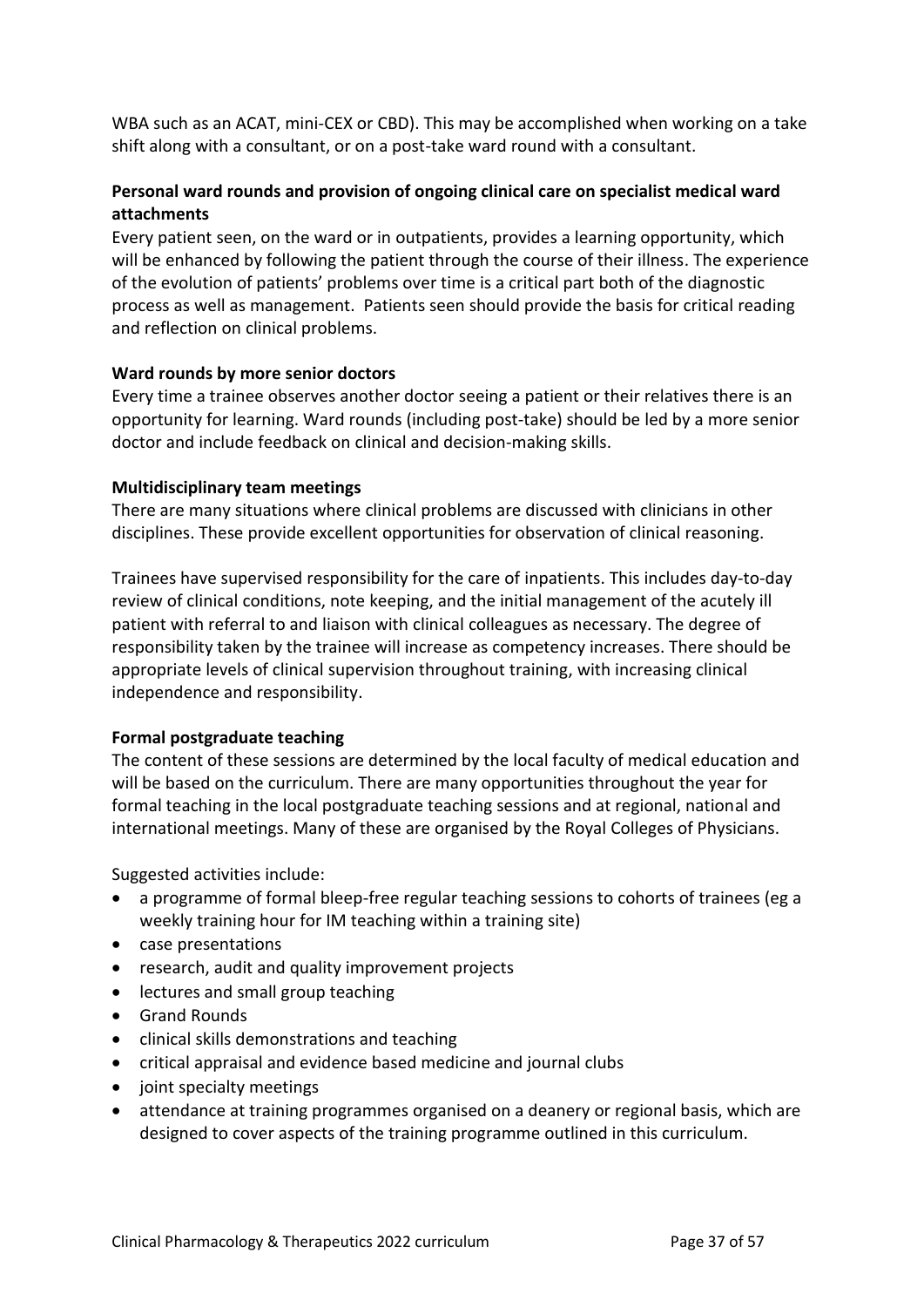**Learning with peers** - There are many opportunities for trainees to learn with their peers. Local postgraduate teaching opportunities allow trainees of varied levels of experience to come together for small group sessions.

## **Independent self-directed learning**

Trainees will use this time in a variety of ways depending upon their stage of learning. Suggested activities include:

- reading, including web-based material such as e-Learning for Healthcare (e-LfH)
- maintenance of personal portfolio (self-assessment, reflective learning, personal development plan)
- audit, quality improvement and research projects
- reading journals
- achieving personal learning goals beyond the essential, core curriculum

## **Formal study courses**

Time to be made available for formal courses is encouraged, subject to local conditions of service. Examples include management and leadership courses and communication courses, which are particularly relevant to patient safety and experience, particularly medicines management work.

## <span id="page-37-0"></span>**4.3 Academic training**

The four nations have different arrangements for academic training and doctors in training should consult the local deanery for further guidance.

Trainees may train in academic medicine as an academic clinical fellow (ACF), academic clinical lecturer (ACL) or equivalent.

Some trainees may opt to do research leading to a higher degree without being appointed to a formal academic programme. This new curriculum should not impact in any way on the facility to take time out of programme for research (OOPR) but as now, such time requires discussion between the trainee, the TPD and the Deanery as to what is appropriate together with guidance from the appropriate SAC that the proposed period and scope of study is sensible.

# <span id="page-37-1"></span>**4.4 Taking time out of programme**

There are a number of circumstances when a trainee may seek to spend some time out of specialty training, such as undertaking a period of research or taking up a fellowship post. All such requests must be agreed by the postgraduate dean in advance and trainees are advised to discuss their proposals as early as possible. Full guidance on taking time out of programme can be found in the Gold Guide.

# <span id="page-37-2"></span>**4.5 Acting up as a consultant**

A trainee coming towards the end of their training may spend up to three months "actingup" as a consultant, provided that a consultant supervisor is identified for the post and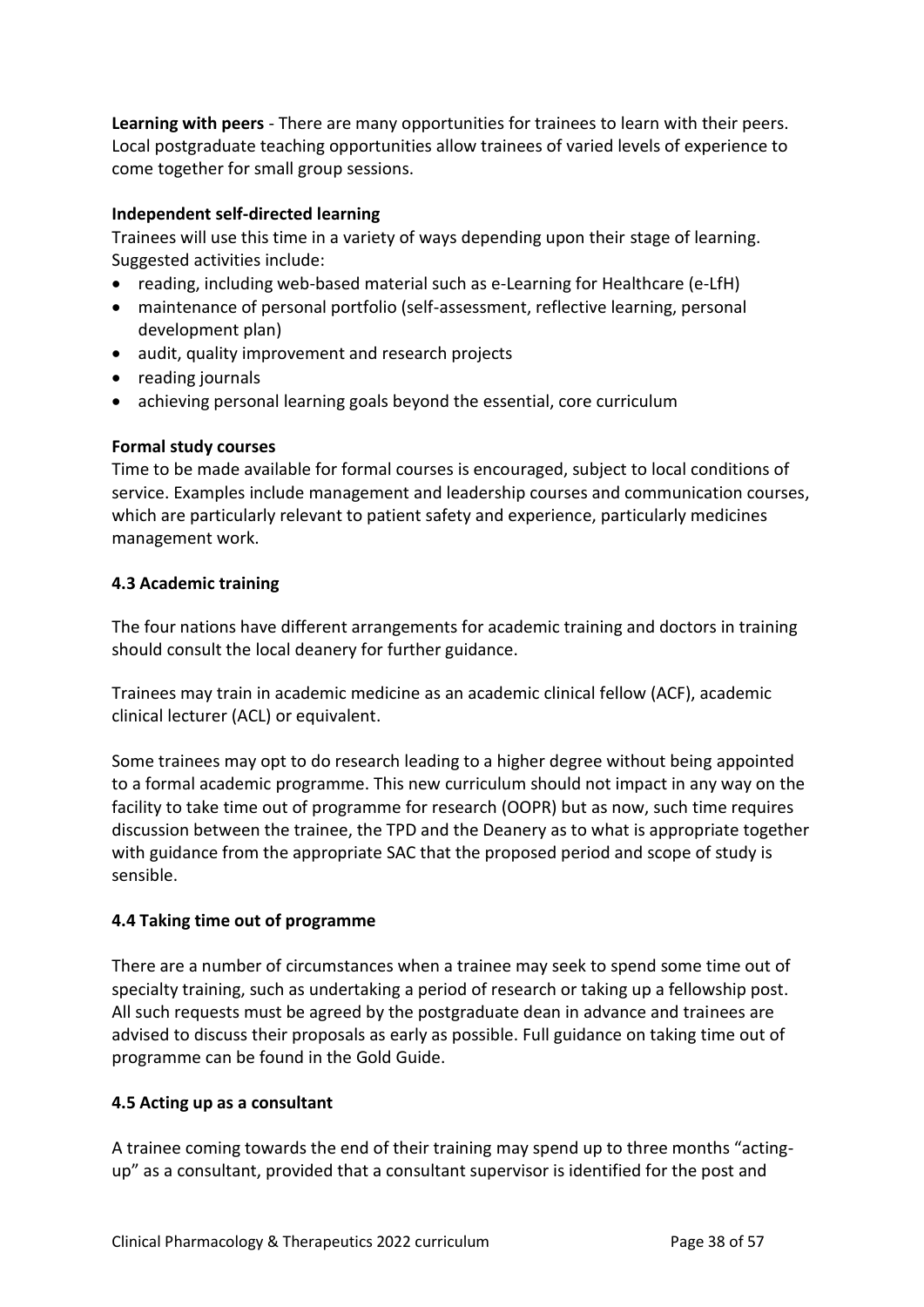satisfactory progress is made. As long as the trainee remains within an approved training programme, the GMC does not need to approve this period of "acting up" and their original CCT date will not be affected. More information on acting up as a consultant can be found in the Gold Guide.

# <span id="page-38-0"></span>**5 Programme of Assessment**

## <span id="page-38-1"></span>**5.1 Purpose of assessment**

The purpose of the programme of assessment is to:

- assess trainees' actual performance in the workplace
- enhance learning by providing formative assessment, enabling trainees to receive immediate feedback, understand their own performance and identify areas for development
- drive learning and enhance the training process by making it clear what is required of trainees and motivating them to ensure they receive suitable training and experience
- demonstrate trainees have acquired the GPCs and meet the requirements of GMP
- ensure that trainees possess the essential underlying knowledge required for their specialty
- provide robust, summative evidence that trainees are meeting the curriculum standards during the training programme;
- inform the ARCP, identifying any requirements for targeted or additional training where necessary and facilitating decisions regarding progression through the training programme;
- identify trainees who should be advised to consider changes of career direction.

# <span id="page-38-2"></span>**5.2 Programme of Assessment**

Our programme of assessment refers to the integrated framework of exams, assessments in the workplace and judgements made about a learner during their approved programme of training. The purpose of the programme of assessment is to robustly evidence, ensure and clearly communicate the expected levels of performance at critical progression points in, and to demonstrate satisfactory completion of training as required by the curriculum.

The programme of assessment is comprised of several different individual types of assessment. A range of assessments is needed to generate the necessary evidence required for global judgements to be made about satisfactory performance, progression in, and completion of, training. All assessments, including those conducted in the workplace, are linked to the relevant curricular learning outcomes (eg through the blueprinting of assessment system to the stated curricular outcomes).

The programme of assessment emphasises the importance and centrality of professional judgement in making sure learners have met the learning outcomes and expected levels of performance set out in the approved curricula. Assessors will make accountable, professional judgements. The programme of assessment includes how professional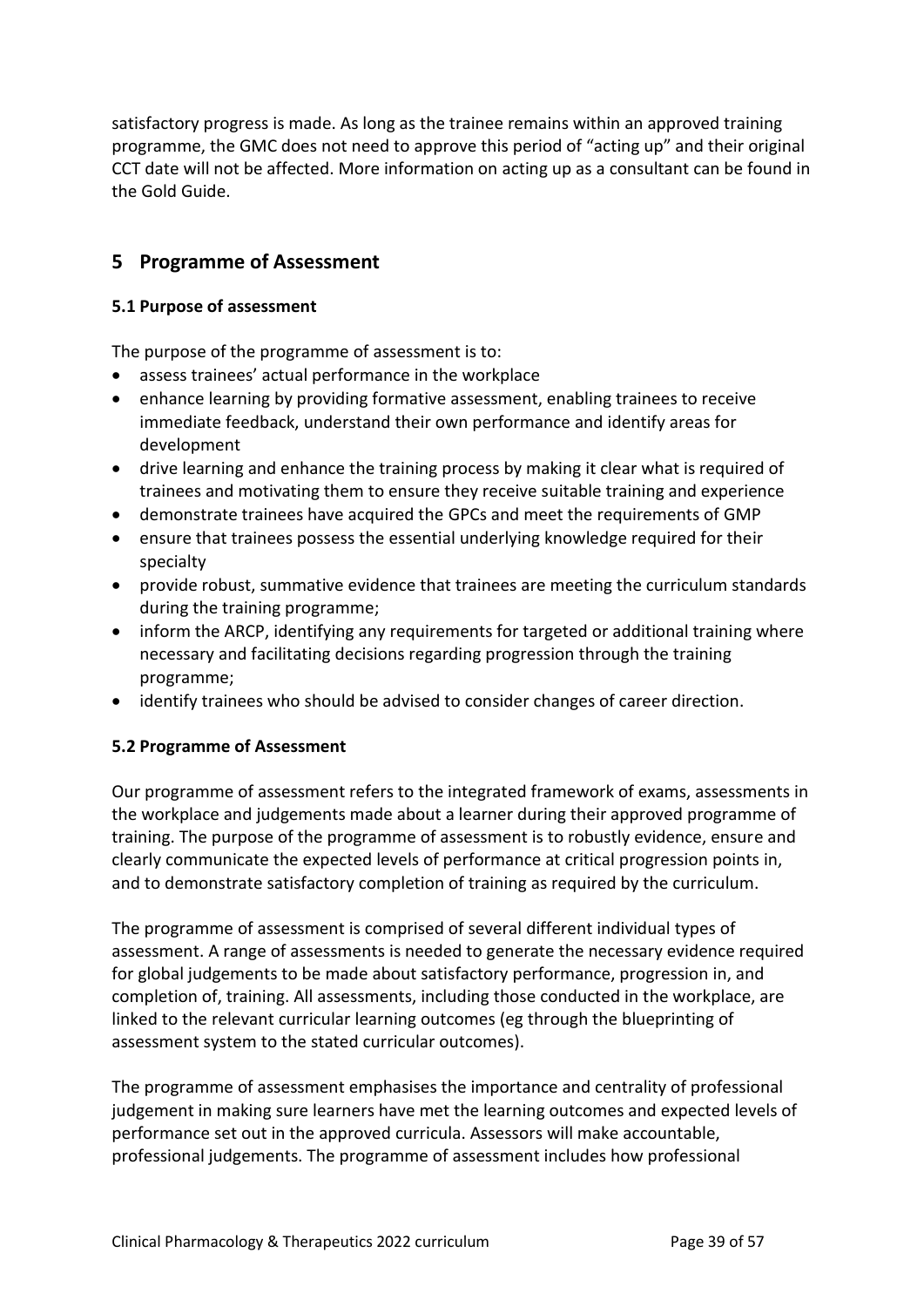judgements are used and collated to support decisions on progression and satisfactory completion of training.

The assessments will be supported by structured feedback for trainees. Assessment tools will be both formative and summative and have been selected on the basis of their fitness for purpose.

Assessment will take place throughout the training programme to allow trainees continually to gather evidence of learning and to provide formative feedback. Those assessment tools which are not identified individually as summative will contribute to summative judgements about a trainee's progress as part of the programme of assessment. The number and range of these will ensure a reliable assessment of the training relevant to their stage of training and achieve coverage of the curriculum.

Reflection and feedback should be an integral component to all SLEs and WBPAs. In order for trainees to maximise benefit, reflection and feedback should take place as soon as possible after an event. Every clinical encounter can provide a unique opportunity for reflection and feedback and this process should occur frequently. Feedback should be of high quality and should include an action plan for future development for the trainee. Both trainees and trainers should recognise and respect cultural differences when giving and receiving feedback.

## <span id="page-39-0"></span>**5.3 Assessment of CiPs**

Assessment of CiPs involves looking across a range of different skills and behaviours to make global decisions about a learner's suitability to take on particular responsibilities or tasks.

Clinical supervisors and others contributing to assessment will provide formative feedback to the trainee on their performance throughout the training year. This feedback will include a global rating in order to indicate to the trainee and their educational supervisor how they are progressing at that stage of training. To support this, workplace based assessments and multiple consultant reports will include global assessment anchor statements.

#### **Global assessment anchor statements**

- $\triangleright$  Below expectations for this year of training; may not meet the requirements for critical progression point
- $\triangleright$  Meeting expectations for this year of training; expected to progress to next stage of training
- ➢ Above expectations for this year of training; expected to progress to next stage of training

Towards the end of the training year, trainees will make a self-assessment of their progression for each CiP and record this in the eportfolio with signposting to the evidence to support their rating.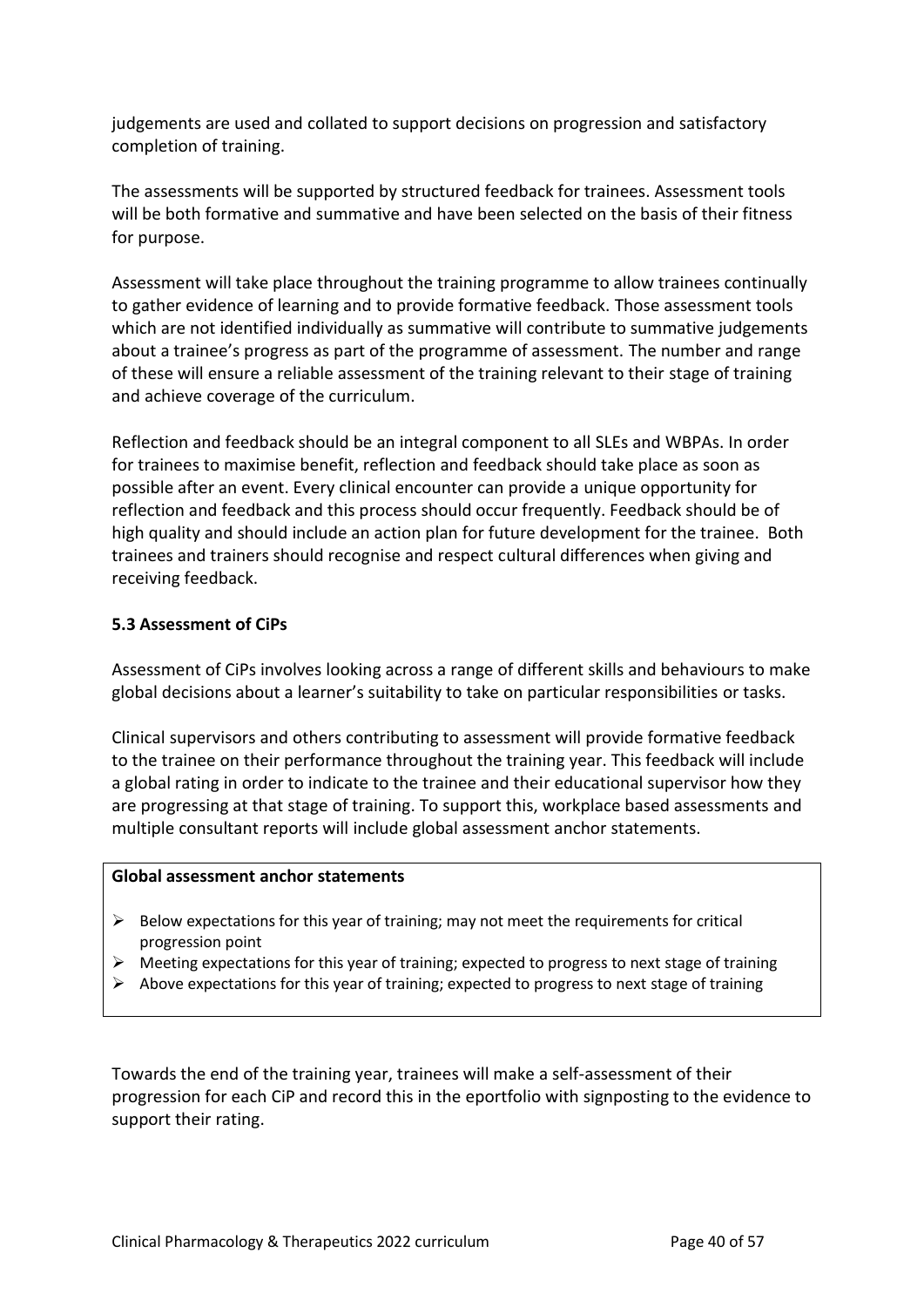The educational supervisor (ES) will review the evidence in the eportfolio including workplace based assessments, feedback received from clinical supervisors (via the Multiple Consultant Report) and the trainee's self-assessment and record their judgement on the trainee's performance in the ES report, with commentary.

For **generic CiPs**, the ES will indicate whether the trainee is meeting expectations or not using the global anchor statements above. Trainees will need to be meeting expectations for the stage of training as a minimum to be judged satisfactory to progress to the next training year.

For **clinical and specialty CiPs**, the ES will make an entrustment decision for each CiP and record the indicative level of supervision required with detailed comments to justify their entrustment decision. The ES will also indicate the most appropriate global anchor statement (see above) for overall performance.

## **Level descriptors for clinical and specialty CiPs**

| Level   | <b>Descriptor</b>                                                                       |
|---------|-----------------------------------------------------------------------------------------|
| Level 1 | <b>Entrusted to observe only</b> $-$ no provision of clinical care                      |
| Level 2 | <b>Entrusted to act with direct supervision:</b>                                        |
|         | The trainee may provide clinical care, but the supervising physician is physically      |
|         | within the hospital or other site of patient care and is immediately available if       |
|         | required to provide direct bedside supervision                                          |
| Level 3 | <b>Entrusted to act with indirect supervision:</b>                                      |
|         | The trainee may provide clinical care when the supervising physician is not physically  |
|         | present within the hospital or other site of patient care, but is available by means of |
|         | telephone and/or electronic media to provide advice, and can attend at the bedside if   |
|         | required to provide direct supervision                                                  |
| Level 4 | <b>Entrusted to act unsupervised</b>                                                    |
|         |                                                                                         |

The ARCP will be informed by the ES report and the evidence presented in the eportfolio. The ARCP panel will make the final summative judgement on whether the trainee has achieved the generic outcomes and the appropriate level of supervision for each CiP. The ARCP panel will determine whether the trainee can progress to the next year/level of training in accordance with the Gold Guide. ARCPs will be held for each training year. The final ARCP will ensure trainees have achieved level 4 in all CiPs for the critical progression point at completion of training.

## <span id="page-40-0"></span>**5.4 Critical progression points**

There will be a key progression point on completion of specialty training. Trainees will be required to be entrusted at level 4 in all CiPs in order to achieve an ARCP outcome 6 and be recommended for a CCT.

The educational supervisor report will make a recommendation to the ARCP panel as to whether the trainee has met the defined levels for the CiPs and acquired the procedural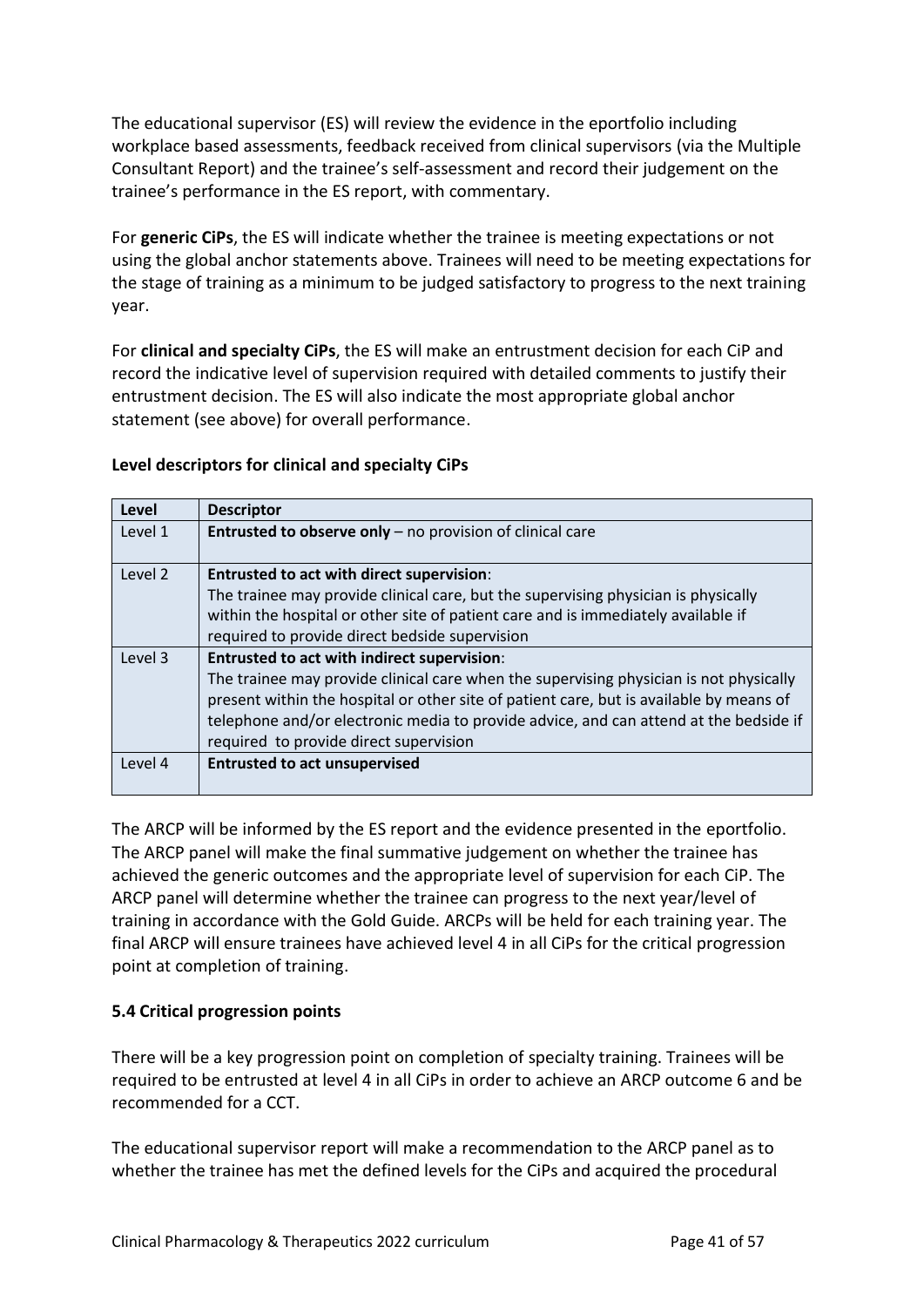competence required for each year of training. The ARCP panel will make the final decision on whether the trainee can be signed off and progress to the next year/level of training [see section 5.6].

The outline grids below set out the expected level of supervision and entrustment for the IM clinical CiPs and the specialty CiPs and include the critical progression points across the whole training programme.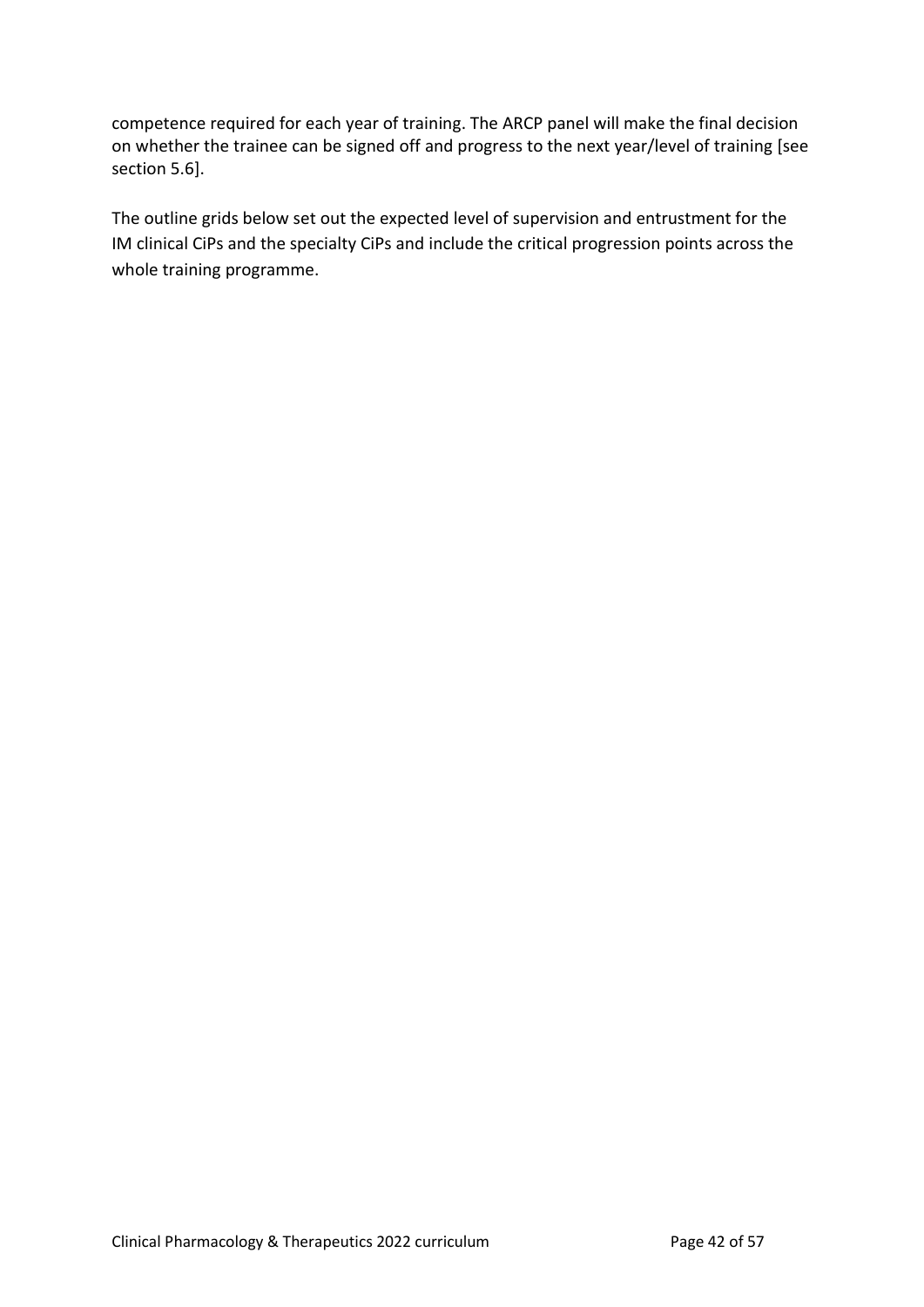# **Table 1: Grid of levels expected by the end of each training year for Internal Medicine clinical capabilities in practice (CiPs)**

#### **Level descriptors**

Level 1: Entrusted to observe only – no clinical care; Level 2: Entrusted to act with direct supervision; Level 3: Entrusted to act with indirect supervision Level 4: Entrusted to act unsupervised

| <b>IM Clinical CiP</b>                                                                | <b>ST4</b> | ST <sub>5</sub> | ST <sub>6</sub> | ST <sub>7</sub> |                |
|---------------------------------------------------------------------------------------|------------|-----------------|-----------------|-----------------|----------------|
| 1.<br>Managing an acute unselected take                                               |            |                 |                 |                 |                |
| Managing the acute care of patients within a medical specialty<br>2.<br>service       |            |                 |                 |                 |                |
| Providing continuity of care to medical inpatients<br>3.                              |            |                 |                 |                 | ESSION         |
| Managing outpatients with long term conditions<br>4.                                  |            |                 |                 |                 | $\overline{6}$ |
| Managing medical problems in patients in other specialties and<br>5.<br>special cases |            |                 |                 |                 |                |
| Managing an MDT including discharge planning<br>6.                                    |            |                 |                 |                 | <b>CRITIC</b>  |
| Delivering effective resuscitation and managing the deteriorating<br>7.<br>patient    |            |                 |                 |                 |                |
| Managing end of life and applying palliative care skills<br>8.                        |            |                 |                 |                 |                |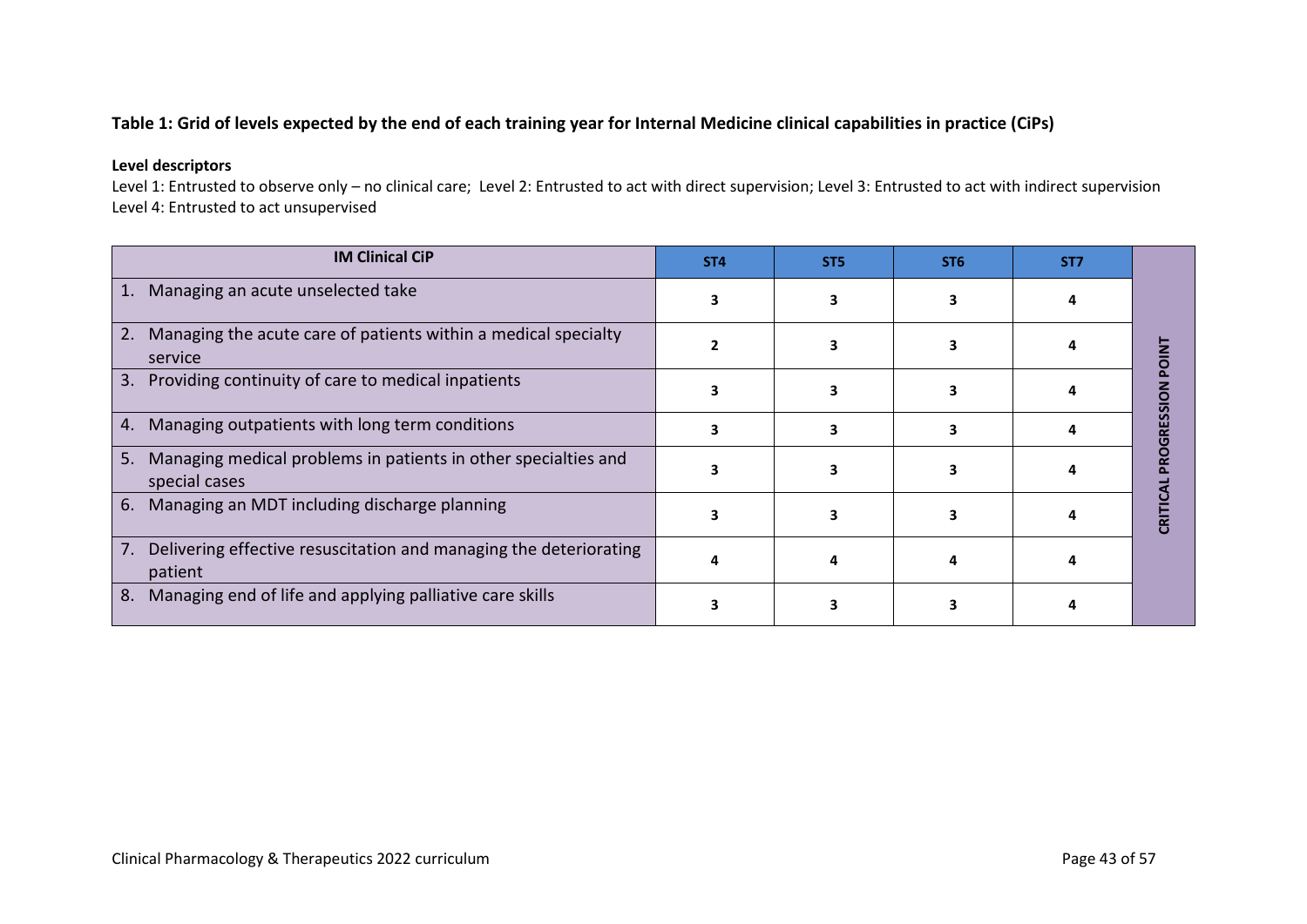# **Table 2: Outline grid of levels expected by the end of each training year for Clinical Pharmacology & Therapeutics specialty capabilities in practice (CiPs)**

Level descriptors: Level 1: Entrusted to observe only - no clinical care; Level 2: Entrusted to act with direct supervision; Level 3: Entrusted to act with indirect supervision; Level 4: Entrusted to act unsupervised

| <b>Specialty CiP</b>                                                                                                                                                                             | ST <sub>4</sub> | ST <sub>5</sub> | ST <sub>6</sub> | ST <sub>7</sub> |  |
|--------------------------------------------------------------------------------------------------------------------------------------------------------------------------------------------------|-----------------|-----------------|-----------------|-----------------|--|
| Performing the clinical assessment, investigation and management of adverse<br>1.<br>drug reactions, medication errors and overdose at an individual and (where<br>relevant) population level    |                 |                 |                 |                 |  |
| Providing specialist management of patients with complex prescribing needs,<br>2.<br>including multimorbidity, polypharmacy, adherence issues, and medication<br>intolerance                     |                 |                 |                 |                 |  |
| Providing analysis and expert opinion on pharmacokinetic, pharmacodynamic<br>3.<br>and pharmacogenomic factors to guide therapeutic decisions                                                    |                 |                 |                 |                 |  |
| Providing evidence-based practice and contributing to the evidence base in a<br>4.<br>therapeutic area of interest                                                                               |                 |                 |                 |                 |  |
| Advising on the cost effective, safe and rational use of medicines on a<br>5.<br>population level                                                                                                |                 |                 |                 |                 |  |
| Delivering effective education in clinical pharmacology, therapeutics and<br>6.<br>prescribing to promote safe and effective use of medicines across the whole<br>workforce                      |                 |                 |                 |                 |  |
| Providing expertise in the design and delivery of experimental medicine, and<br>7.<br>other types of clinical pharmacology & therapeutic research, including<br>preclinical and clinical studies |                 |                 |                 |                 |  |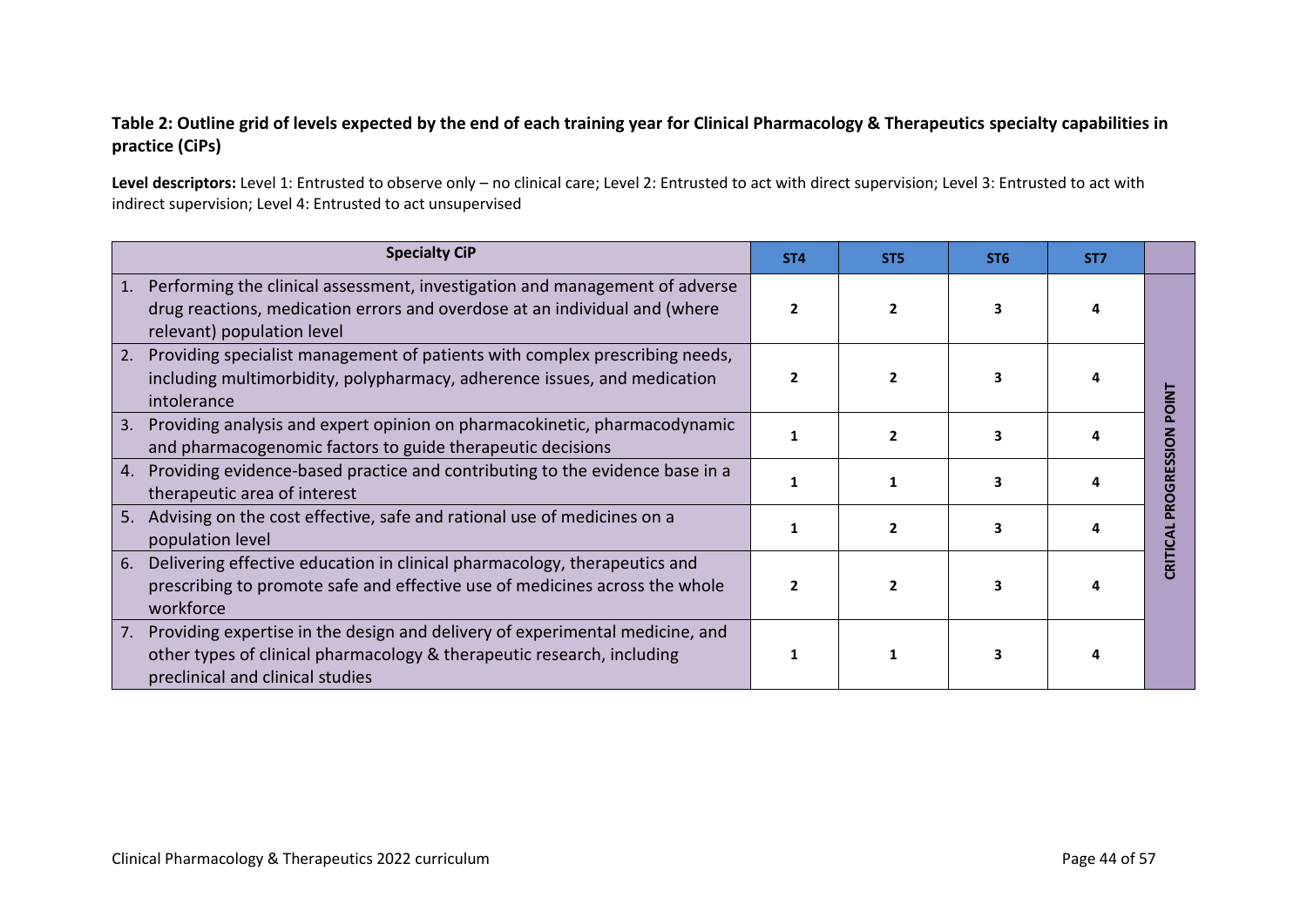## <span id="page-44-0"></span>**5.5 Evidence of progress**

The following methods of assessment will provide evidence of progress in the integrated programme of assessment. The requirements for each training year/level are stipulated in the ARCP decision aid [\(www.jrcptb.org.uk\)](http://www.jrcptb.org.uk/).

#### *Summative assessment*

#### **Examinations and certificates**

• Advanced Life Support Certificate (ALS)

## **Workplace based assessment (WPBA)**

• Direct Observation of Procedural Skills (DOPS) - summative

#### *Formative assessment*

#### **Knowledge based assessment (KBA)**

#### **Supervised Learning Events (SLEs)**

- Acute Care Assessment Tool (ACAT)
- Case Based Discussions (CbD)
- Project Based Discussion (PBD)
- mini-Clinical Evaluation Exercise (mini-CEX)

## **WPBA**

- Direct Observation of Procedural Skills (DOPS) formative
- Multi-Source Feedback (MSF)
- Patient Survey (PS)
- Quality Improvement Project Assessment Tool (QIPAT)
- Teaching Observation (TO)

## *Supervisor reports*

- Multiple Consultant Report (MCR)
- Educational Supervisor Report (ESR)

These methods are described briefly below. More information and guidance for trainees and assessors are available in the eportfolio and on the JRCPTB website [\(www.jrcptb.org.uk\)](http://www.jrcptb.org.uk/).

Assessment should be recorded in the trainee's eportfolio. These methods include feedback opportunities as an integral part of the programme of assessment.

## **Acute Care Assessment Tool (ACAT)**

The ACAT is designed to assess and facilitate feedback on a doctor's performance during their practice on the acute medical take. It is primarily for assessment of their ability to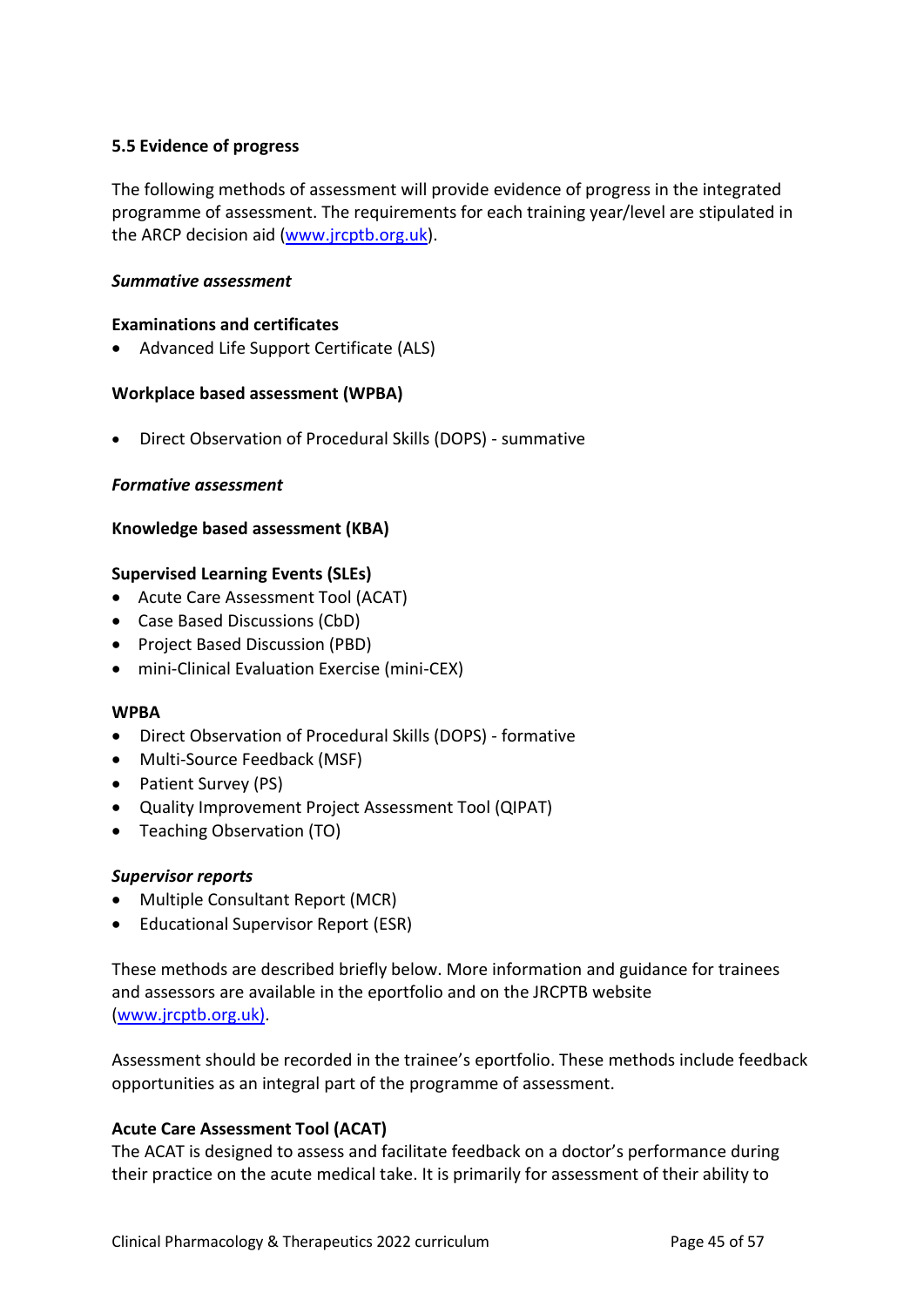prioritise, to work efficiently, to work with and lead a team, and to interact effectively with nursing and other colleagues. It can also be used for assessment and feedback in relation to care of individual patients. Any doctor who has been responsible for the supervision of the acute medical take can be the assessor for an ACAT.

## **Case-based Discussion (CbD)**

The CbD assesses the performance of a trainee in their management of a patient to provide an indication of competence in areas such as clinical reasoning, decision-making and application of medical knowledge in relation to patient care. It also serves as a method to document conversations about, and presentations of, cases by trainees. The CbD should focus on a written record (such as written case notes, outpatient letter, and discharge summary). A typical encounter might be when presenting newly referred patients in the outpatient department.

## **Direct Observation of Procedural Skills (DOPS)**

A DOPS is an assessment tool designed to assess the performance of a trainee in undertaking a practical procedure, against a structured checklist. The trainee receives immediate feedback to identify strengths and areas for development.

## **mini-Clinical Evaluation Exercise (mini-CEX)**

This tool evaluates a clinical encounter with a patient to provide an indication of competence in skills essential for good clinical care such as history taking, examination and clinical reasoning. The trainee receives immediate feedback to aid learning. The mini-CEX can be used at any time and in any setting when there is a trainee and patient interaction and an assessor is available.

## **Knowledge based assessment (KBA)**

A formative knowledge based, online, single best answer assessment is completed by all trainees once per year. The assessment covers curriculum content delivered during the National Clinical Pharmacology and Therapeutics Specialty Training Teaching during the previous 12 months. As a formative assessment the KBA aims to allow trainees to check their learning from teaching sessions over the year and discuss progress with their educational supervisor and plan future training. Not passing this assessment on its own would not prevent a trainee from progressing.

## **Multi-source feedback (MSF)**

This tool is a method of assessing generic skills such as communication, leadership, team working, reliability etc, across the domains of Good Medical Practice. This provides systematic collection and feedback of performance data on a trainee, derived from a number of colleagues. 'Raters' are individuals with whom the trainee works, and includes doctors, administrative staff, and other allied professionals. Raters should be agreed with the educational supervisor at the start of the training year. The trainee will not see the individual responses by raters. Feedback is given to the trainee by the Educational Supervisor.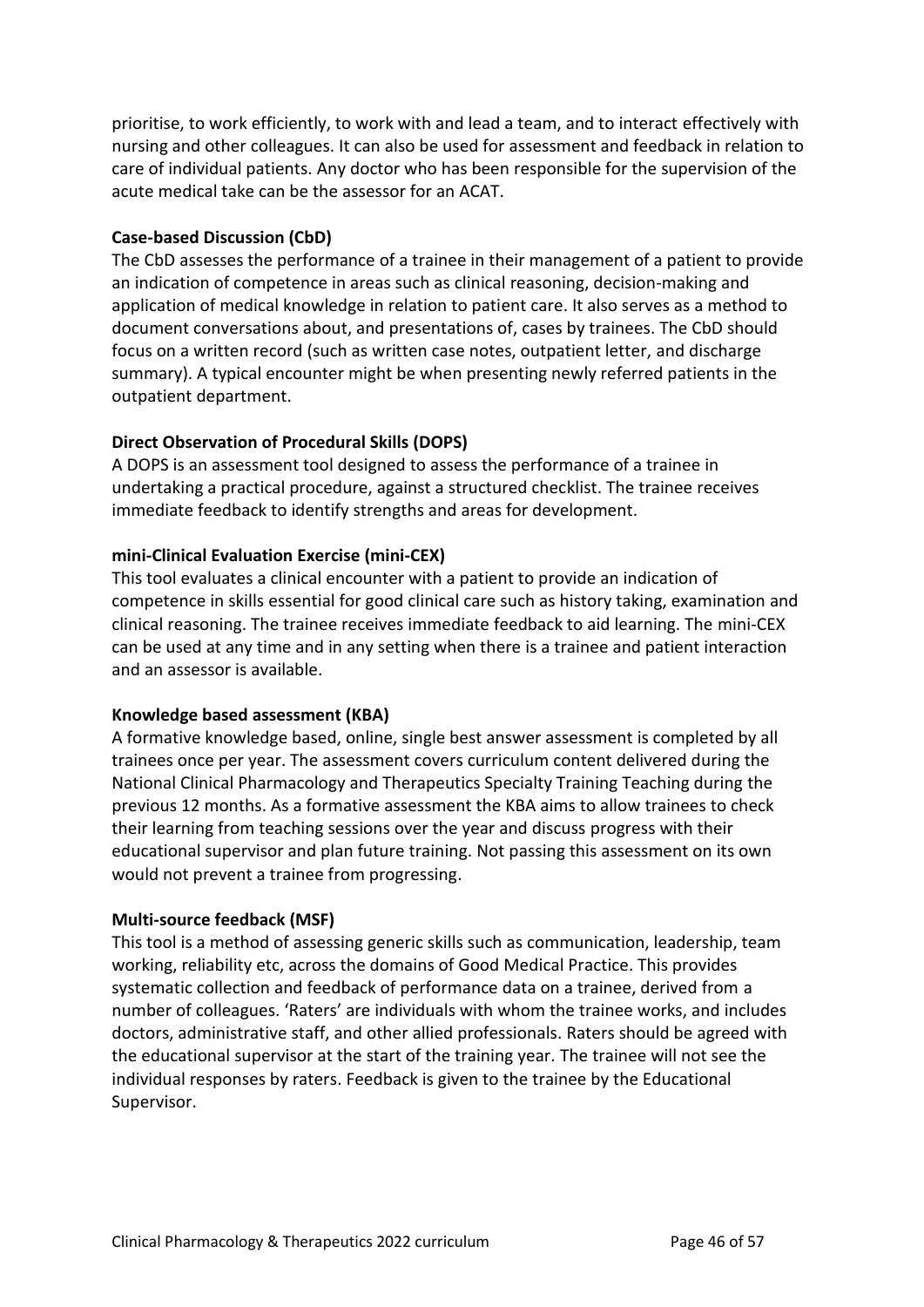# **Patient Survey (PS)**

A trainee's interaction with patients should be continually observed and assessed. The Patient Survey provides a tool to assess a trainee during a consultation period. The Patient Survey assesses the trainee's performance in areas such as interpersonal skills, communication skills and professionalism.

## **Project Based Discussion (PBD)**

The PBD is designed to provide structured formative feedback to trainees on their performance during a written piece of work or project. In CPT it works particularly well for work relating to medicines management and clinical research. It will normally involve reflective proactive and discussion with a supervising assessor.

## **Quality Improvement Project Assessment Tool (QIPAT)**

The QIPAT is designed to assess a trainee's competence in completing a quality improvement project. The QIPAT can be based on review of quality improvement project documentation or on a presentation of the quality improvement project at a meeting. If possible the trainee should be assessed on the same quality improvement project by more than one assessor.

## **Teaching Observation (TO)**

The TO form is designed to provide structured, formative feedback to trainees on their competence at teaching. The TO can be based on any instance of formalised teaching by the trainee which has been observed by the assessor. The process should be trainee-led (identifying appropriate teaching sessions and assessors).

## *Supervisors reports*

# **Multiple Consultant Report (MCR)**

The MCR captures the views of consultant supervisors based on observation on a trainee's performance in practice. The MCR feedback and comments received give valuable insight into how well the trainee is performing, highlighting areas of excellence and areas of support required. MCR feedback will be available to the trainee and contribute to the educational supervisor's report.

## **Educational supervisors report (ESR)**

The ES will periodically (at least annually) record a longitudinal, global report of a trainee's progress based on a range of assessment, potentially including observations in practice or reflection on behaviour by those who have appropriate expertise and experience. The ESR will include the ES's summative judgement of the trainee's performance and the entrustment decisions given for the learning outcomes (CiPs). The ESR can incorporate commentary or reports from longitudinal observations, such as from supervisors (MCRs) and formative assessments demonstrating progress over time.

## <span id="page-46-0"></span>**5.6 Decisions on progress (ARCP)**

The decisions made at critical progression points and upon completion of training should be clear and defensible. They must be fair and robust and make use of evidence from a range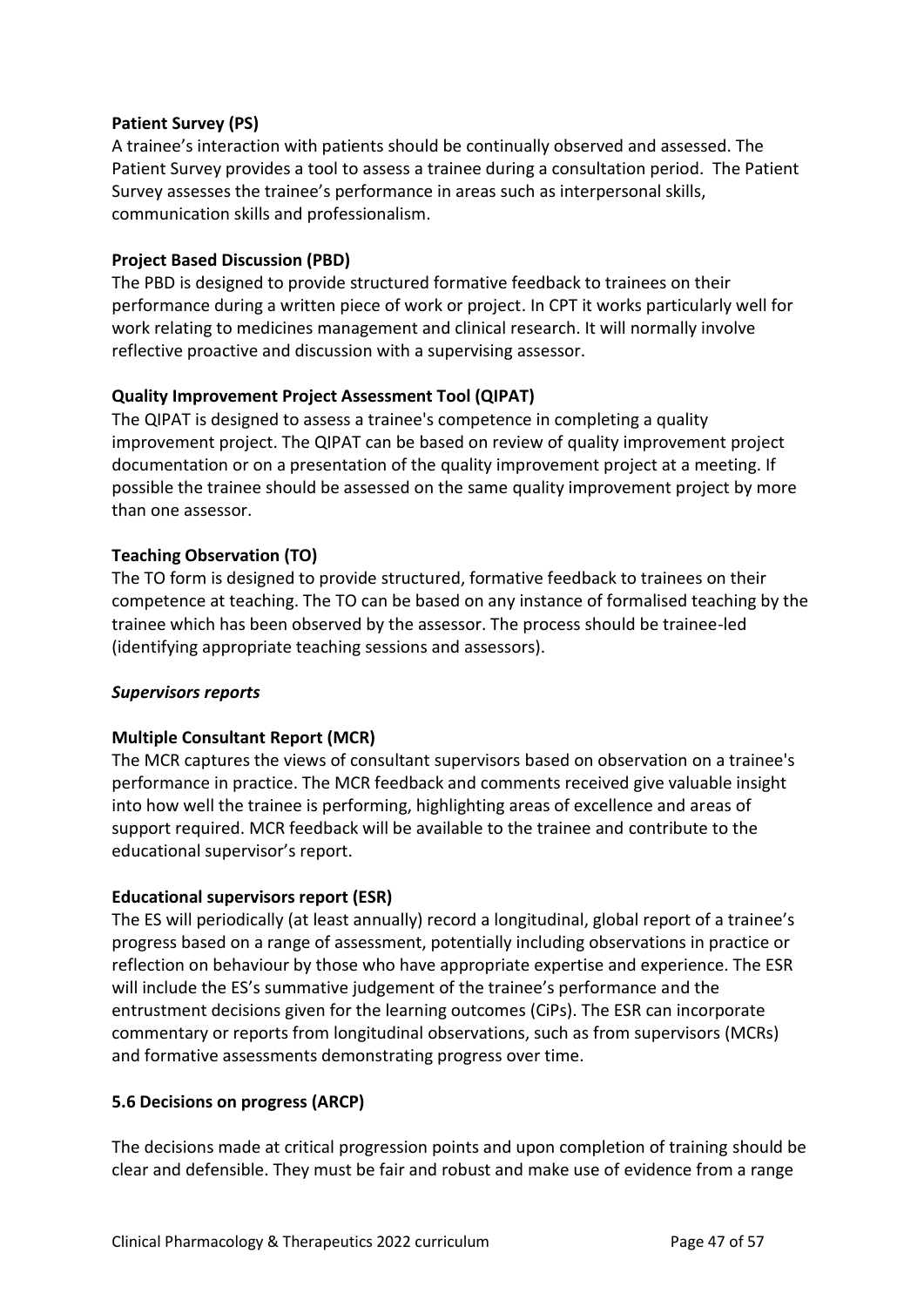of assessments, potentially including exams and observations in practice or reflection on behaviour by those who have appropriate expertise or experience. They can also incorporate commentary or reports from longitudinal observations, such as from supervisors or formative assessments demonstrating progress over time.

Periodic (at least annual) review should be used to collate and systematically review evidence about a doctor's performance and progress in a holistic way and make decisions about their progression in training. The annual review of progression (ARCP) process supports the collation and integration of evidence to make decisions about the achievement of expected outcomes.

Assessment of CiPs involves looking across a range of different skills and behaviours to make global decisions about a learner's suitability to take on particular responsibilities or tasks, as do decisions about the satisfactory completion of presentations/conditions and procedural skills set out in this curriculum. The outline grid in section 5.4 sets out the level of supervision expected for each of the clinical and specialty CiPs. The requirements for each year of training are set out in the ARCP decision aid [\(www.jrcptb.org.uk\)](http://www.jrcptb.org.uk/).

The ARCP process is described in the Gold Guide. Deaneries are responsible for organising and conducting ARCPs. The evidence to be reviewed by ARCP panels should be collected in the trainee's eportfolio.

As a precursor to ARCPs, JRCPTB strongly recommend that trainees have an informal eportfolio review either with their educational supervisor or arranged by the local school of medicine. These provide opportunities for early detection of trainees who are failing to gather the required evidence for ARCP.

There should be review of the trainee's progress to identify any outstanding targets that the trainee will need to complete to meet all the learning outcomes for completion training approximately 12-18 months before CCT. This should include an external assessor from outside the training programme.

In order to guide trainees, supervisors and the ARCP panel, JRCPTB has produced an ARCP decision aid which sets out the requirements for a satisfactory ARCP outcome at the end of each training year and critical progression point. The ARCP decision aid is available on the JRCPTB website [www.jrcptb.org.uk.](http://www.jrcptb.org.uk/)

Poor performance will be managed in line with the Gold Guide.

## <span id="page-47-0"></span>**5.7 Assessment blueprint**

The table below show the possible methods of assessment for each CiP. It is not expected that every method will be used for each competency and additional evidence may be used to help make a judgement on capability.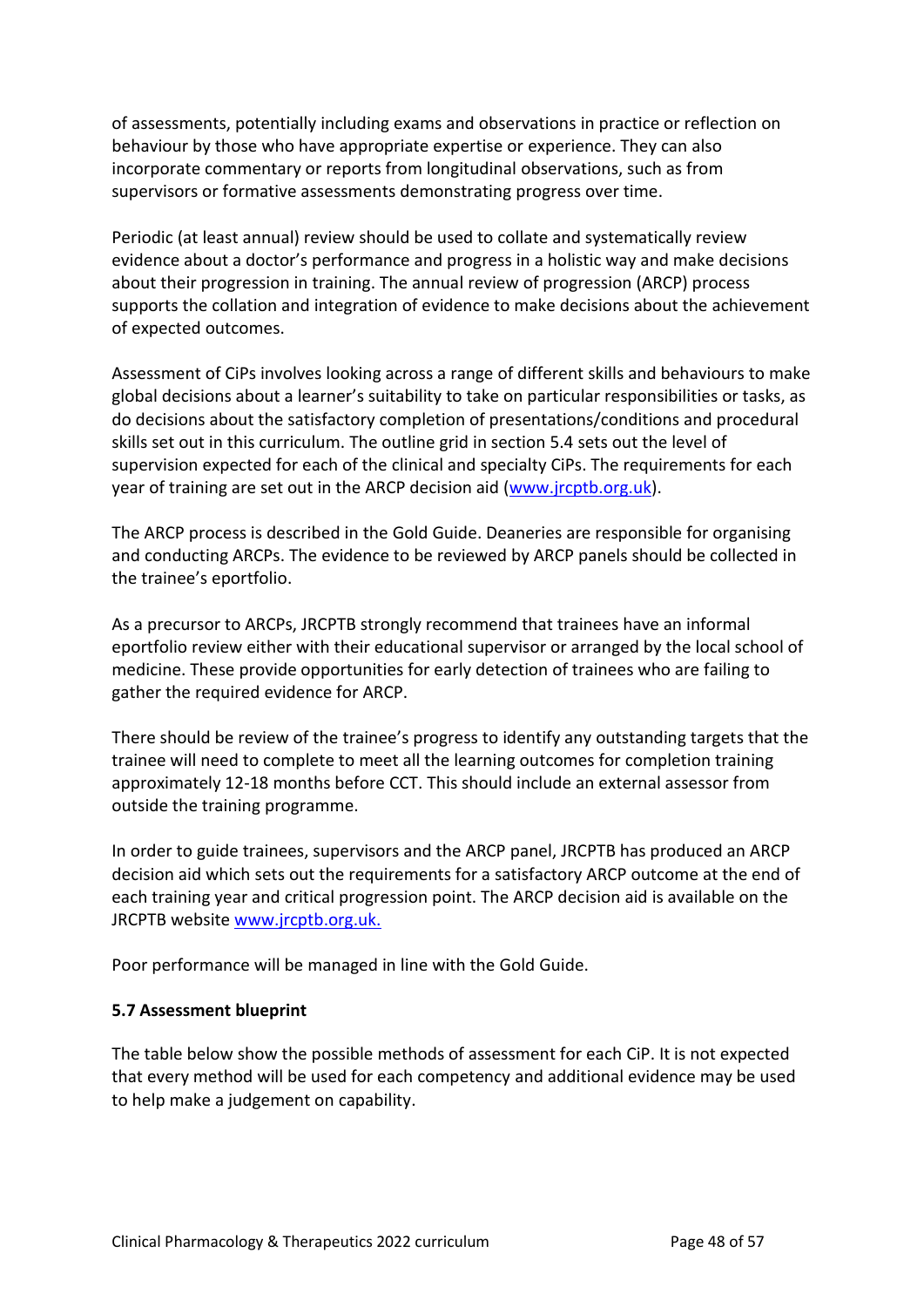| <b>KEY</b>  |                                            |                 |                                                |
|-------------|--------------------------------------------|-----------------|------------------------------------------------|
| <b>ACAT</b> | Acute care assessment tool                 | CbD             | Case-based discussion                          |
| <b>DOPS</b> | Direct observation of<br>procedural skills | <b>KBA</b>      | Knowledge based assessment                     |
| Mini-CEX    | Mini-clinical evaluation<br>exercise       | <b>MCR</b>      | Multiple consultant report                     |
| <b>MSF</b>  | Multi source feedback                      | PB <sub>D</sub> | Project based discussion                       |
| <b>PS</b>   | Patient survey                             | <b>QIPAT</b>    | Quality improvement project assessment<br>tool |
| TO          | Teaching observation                       |                 |                                                |

| <b>Learning outcomes</b>                      | ACAT       | <b>GbD</b> |            | MCR        | Nini       | SIN        | ჯ          |              | ಕ | KBA | <b>PBD</b> |
|-----------------------------------------------|------------|------------|------------|------------|------------|------------|------------|--------------|---|-----|------------|
|                                               |            |            | DOPS       |            |            |            |            | <b>QIPAT</b> |   |     |            |
|                                               |            |            |            |            | -CEX       |            |            |              |   |     |            |
|                                               |            |            |            |            |            |            |            |              |   |     |            |
| <b>Generic CiPs</b>                           |            |            |            |            |            |            |            |              |   |     |            |
| Able to function successfully within NHS      |            |            |            | $\sqrt{ }$ |            | $\sqrt{ }$ |            |              |   |     |            |
| organisational and management systems         |            |            |            |            |            |            |            |              |   |     |            |
| Able to deal with ethical and legal issues    |            | v          | $\sqrt{ }$ | $\sqrt{ }$ | $\sqrt{ }$ | $\sqrt{ }$ |            |              |   |     |            |
| related to clinical practice                  |            |            |            |            |            |            |            |              |   |     |            |
| Communicates effectively and is able to share |            |            |            | $\sqrt{ }$ |            | $\sqrt{ }$ | $\sqrt{ }$ |              |   |     |            |
| decision making, while maintaining            |            |            |            |            |            |            |            |              |   |     |            |
| appropriate situational awareness,            |            |            |            |            |            |            |            |              |   |     |            |
| professional behaviour and professional       |            |            |            |            |            |            |            |              |   |     |            |
| judgement                                     |            |            |            | $\sqrt{ }$ |            | $\sqrt{ }$ |            | $\sqrt{ }$   |   |     |            |
| Is focused on patient safety and delivers     |            |            |            |            |            |            |            |              |   |     |            |
| effective quality improvement in patient care |            |            |            | $\sqrt{ }$ |            | $\sqrt{ }$ |            |              |   |     |            |
| Carrying out research and managing data       |            |            |            |            |            |            |            |              |   |     |            |
| appropriately                                 |            |            |            | $\sqrt{ }$ |            | $\sqrt{ }$ |            |              | V |     |            |
| Acting as a clinical teacher and clinical     |            |            |            |            |            |            |            |              |   |     |            |
| supervisor<br><b>Clinical CiPs</b>            |            |            |            |            |            |            |            |              |   |     |            |
|                                               | V          | v          |            | V          |            | $\sqrt{ }$ |            |              |   |     |            |
| Managing an acute unselected take             |            |            |            |            |            |            |            |              |   |     |            |
| Managing an acute specialty-related take      | $\sqrt{ }$ | $\sqrt{ }$ |            | $\sqrt{ }$ |            | $\sqrt{ }$ |            |              |   |     |            |
| Providing continuity of care to medical       | $\sqrt{ }$ |            | $\sqrt{ }$ | $\sqrt{ }$ | $\sqrt{ }$ | $\sqrt{ }$ |            |              |   |     |            |
| inpatients, including management of           |            |            |            |            |            |            |            |              |   |     |            |
| comorbidities and cognitive impairment        |            |            |            |            |            |            |            |              |   |     |            |
| Managing patients in an outpatient clinic,    | $\sqrt{ }$ |            |            | $\sqrt{ }$ | $\sqrt{ }$ |            | $\sqrt{ }$ |              |   |     |            |
| ambulatory or community setting, including    |            |            |            |            |            |            |            |              |   |     |            |
| management of long term conditions            |            |            |            |            |            |            |            |              |   |     |            |
| Managing medical problems in patients in      | $\sqrt{ }$ | $\sqrt{ }$ |            | $\sqrt{ }$ |            |            |            |              |   |     |            |
| other specialties and special cases           |            |            |            |            |            |            |            |              |   |     |            |
| Managing a multidisciplinary team including   | $\sqrt{ }$ |            |            | ν          |            | V          |            |              |   |     |            |
| effective discharge planning                  |            |            |            |            |            |            |            |              |   |     |            |
| Delivering effective resuscitation and        |            |            | $\sqrt{ }$ | V          |            | $\sqrt{ }$ |            |              |   |     |            |
| managing the acutely deteriorating patient    |            |            |            |            |            |            |            |              |   |     |            |
| Managing end of life and applying palliative  |            | V          |            | $\sqrt{ }$ | $\sqrt{ }$ | $\sqrt{ }$ |            |              |   |     |            |
| care skills                                   |            |            |            |            |            |            |            |              |   |     |            |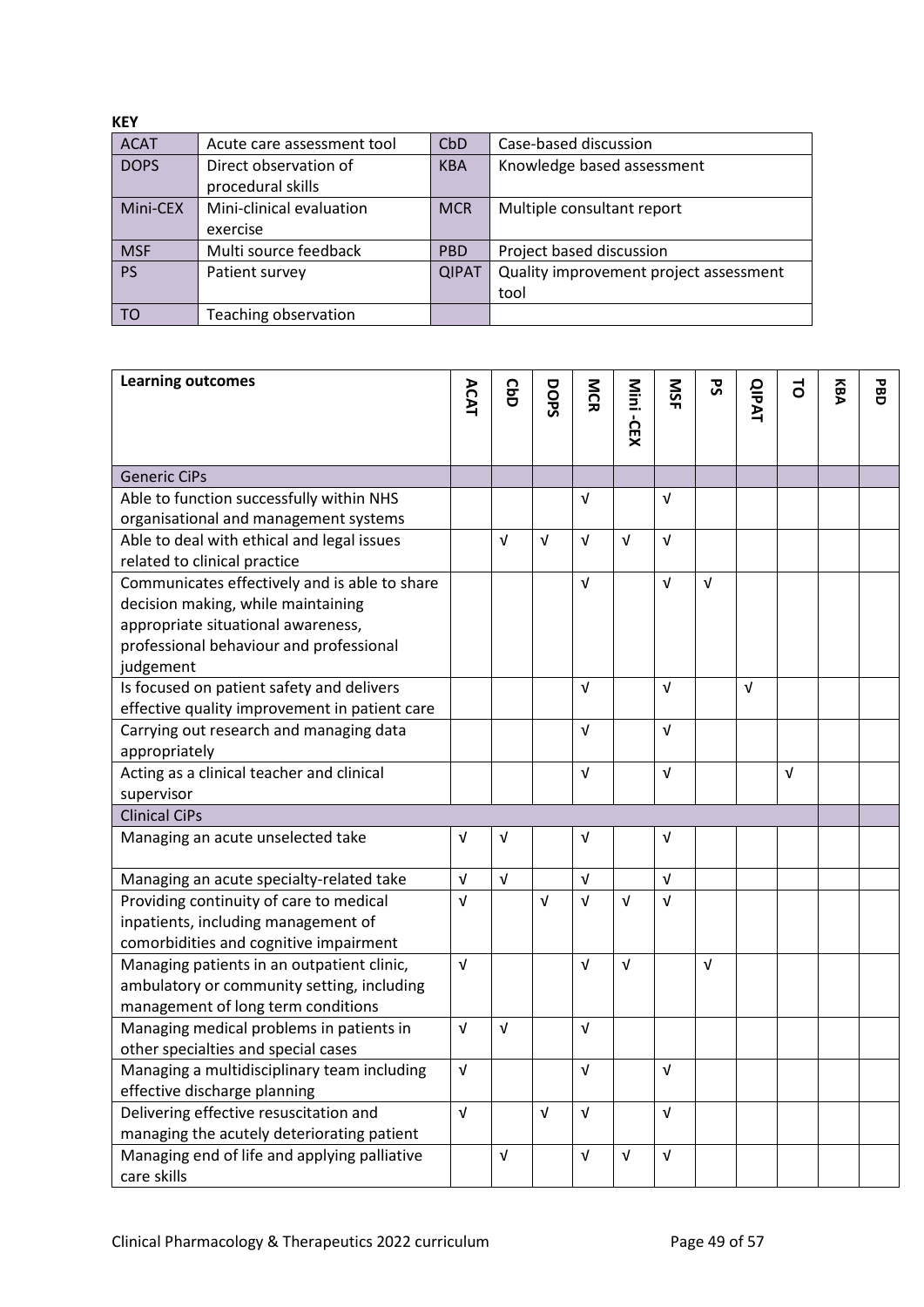| <b>Learning outcomes</b>                                                           | ACAT       | <b>GbD</b> | DOPS       | MCR        |            | SIN        | 59         | <b>QIPAT</b> | $\vec{0}$  | KBA        | <b>PBD</b> |
|------------------------------------------------------------------------------------|------------|------------|------------|------------|------------|------------|------------|--------------|------------|------------|------------|
|                                                                                    |            |            |            |            | Mini -CEX  |            |            |              |            |            |            |
|                                                                                    |            |            |            |            |            |            |            |              |            |            |            |
| Practical procedural skills                                                        |            |            | $\sqrt{ }$ |            |            |            |            |              |            |            |            |
|                                                                                    |            |            |            |            |            |            |            |              |            |            |            |
| <b>Specialty CiPs</b>                                                              |            |            |            |            |            |            |            |              |            |            |            |
| Performing the clinical assessment,                                                | $\sqrt{ }$ | $\sqrt{ }$ |            | $\sqrt{ }$ | V          | $\sqrt{ }$ |            | V            |            | $\sqrt{ }$ | $\sqrt{ }$ |
| investigation and management of adverse                                            |            |            |            |            |            |            |            |              |            |            |            |
| drug reactions, medication errors and                                              |            |            |            |            |            |            |            |              |            |            |            |
| overdose at an individual and (where                                               |            |            |            |            |            |            |            |              |            |            |            |
| relevant) population level                                                         |            |            |            |            |            |            |            |              |            |            |            |
| Providing specialist management of patients                                        | $\sqrt{ }$ | $\sqrt{ }$ |            | $\sqrt{ }$ | $\sqrt{ }$ | $\sqrt{ }$ |            | $\sqrt{ }$   |            | $\sqrt{ }$ | $\sqrt{ }$ |
| with complex prescribing needs, including                                          |            |            |            |            |            |            |            |              |            |            |            |
| multimorbidity, polypharmacy, adherence                                            |            |            |            |            |            |            |            |              |            |            |            |
| issues, and medication intolerance                                                 |            |            |            |            |            |            |            |              |            |            |            |
| Providing analysis and expert opinion on                                           | $\sqrt{ }$ | $\sqrt{ }$ |            | $\sqrt{ }$ | $\sqrt{ }$ | $\sqrt{ }$ |            | $\sqrt{ }$   |            | $\sqrt{ }$ | $\sqrt{ }$ |
| pharmacokinetic, pharmacodynamic and                                               |            |            |            |            |            |            |            |              |            |            |            |
| pharmacogenomic factors to guide                                                   |            |            |            |            |            |            |            |              |            |            |            |
| therapeutic decisions                                                              |            |            |            |            |            |            |            |              |            |            |            |
| Providing evidence-based practice and                                              |            | $\sqrt{ }$ |            | $\sqrt{ }$ | $\sqrt{ }$ |            | $\sqrt{ }$ | $\sqrt{ }$   |            |            |            |
| contributing to the evidence base in a                                             |            |            |            |            |            |            |            |              |            |            |            |
| therapeutic area of interest                                                       |            |            |            |            |            |            |            |              |            |            |            |
| Advising on the cost effective, safe and                                           |            | $\sqrt{ }$ |            | $\sqrt{ }$ |            | $\sqrt{ }$ |            | $\sqrt{ }$   |            | $\sqrt{ }$ | $\sqrt{ }$ |
| rational use of medicines on a population                                          |            |            |            |            |            |            |            |              |            |            |            |
| level                                                                              |            |            |            |            |            |            |            |              |            |            |            |
| Delivering effective education in clinical                                         |            |            |            | $\sqrt{ }$ |            | $\sqrt{ }$ |            |              | $\sqrt{ }$ |            | $\sqrt{ }$ |
| pharmacology, therapeutics and prescribing<br>to promote safe and effective use of |            |            |            |            |            |            |            |              |            |            |            |
|                                                                                    |            |            |            |            |            |            |            |              |            |            |            |
| medicines across the whole workforce                                               |            |            |            |            |            |            |            |              |            |            |            |
| Providing expertise in the design and delivery                                     |            | $\sqrt{ }$ |            | $\sqrt{ }$ | $\sqrt{ }$ | $\sqrt{ }$ |            | $\sqrt{ }$   |            | $\sqrt{ }$ | $\sqrt{ }$ |
| of experimental medicine, and other types of                                       |            |            |            |            |            |            |            |              |            |            |            |
| clinical pharmacology & therapeutic research,                                      |            |            |            |            |            |            |            |              |            |            |            |
| including preclinical and clinical studies                                         |            |            |            |            |            |            |            |              |            |            |            |

# <span id="page-49-0"></span>**6 Supervision and feedback**

This section of the curriculum describes how trainees will be supervised, and how they will receive feedback on performance. For further information please refer to the AoMRC guidance on Improving feedback and reflection to improve learning<sup>5</sup>.

Access to high quality, supportive and constructive feedback is essential for the professional development of the trainee. Trainee reflection is an important part of the feedback process and exploration of that reflection with the trainer should ideally be a two way dialogue.

<sup>&</sup>lt;sup>5</sup> [Improving feedback and reflection to improve learning. A practical guide for trainees and trainers](http://www.aomrc.org.uk/publications/reports-guidance/improving-feedback-reflection-improve-learning-practical-guide-trainees-trainers/)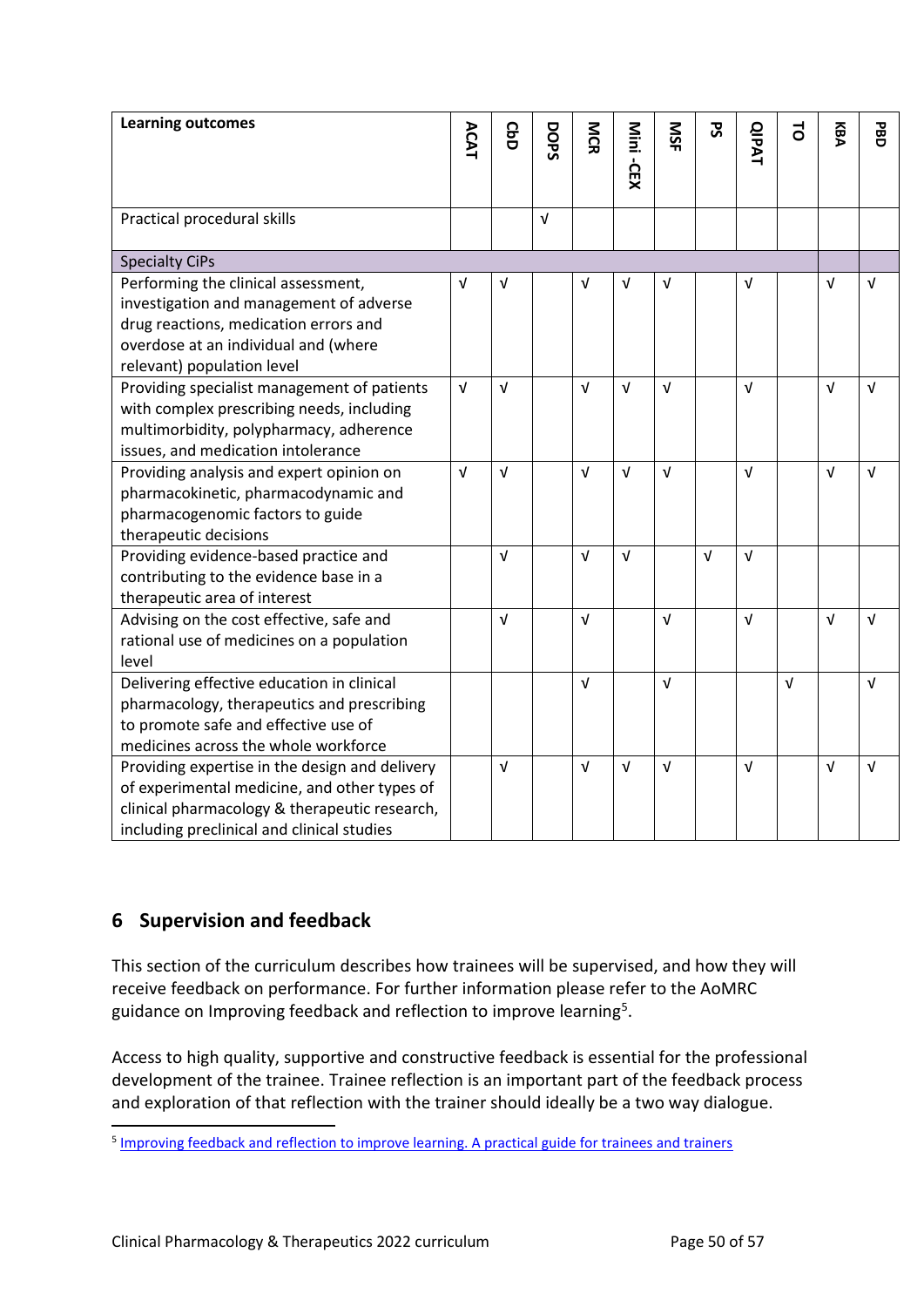Effective feedback is known to enhance learning and combining self-reflection to feedback promotes deeper learning.

Trainers should be supported to deliver valuable and high quality feedback. This can be by providing face to face training to trainers. Trainees would also benefit from such training as they frequently act as assessors to junior doctors, and all involved could also be shown how best to carry out and record reflection.

# <span id="page-50-0"></span>**6.1 Supervision**

All elements of work in training posts must be supervised with the level of supervision varying depending on the experience of the trainee and the clinical exposure and case mix undertaken. Outpatient and referral supervision must routinely include the opportunity to discuss all cases with a supervisor if appropriate. As training progresses the trainee should have the opportunity for increasing autonomy, consistent with safe and effective care for the patient.

Organisations must make sure that each doctor in training has access to a named clinical supervisor and a named educational supervisor. Depending on local arrangements these roles may be combined into a single role of educational supervisor. However, it is preferred that a trainee has a single named educational supervisor for (at least) a full training year, in which case the clinical supervisor is likely to be a different consultant during some placements.

The role and responsibilities of supervisors have been defined by the GMC in their standards for medical education and training<sup>6</sup>.

## **Educational supervisor**

The educational supervisor is responsible for the overall supervision and management of a doctor's educational progress during a placement or a series of placements. The educational supervisor regularly meets with the doctor in training to help plan their training, review progress and achieve agreed learning outcomes. The educational supervisor is responsible for the educational agreement, and for bringing together all relevant evidence to form a summative judgement about progression at the end of the placement or a series of placements. Trainees on a dual training program may have a single educational supervisor responsible for their internal medicine and specialty training, or they may have two educational supervisors, one responsible for internal medicine and one for specialty.

## **Clinical supervisor**

Consultants responsible for patients that a trainee looks after provide clinical supervision for that trainee and thereby contribute to their training; they may also contribute to assessment of their performance by completing a 'Multiple Consultant Report (MCR)' and other WPBAs. A trainee may also be allocated (for instance, if they are not working with their educational supervisor in a particular placement) a named clinical supervisor, who is responsible for reviewing the trainee's training and progress during a particular placement.

<sup>6</sup> [Promoting excellence: standards for medical education and training](http://www.gmc-uk.org/education/standards.asp)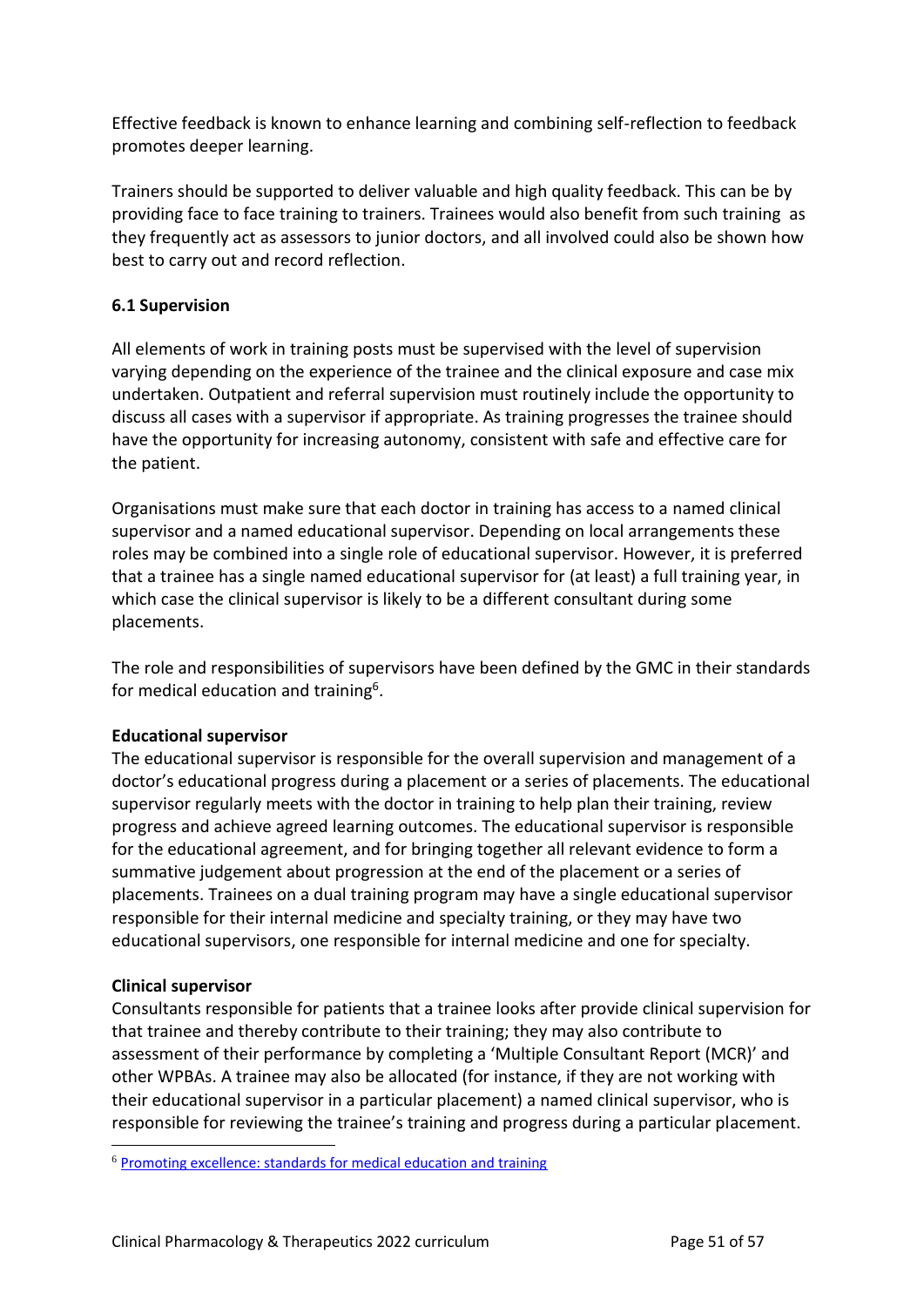It is expected that a named clinical supervisor will provide a MCR for the trainee to inform the Educational Supervisor's report.

The educational and (if relevant) clinical supervisors, when meeting with the trainee, should discuss issues of clinical governance, risk management and any report of any untoward clinical incidents involving the trainee. If the service lead (clinical director) has any concerns about the performance of the trainee, or there are issues of doctor or patient safety, these would be discussed with the clinical and educational supervisors (as well as the trainee). These processes, which are integral to trainee development, must not detract from the statutory duty of the trust to deliver effective clinical governance through its management systems.

Educational and clinical supervisors need to be formally recognised by the GMC to carry out their roles<sup>7</sup>. It is essential that training in assessment is provided for trainers and trainees in order to ensure that there is complete understanding of the assessment system, assessment methods, their purposes and use. Training will ensure a shared understanding and a consistency in the use of the WPBAs and the application of standards.

Opportunities for feedback to trainees about their performance will arise through the use of the workplace based assessments, regular appraisal meetings with supervisors, other meetings and discussions with supervisors and colleagues, and feedback from ARCP.

## **Trainees**

Trainees should make the safety of patients their first priority and they should not be practising in clinical scenarios which are beyond their experiences and competencies without supervision. Trainees should actively devise individual learning goals in discussion with their trainers and should subsequently identify the appropriate opportunities to achieve said learning goals. Trainees would need to plan their WPBAs accordingly to enable their WPBAs to collectively provide a picture of their development during a training period. Trainees should actively seek guidance from their trainers in order to identify the appropriate learning opportunities and plan the appropriate frequencies and types of WPBAs according to their individual learning needs. It is the responsibility of trainees to seek feedback following learning opportunities and WPBAs. Trainees should self-reflect and self-evaluate regularly with the aid of feedback. Furthermore, trainees should formulate action plans with further learning goals in discussion with their trainers.

# <span id="page-51-0"></span>**6.2 Appraisal**

A formal process of appraisals and reviews underpins training. This process ensures adequate supervision during training, provides continuity between posts and different supervisors and is one of the main ways of providing feedback to trainees. All appraisals should be recorded in the eportfolio

<sup>7</sup> [Recognition and approval of trainers](http://www.gmc-uk.org/education/10264.asp)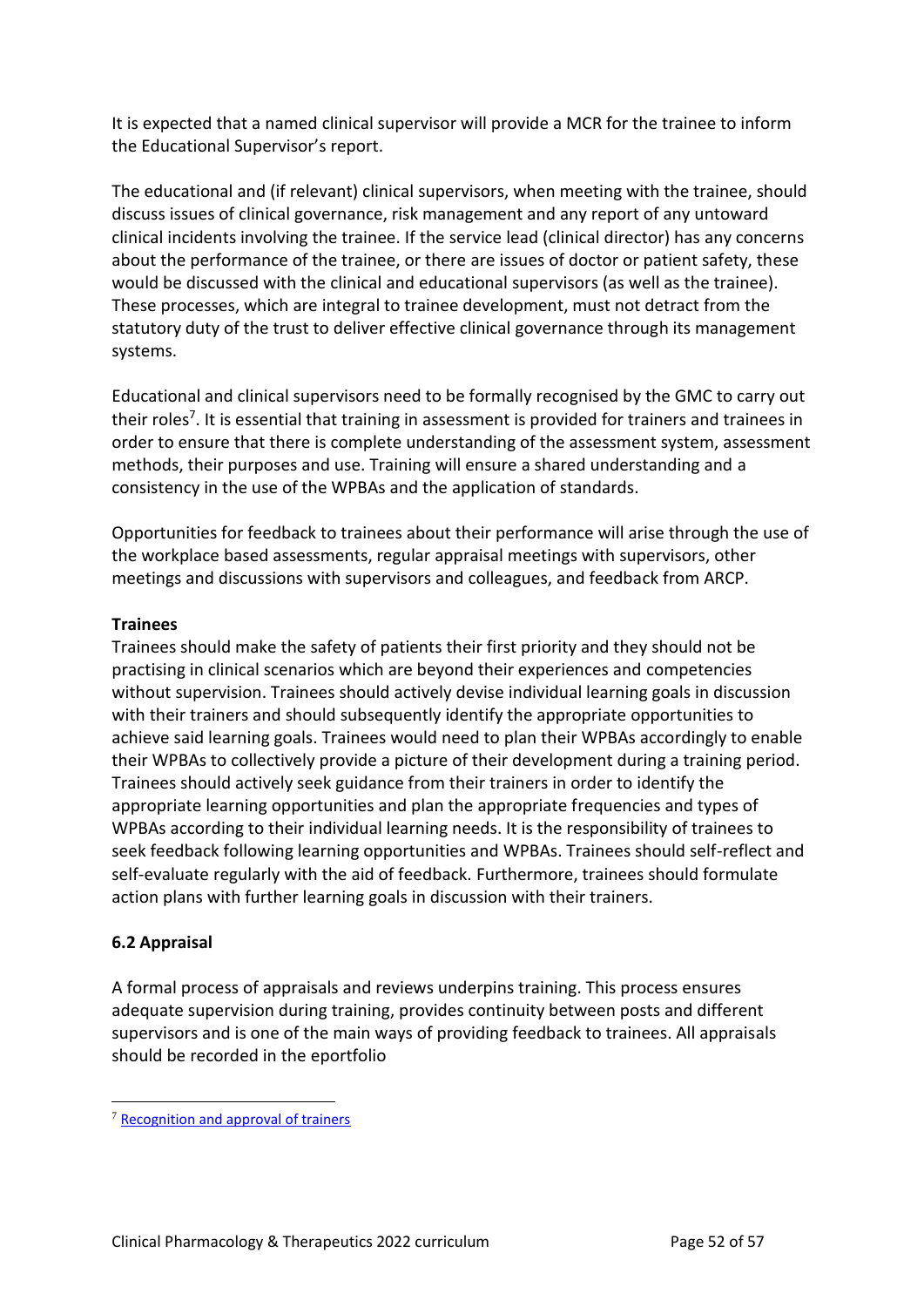## **Induction Appraisal**

The trainee and educational supervisor should have an appraisal meeting at the beginning of each post to review the trainee's progress so far, agree learning objectives for the post ahead and identify the learning opportunities presented by the post. Reviewing progress through the curriculum will help trainees to compile an effective Personal Development Plan (PDP) of objectives for the upcoming post. This PDP should be agreed during the Induction Appraisal. The trainee and supervisor should also both sign the educational agreement in the e-portfolio at this time, recording their commitment to the training process.

#### **Mid-point Review**

This meeting between trainee and educational supervisor is not mandatory (particularly when an attachment is shorter than 6 months) but is encouraged particularly if either the trainee or educational or clinical supervisor has training concerns or the trainee has been set specific targeted training objectives at their ARCP).At this meeting trainees should review their PDP with their supervisor using evidence from the e-portfolio. Workplace based assessments and progress through the curriculum can be reviewed to ensure trainees are progressing satisfactorily, and attendance at educational events should also be reviewed. The PDP can be amended at this review.

## **End of Attachment Appraisal**

Trainees should review the PDP and curriculum progress with their educational supervisor using evidence from the e-portfolio. Specific concerns may be highlighted from this appraisal. The end of attachment appraisal form should record the areas where further work is required to overcome any shortcomings. Further evidence of competence in certain areas may be needed, such as planned workplace based assessments, and this should be recorded. If there are significant concerns following the end of attachment appraisal then the programme director should be informed. Supervisors should also identify areas where a trainee has performed about the level expected and highlight successes.

# <span id="page-52-0"></span>**7 Quality Management**

The organisation of training programs is the responsibility of the deaneries. The deaneries will oversee programmes for postgraduate medical training in their regions. The Schools of Medicine in England, Wales and Northern Ireland and the Medical Specialty Training Board in Scotland will undertake the following roles:

- oversee recruitment and induction of trainees into the specialty
- allocate trainees into particular rotations appropriate to their training needs
- oversee the quality of training posts provided locally
- ensure adequate provision of appropriate educational events
- ensure curricula implementation across training programmes
- oversee the workplace based assessment process within programmes
- coordinate the ARCP process for trainees
- provide adequate and appropriate career advice
- provide systems to identify and assist doctors with training difficulties
- provide flexible training.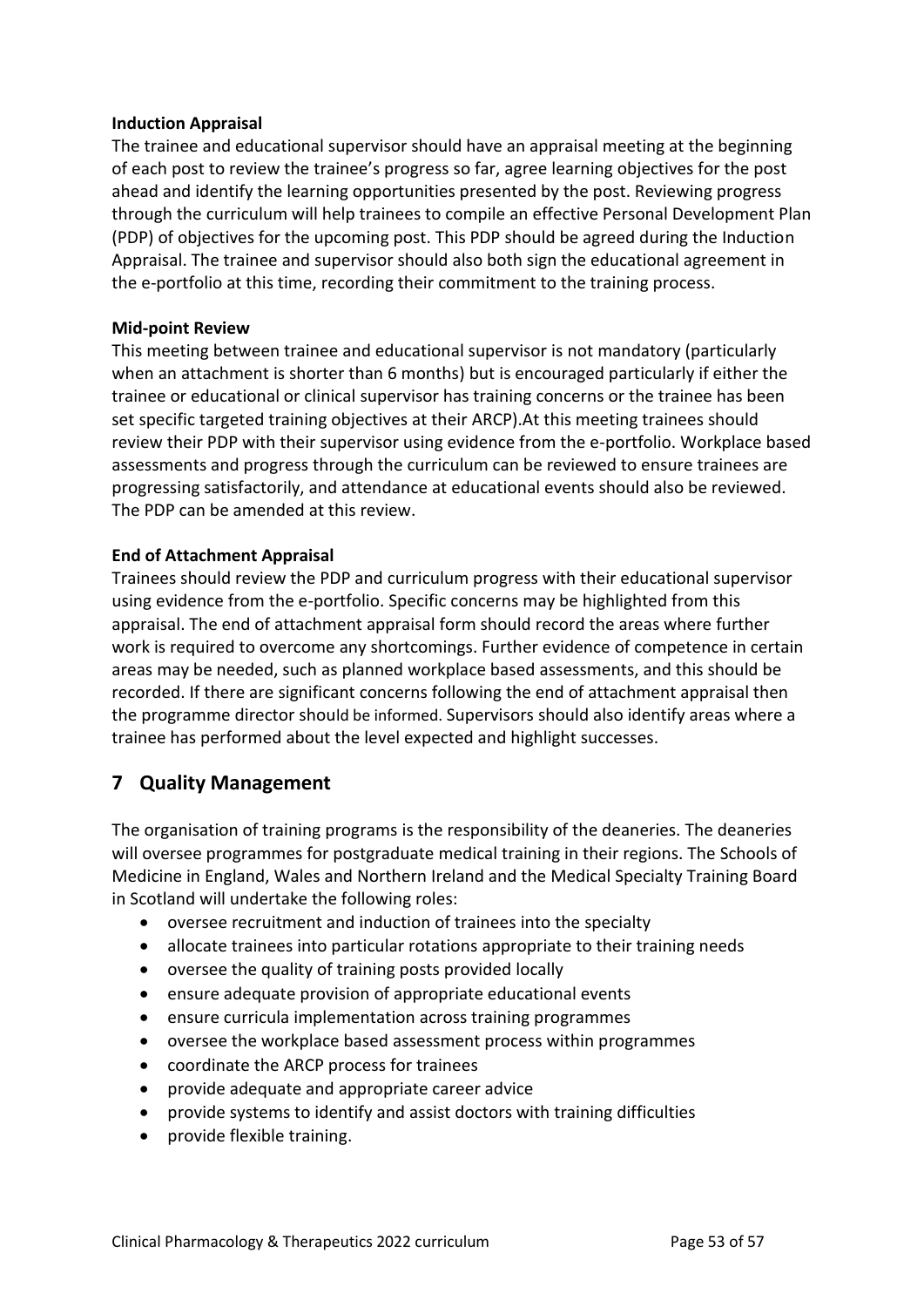Educational programmes to train educational supervisors and assessors in workplace based assessment may be delivered by deaneries or by the colleges or both.

Development, implementation, monitoring and review of the curriculum are the responsibility of the JRCPTB and the SAC. The committee will be formally constituted with representatives from each health region in England, from the devolved nations and with trainee and lay representation. It will be the responsibility of the JRCPTB to ensure that curriculum developments are communicated to heads of school, regional specialty training committees and TPDs.

The JRCPTB has a role in quality management by monitoring and driving improvement in the standard of all medical specialties on behalf of the three Royal Colleges of Physicians in Edinburgh, Glasgow and London. The SACs are actively involved in assisting and supporting deaneries to manage and improve the quality of education within each of their approved training locations. They are tasked with activities central to assuring the quality of medical education such as writing the curriculum and assessment systems, reviewing applications for new posts and programmes, provision of external advisors to deaneries and recommending trainees eligible for CCT or Certificate of Eligibility for Specialist Registration (CESR).

JRCPTB uses data from six quality datasets across its specialties and subspecialties to provide meaningful quality management. The datasets include the GMC national Training Survey (NTS) data, ARCP outcomes, examination outcomes, new consultant survey, external advisor reports and the monitoring visit reports.

Quality criteria have been developed to drive up the quality of training environments and ultimately improve patient safety and experience. These are monitored and reviewed by JRCPTB to improve the provision of training and ensure enhanced educational experiences.

# <span id="page-53-0"></span>**8 Intended use of curriculum by trainers and trainees**

This curriculum and ARCP decision aid are available from the Joint Royal Colleges of Physicians Training Board (JRCPTB) via the websit[e www.jrcptb.org.uk.](http://www.jrcptb.org.uk/)

Clinical and educational supervisors should use the curriculum and decision aid as the basis of their discussion with trainees, particularly during the appraisal process. Both trainers and trainees are expected to have a good knowledge of the curriculum and should use it as a guide for their training programme.

Each trainee will engage with the curriculum by maintaining an eportfolio. The trainee will use the curriculum to develop learning objectives and reflect on learning experiences.

# **Recording progress in the eportfolio**

On enrolling with JRCPTB trainees will be given access to the eportfolio. The eportfolio allows evidence to be built up to inform decisions on a trainee's progress and provides tools to support trainees' education and development.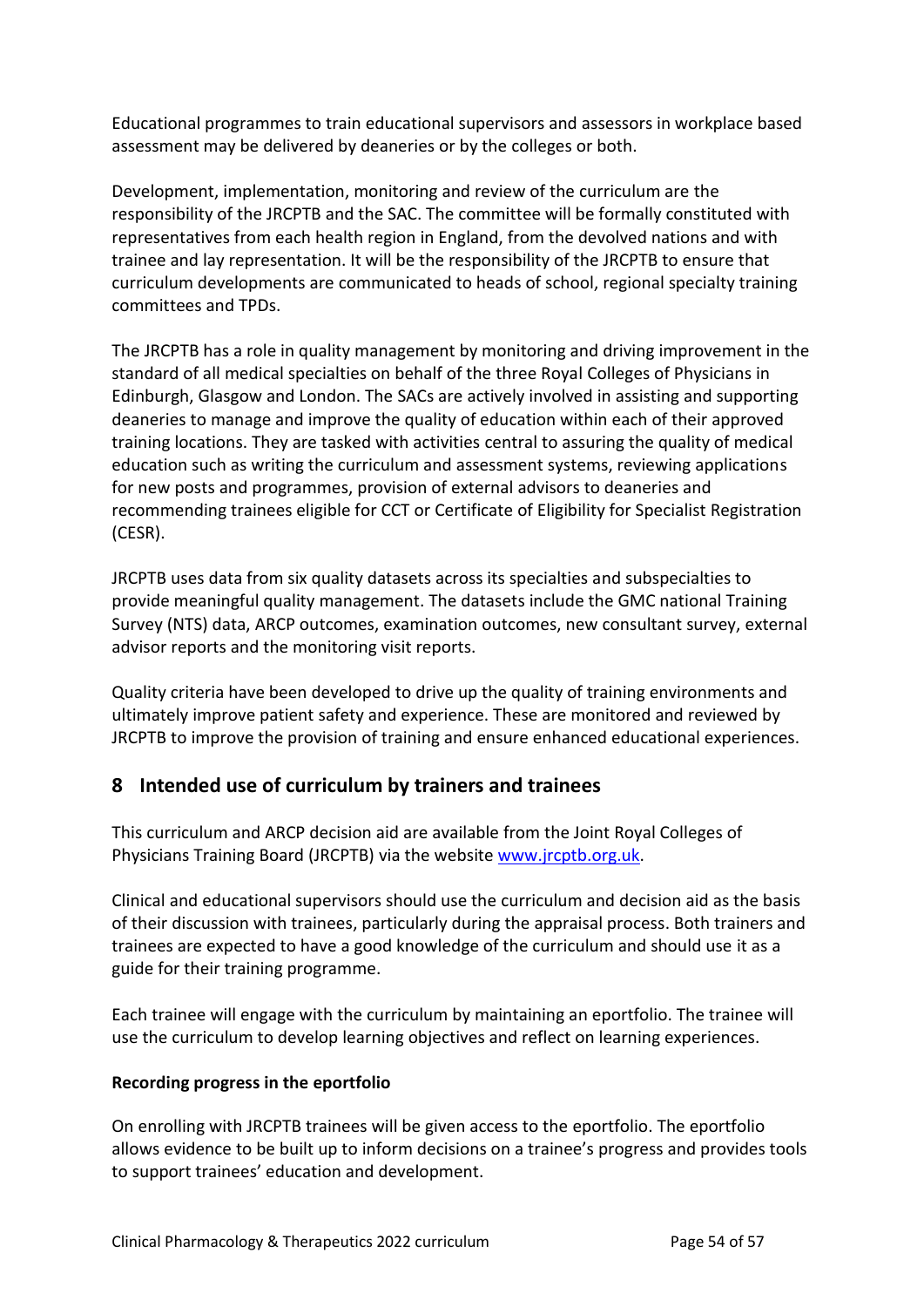The trainee's main responsibilities are to ensure the eportfolio is kept up to date, arrange assessments and ensure they are recorded, prepare drafts of appraisal forms, maintain their personal development plan, record their reflections on learning and record their progress through the curriculum.

The supervisor's main responsibilities are to use eportfolio evidence such as outcomes of assessments, reflections and personal development plans to inform appraisal meetings. They are also expected to update the trainee's record of progress through the curriculum, write end-of-attachment appraisals and supervisor's reports.

Deaneries, training programme directors, college tutors and ARCP panels may use the eportfolio to monitor the progress of trainees for whom they are responsible.

JRCPTB will use summarised, anonymous eportfolio data to support its work in quality assurance.

All appraisal meetings, personal development plans and workplace based assessments (including MSF) should be recorded in the eportfolio. Trainees are encouraged to reflect on their learning experiences and to record these in the eportfolio. Reflections can be kept private or shared with supervisors.

Reflections, assessments and other eportfolio content should be used to provide evidence towards acquisition of curriculum capabilities. Trainees should add their own selfassessment ratings to record their view of their progress. The aims of the self-assessment are:

- to provide the means for reflection and evaluation of current practice
- to inform discussions with supervisors to help both gain insight and assists in developing personal development plans.
- to identify shortcomings between experience, competency and areas defined in the curriculum so as to guide future clinical exposure and learning.

Supervisors can sign-off and comment on curriculum capabilities to build up a picture of progression and to inform ARCP panels.

# <span id="page-54-0"></span>**9 Equality and diversity**

The Royal Colleges of Physicians will comply, and ensure compliance, with the requirements of equality and diversity legislation set out in the Equality Act 2010.

The Federation of the Royal Colleges of Physicians believes that equality of opportunity is fundamental to the many and varied ways in which individuals become involved with the Colleges, either as members of staff and Officers; as advisers from the medical profession; as members of the Colleges' professional bodies or as doctors in training and examination candidates.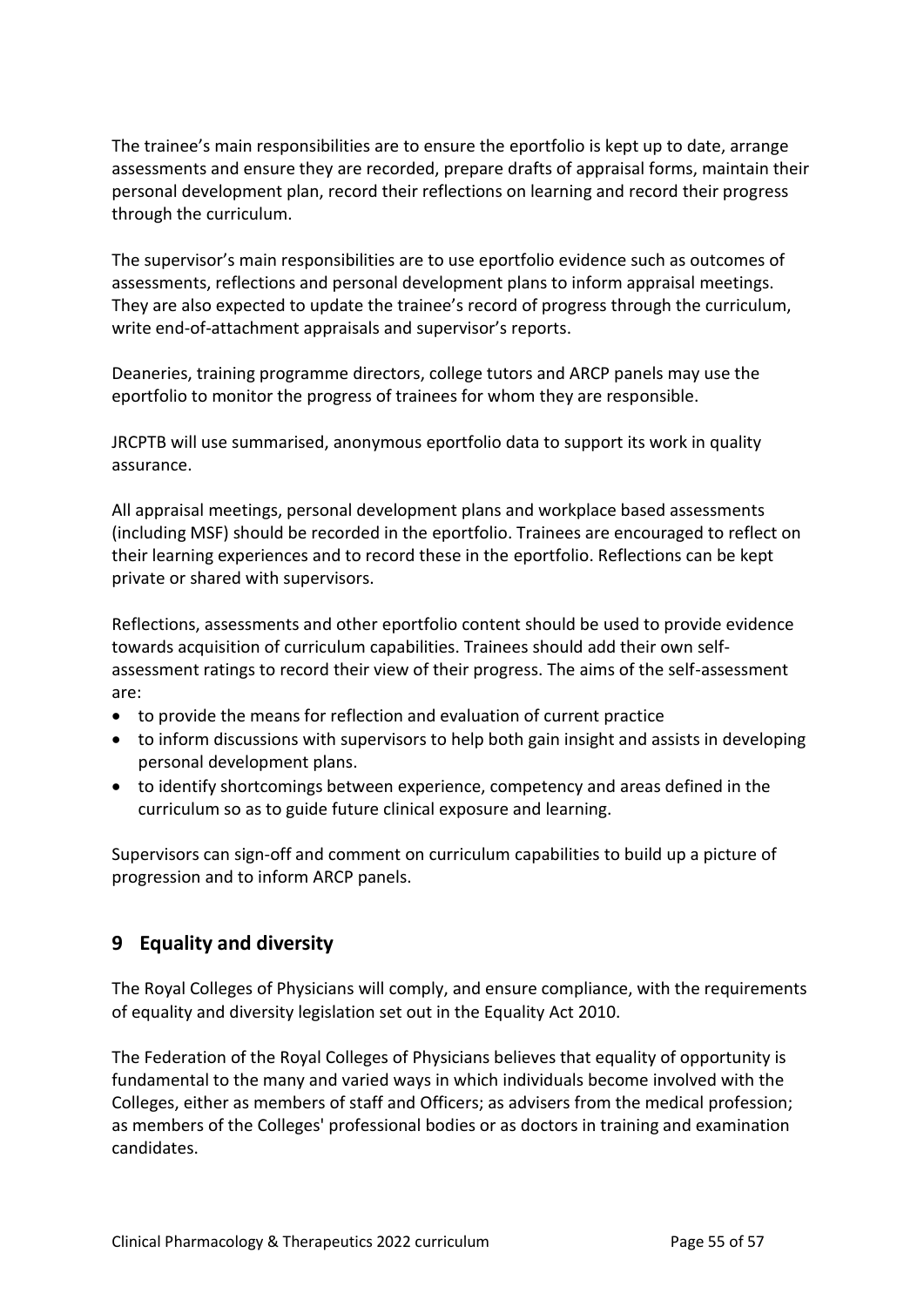Deaneries quality assurance will ensure that each training programme complies with the equality and diversity standards in postgraduate medical training as set by GMC. They should provide access to a professional support unit or equivalent for trainees requiring additional support.

Compliance with anti-discriminatory practice will be assured through:

- monitoring of recruitment processes
- ensuring all College representatives and Programme Directors have attended appropriate training sessions prior to appointment or within 12 months of taking up post
- Deaneries ensuring that educational supervisors have had equality and diversity training (for example, an e-learning module) every three years
- Deaneries ensuring that any specialist participating in trainee interview/appointments committees or processes has had equality and diversity training (at least as an emodule) every three years
- ensuring trainees have an appropriate, confidential and supportive route to report examples of inappropriate behaviour of a discriminatory nature. Deaneries and Programme Directors must ensure that on appointment trainees are made aware of the route in which inappropriate or discriminatory behaviour can be reported and supplied with contact names and numbers. Deaneries must also ensure contingency mechanisms are in place if trainees feel unhappy with the response or uncomfortable with the contact individual
- providing resources to trainees needing support (for example, through the provision of a professional support unit or equivalent)
- monitoring of College Examinations
- ensuring all assessments discriminate on objective and appropriate criteria and do not unfairly advantage or disadvantage a trainee with any of the Equality Act 2010 protected characteristics. All efforts shall be made to ensure the participation of people with a disability in training through reasonable adjustments.